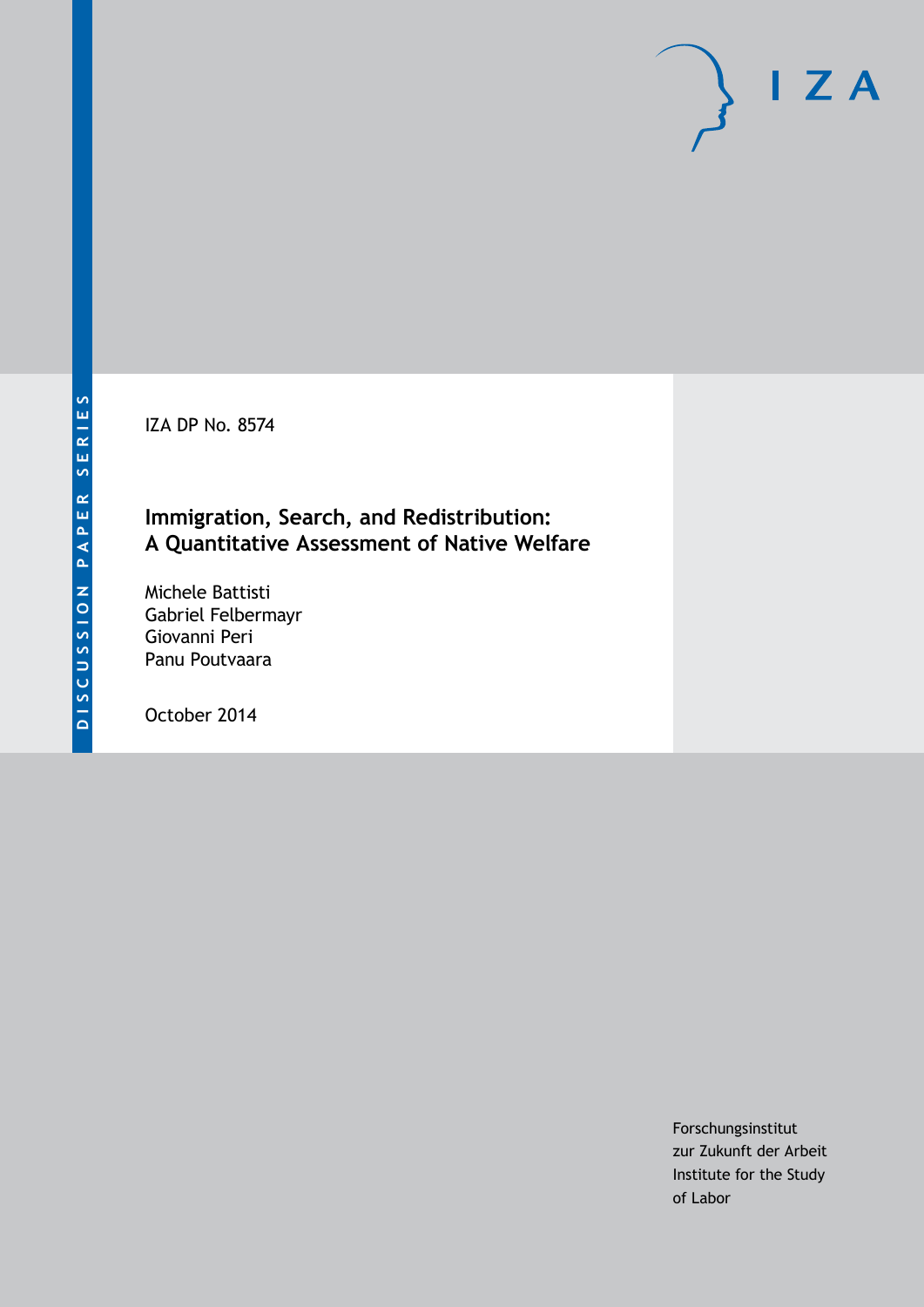# **Immigration, Search, and Redistribution: A Quantitative Assessment of Native Welfare**

# **Michele Battisti**

*Ifo Institute*

# **Gabriel Felbermayr**

*University of Munich and Ifo Institute*

# **Giovanni Peri**

*University of California, Davis and IZA*

# **Panu Poutvaara**

*University of Munich, Ifo Institute and IZA*

Discussion Paper No. 8574 October 2014

IZA

P.O. Box 7240 53072 Bonn **Germany** 

Phone: +49-228-3894-0 Fax: +49-228-3894-180 E-mail: [iza@iza.org](mailto:iza@iza.org)

Any opinions expressed here are those of the author(s) and not those of IZA. Research published in this series may include views on policy, but the institute itself takes no institutional policy positions. The IZA research network is committed to the IZA Guiding Principles of Research Integrity.

The Institute for the Study of Labor (IZA) in Bonn is a local and virtual international research center and a place of communication between science, politics and business. IZA is an independent nonprofit organization supported by Deutsche Post Foundation. The center is associated with the University of Bonn and offers a stimulating research environment through its international network, workshops and conferences, data service, project support, research visits and doctoral program. IZA engages in (i) original and internationally competitive research in all fields of labor economics, (ii) development of policy concepts, and (iii) dissemination of research results and concepts to the interested public.

IZA Discussion Papers often represent preliminary work and are circulated to encourage discussion. Citation of such a paper should account for its provisional character. A revised version may be available directly from the author.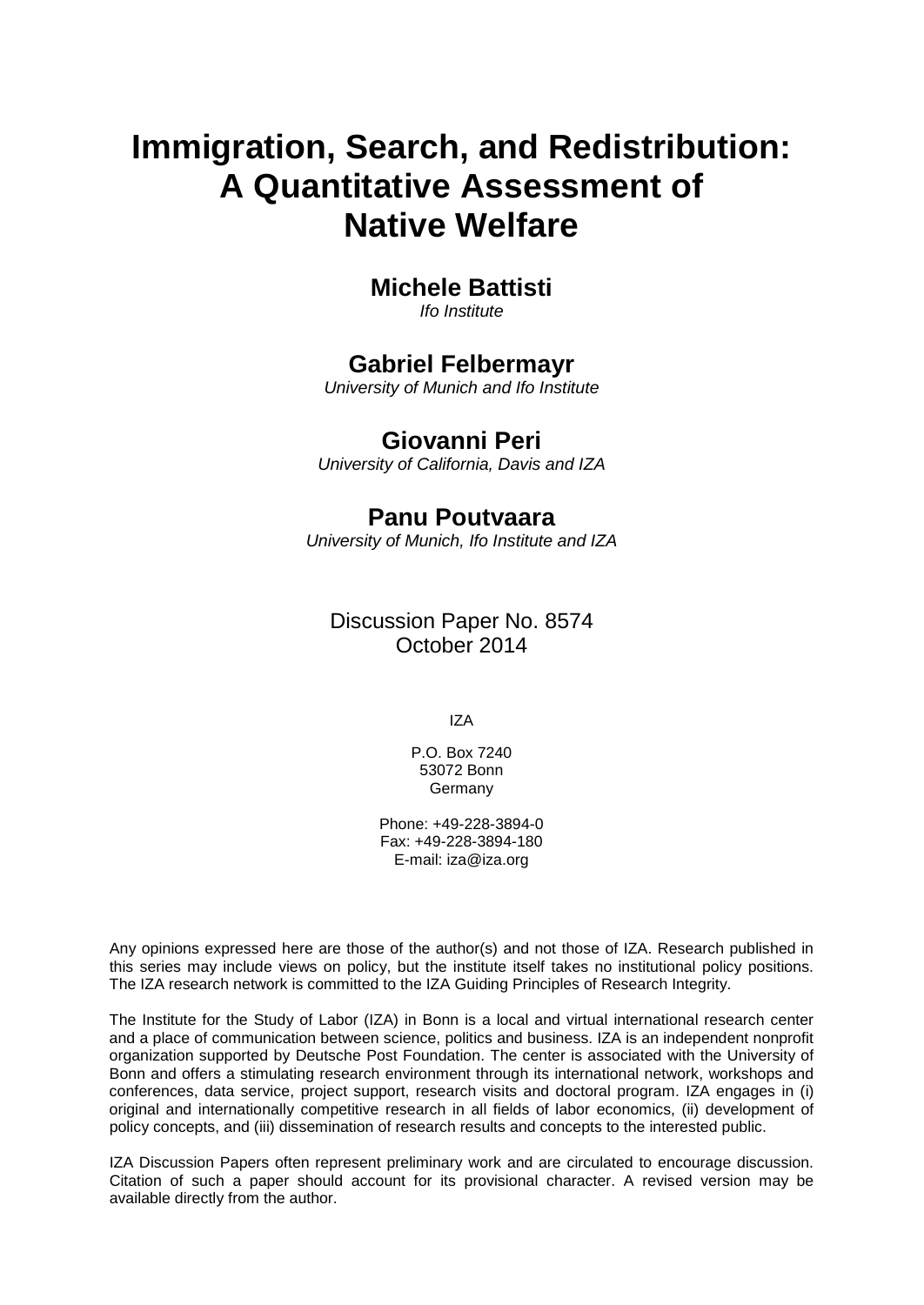IZA Discussion Paper No. 8574 October 2014

# **ABSTRACT**

# **Immigration, Search, and Redistribution: A Quantitative Assessment of Native Welfare[\\*](#page-2-0)**

We study the effects of immigration on native welfare in a general equilibrium model featuring two skill types, search frictions, wage bargaining, and a redistributive welfare state. Our quantitative analysis suggests that, in all 20 countries studied, immigration attenuates the effects of search frictions. These gains tend to outweigh the welfare costs of redistribution. Immigration has increased native welfare in almost all countries. Both high-skilled and lowskilled natives benefit in two thirds of countries, contrary to what models without search frictions predict. Average total gains from immigration are 1.25% and 1.00% for high and low skilled natives, respectively.

JEL Classification: F22, J61, J64

Keywords: immigration, search, labor market frictions, fiscal redistribution, cross-country comparisons

Corresponding author:

Panu Poutvaara Ifo Institute Poschingerstr. 5 81679 Munich Germany E-mail: [poutvaara@ifo.de](mailto:poutvaara@ifo.de)

<span id="page-2-0"></span>We are grateful to comments and suggestions from Simone Bertoli, from seminar participants in Clermont-Ferrand, Nottingham, and Munich, and from conference participants at LAGV conference, IIPF and EEA in 2014. We thank Robert Breunig and Syed Hasan for providing summary statistics for Australia. Financial support by the Leibniz Association (SAW-2012-ifo-3) is gratefully acknowledged.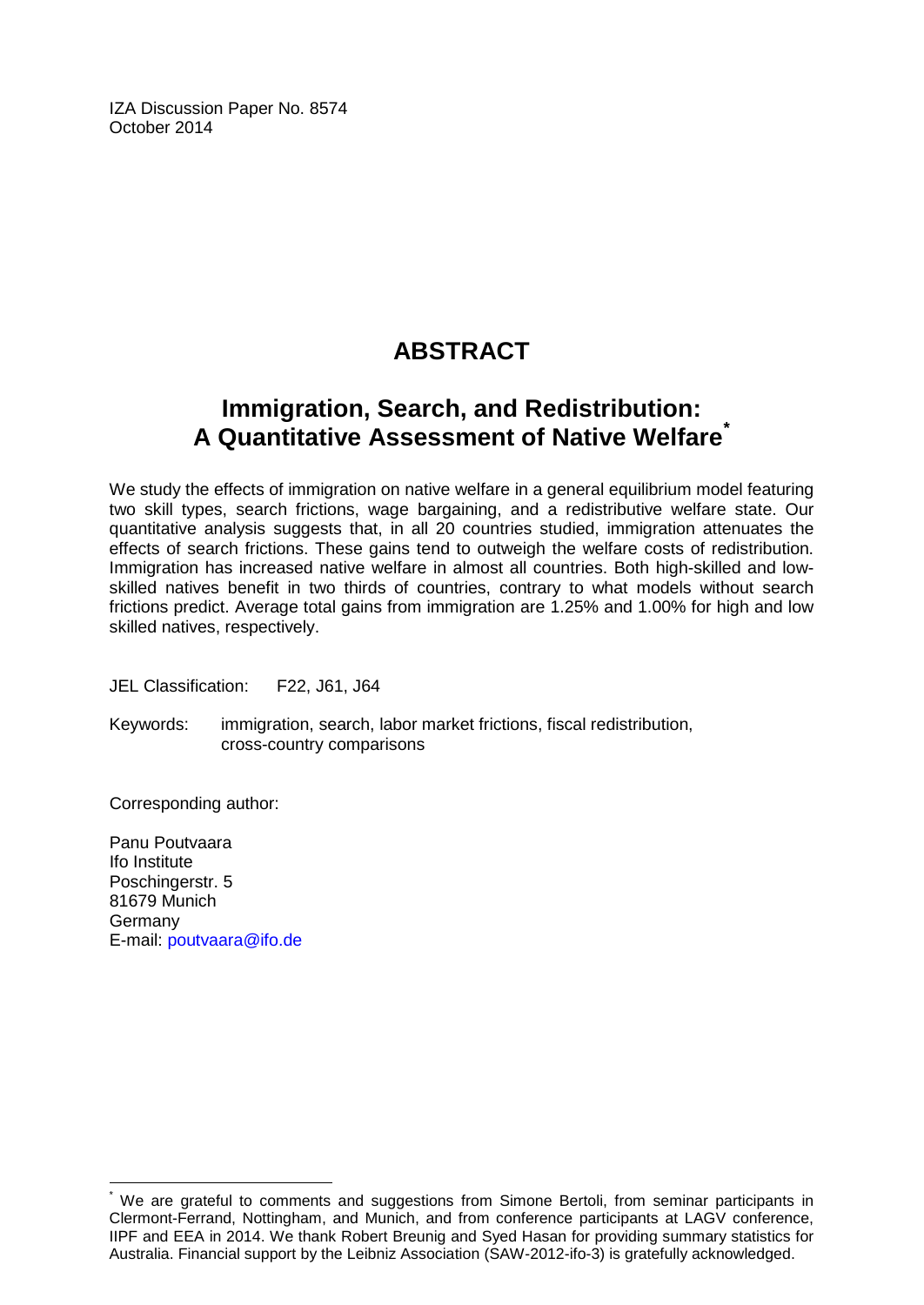## 1 Introduction

Many OECD countries have experienced high immigration rates during the last two decades and foreign-born workers now make up a significant share of their total labor force. The overall economic effects of immigration on the native population are very much debated. Based on simple models of factor complementarity, economists have long been optimistic about the existence of a net immigration surplus for natives [\(Borjas, 1995\)](#page-32-0). They have also been aware of the redistributive effects of immigration caused by factor price adjustments [\(Borjas, 2003\)](#page-32-1). However, once we take into account labor market frictions and redistributive fiscal policies, the net effect of immigration on native welfare is harder to calculate. To our knowledge, no previous paper on the effects of immigration has taken into account both imperfect competition in the labor market and redistribution. This paper begins to fill this gap.

We analyze the effects of immigration in the presence of skill heterogeneity, search frictions, wage bargaining, and a redistributive welfare state. Our setup is rich enough to replicate the large observed differences in labor market outcomes between natives and immigrants across countries. Matching a number of salient moments, we calibrate and simulate our model to provide quantitative predictions for 20 OECD countries for three different scenarios. While it is impossible to obtain closed-form solutions for our full general equilibrium model, analytical results are available for simplified versions.

The effect of immigration on labor market outcomes and welfare is likely to depend on four important empirical facts. We start our analysis by a discussion of these facts. First, the skill composition of the immigrant labor force differs from that of natives.<sup>[1](#page-3-0)</sup> This discrepancy is a key aspect in the traditional complementarity-competition channel. In particular, the share of tertiary-educated immigrants relative to the share of tertiary-educated natives determines which group of native workers would be more exposed to potential competition and which would benefit from complementarity. In about a third of the surveyed countries, on average, immigrants are better educated than natives. In some of the major European host economies, however (e.g. France and Germany), they are substantially less educated.

The second key fact relates to the relative wage levels of immigrants and natives. In all countries surveyed, and in each skill group, natives command a wage premium over immigrants. These premia vary significantly across countries, however; they are highest in Italy and Greece, and lowest in Australia, the United States and Switzerland. The wage gap may reflect differences in (effective) labor productivity. But it may also relate to differences in the outside option of natives relative to migrants. These two determinants of wage effects

<span id="page-3-0"></span><sup>&</sup>lt;sup>1</sup> We use 'skill' and 'educational attainment' interchangeably.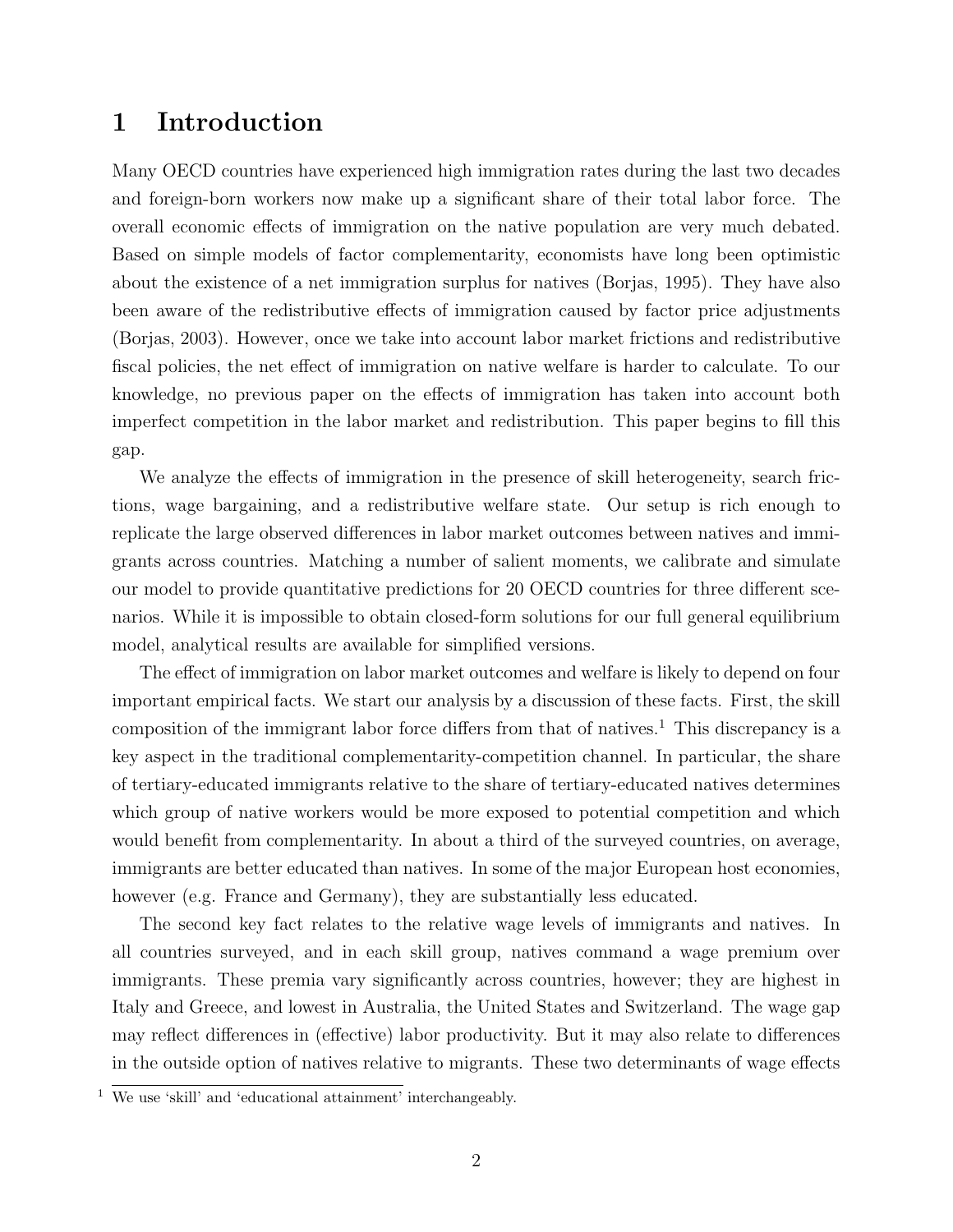have different implications on the labor market effects of immigrants.

The third fact relates to unemployment risk. In most countries, both low and high skilled immigrants are much more likely to be jobless than natives. All countries in our sample provide some unemployment insurance, albeit at very different levels of generosity. Heterogeneity in unemployment risk leads to net redistribution from the group with lower exposure to the group with higher unemployment rates.

Finally, the size of government (measured by the share of taxes or public expenditures in GDP) is a crucial statistic to assess the net fiscal effect of immigrants. There is strong crosscountry heterogeneity and the presence of generous redistribution programs has important implications for native welfare if immigrants and natives differ with respect to their income and unemployment probabilities.

These features describe four different margins through which immigrants affect native welfare. In our quantitative analysis, we aim at capturing all of them. To this end, we must go beyond the complementarity and labor market competition channel of the canonical model. We need a setup in which wages and unemployment rates can differ for workers with similar educational attainments, and where the public sector redistributes income to the unemployed and to low wage earners. Our model combines a production function featuring skill complementarity with a labor market characterized by search-and-matching. Competitive firms create vacancies for high skilled or low skilled workers. But they cannot distinguish ex ante between natives and immigrants, who are, within skill groups, perfect substitutes to each other. For given education, our model allows immigrants to differ from natives with respect to their outside options and their exogenous job break-up rate. This helps explaining the empirical fact that foreign-born workers face higher unemployment risk than natives and have higher unemployment rates and lower wages.<sup>[2](#page-4-0)</sup> The idea is that immigrants, whose social networks are to a greater extent through work than those of natives, suffer more from joblessness than natives.

In equilibrium, immigration affects native welfare through four channels. Two of them work through the labor market: the traditional complementarity effect on wages and a novel effect on job-creation. The latter arises from the fact that the ex post value of a match for a firm depends on whether the worker is a native or an immigrant. An immigrant worker has a lower outside option, but faces a higher exogenous split rate. Together, these two effects result in higher or lower incentives for job creation when the share of immigrants in the labor force goes up. Redistribution also works through two channels: one through unemployment benefits and another through proportional taxes and lump-sum transfers. How these channels affect native welfare depends on the relative skill composition of immigrants, as well as on

<span id="page-4-0"></span> $\overline{2}$  See, e.g., [Arai and Vilhelmsson](#page-32-2) [\(2004\)](#page-32-2).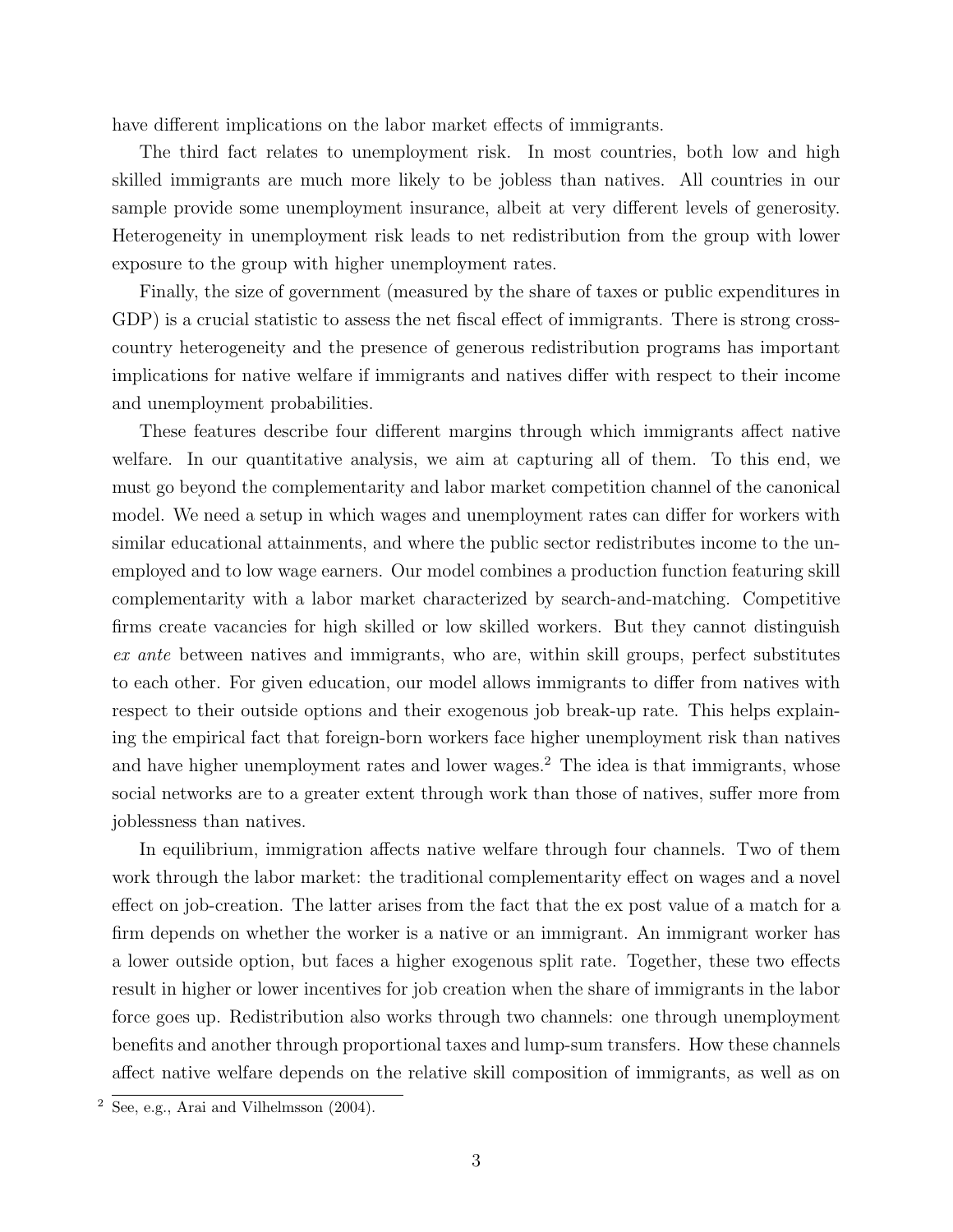labor market institutions.

We calibrate the parameters of our model such that it matches 11 salient empirical moments that we have collected for 20 OECD countries. We use the quantitative model to study the effects of the three scenarios on native welfare, separately for all countries in our sample: (i) a 1% increase in the labor force share of immigrants beyond the levels for 2011, keeping the skill composition fixed, (ii) the transition from a hypothetical autarky situation to the *status quo*, and (iii) the inflows realized between 2000 and 2011. While around two thirds of countries would benefit from a small increase in the immigrant share, we find effects to be highly heterogeneous across countries and skill groups. In 19 out of 20 countries, welfare effects of total migration for natives are positive. For 14 of these 19 countries both low skilled and high skilled natives are found to benefit from migration, while in the remaining five countries migration may have created a redistributive conflict between natives of different skills. Positive effects on labor market efficiency tend to outweigh costs coming from the welfare state.

Finally, we perform a quantitative comparative statics exercise to better understand the relative importance of the different mechanisms present in our framework. For this purpose, based on observed data, we draw a vector of moments for 10,000 artificial economies, calibrate our model to each of them, and run regressions to obtain conditional correlations between these moments and our variable of interest: native welfare. Wage and unemployment gaps between immigrants and natives, and the size of government are found to be important determinants of the welfare effect of immigrants, stressing the differences between our model and a simpler model with competitive labor markets which could not deliver those results.

The remainder of this paper is structured as follows. Section [2](#page-5-0) frames this paper relative to the existing literature. Section [3](#page-7-0) presents cross country variation of measures related to immigrants, their performance and redistribution in 20 OECD countries. Section [4](#page-10-0) presents our model. Section [5](#page-18-0) discusses our calibration strategy and provides our quantitative results. Section [6](#page-29-0) concludes.

### <span id="page-5-0"></span>2 Relation to the Literature

[Hanson](#page-33-0) [\(2009\)](#page-33-0) points out that the literature on the effects of immigration is characterized by a "near obsession" with wages.[3](#page-5-1) This strand of research uses increasingly sophisticated approaches, based on dividing the labor market into cells to estimate own and cross elasticities of substitution, and to employ the obtained parameter estimates to simulate the

<span id="page-5-1"></span><sup>&</sup>lt;sup>3</sup> [Longhi, Nijkamp, and Poot](#page-33-1) [\(2008\)](#page-33-1) provide a discussion and meta analysis of this literature.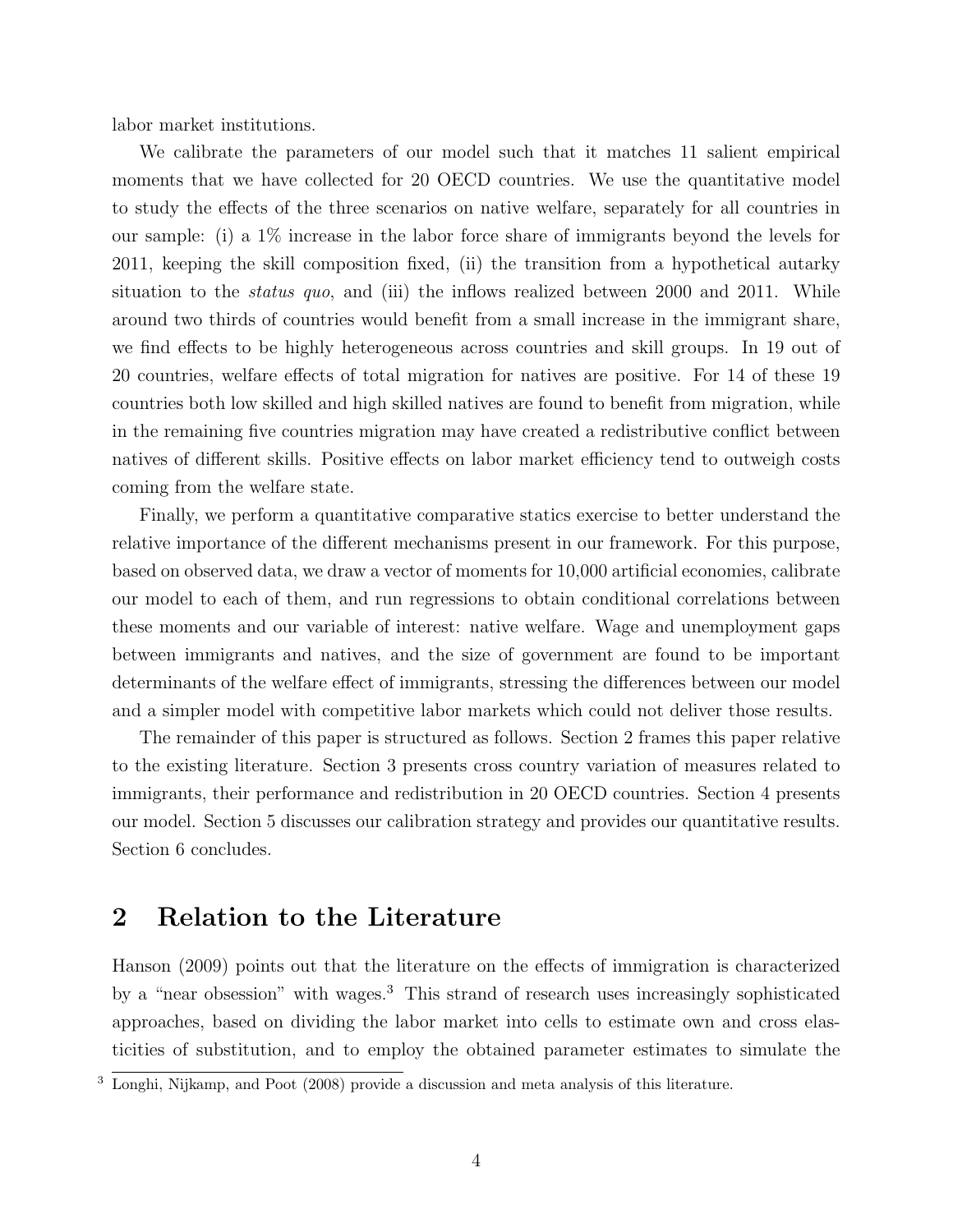complementarity-substitution channel of immigration.[4](#page-6-0) Some recent papers have moved a step forward and applied the structural empirical framework of the cell-approach to a situation where wages are set non-competitively. For instance D'Amuri, Ottaviano and Peri  $(2010)$ , Felbermayr et al.  $(2010)$ , Brücker, Jahn and Upward  $(2011, 2013)$  $(2011, 2013)$  postulate, in reduced form, that wages are decreasing functions of unemployment rates. While these models do allow for unemployment, the labor market imperfections are not micro-founded and the role of labor market institutions is not explicitly modeled. Moreover these studies do not have any role for the government. With the exception of Felbermayr et al. [\(2010\)](#page-33-2), they do not calculate effects on aggregate native welfare.

In the presence of non-Walrasian features of the labor market, immigration can improve the efficiency of labor markets and mitigate the effects of existing distortions. Schmidt, Stilz and Zimmermann [\(1994\)](#page-33-3) suggest that immigrants generate efficiency gains by weakening the bargaining power of labor unions. [Borjas](#page-32-6) [\(2001\)](#page-32-6) argues that immigrant workers react more flexibly to differences in job opportunities than native workers because they are not tied to any specific location. Thereby they smooth out labor market frictions. [Angrist and Kugler](#page-32-7) [\(2003\)](#page-32-7) conclude that low labor market flexibility increases the negative effects of immigration in Europe. More recently, [Chassamboulli and Palivos](#page-32-8) [\(2014\)](#page-32-8) study immigration in a search-and-matching model in which immigrants have inferior outside options than natives. Hence, bargaining results in lower wages for immigrants ex post, which encourages firms to create more vacancies for all types of workers ex ante. We generalize this idea by allowing matches with immigrants to have different expected duration than those with natives and by introducing a welfare state. Different to [Chassamboulli and Palivos](#page-32-8) [\(2014\)](#page-32-8), our objective is to conduct a quantitative analysis for a large sample of countries.

There is also a separate literature on the fiscal effects of immigration. Calibrating dynamic equilibrium models featuring demographics and fiscal policy for the US and Sweden, Storesletten [\(2000,](#page-34-0) [2003\)](#page-34-1) finds that immigration can strongly benefit natives if it occurs in the 'right' age bracket (middle-aged workers) and if immigrants have a sufficiently high employment probability. Realized migration, however, often falls short from the ideal composition, so that immigration may turn out a burden rather than a blessing for the native taxpayer.[5](#page-6-1) [Dustmann and Frattini](#page-33-4) [\(2013\)](#page-33-4) provide a comprehensive analysis of the net fiscal contribution of immigrants in the UK and find an overall positive impact. However, virtually all papers in this literature abstract from a micro-founded modeling of labor market imperfections. They use an "accounting approach" based on observed taxes and transfers

<span id="page-6-0"></span><sup>4</sup> E.g. [Borjas](#page-32-1) [\(2003\)](#page-32-1) and [Ottaviano and Peri](#page-33-5) [\(2012\)](#page-33-5) and the references therein.

<span id="page-6-1"></span><sup>&</sup>lt;sup>5</sup> In many countries there is has been a fierce debate about the net fiscal contribution of immigrants. For Germany, see Sinn et al. [\(2001\)](#page-34-2) and [Bonin](#page-32-9) [\(2002\)](#page-32-9).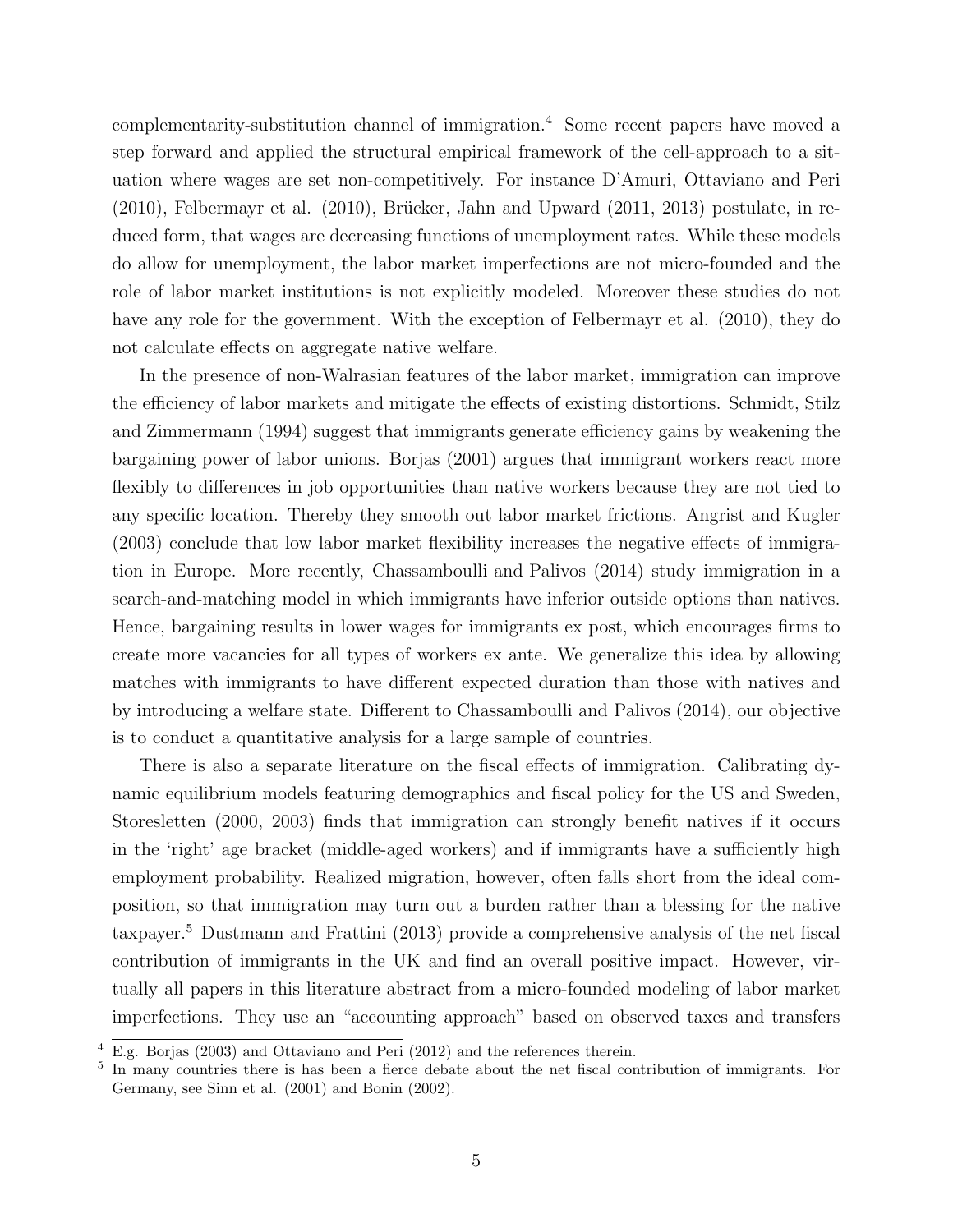without considering the equilibrium responses of the economy. Therefore, these analyses do not include complementarity-based welfare gains.

Finally, there are a few papers that evaluate the global welfare gains from immigration, often accruing in large part to the immigrants themselves. [Benhabib and Jovanovic](#page-32-10) [\(2012\)](#page-32-10) use a model with human capital externalities as in [Lucas](#page-33-6) [\(1990\)](#page-33-6) to estimate the level of migration that would maximize world welfare. They find that, from a global perspective, migration ought to be much larger than it is today. Di Giovanni, Levchenko and Ortega [\(2014\)](#page-32-11) quantify the welfare effects of international migration in a model that carefully incorporates total factor productivity and skill differences, within a [Melitz](#page-33-7) [\(2003\)](#page-33-7) framework of international trade with a home market effect. [Docquier, Ozden, and Peri](#page-32-12) [\(2014\)](#page-32-12) evaluate wage and employment gains from immigration and emigration in all OECD countries. They assume a classical perfect competition model of labor demand and supply for two skills, capturing therefore only the complementarity effects, plus a possible externality effect from human capital intensity. None of the mentioned papers include a public sector. Moreover, while a global perspective is interesting, it is the impact of immigrants on natives in receiving countries that is most likely to drive immigration policies.

# <span id="page-7-0"></span>3 Cross-country Summary Statistics

In this section we provide some summary statistics on immigrants and on their relative labor market performance. We also survey some relevant institutional features of 20 OECD countries. These facts motivate our modeling approach, and play a central part in our quantitative exercise.[6](#page-7-1)

#### 3.1 Immigrants in the work force

Table [1](#page-8-0) provides summary statistics on eight important measures that characterize the structure of immigration, immigrants' labor market performance and the generosity of welfare states across the 20 countries in our sample. The data are taken from Censuses or similar sources and are relative to year 2011 or the closest available year.<sup>[7](#page-7-2)</sup> Row [1] of table [1](#page-8-0) shows that immigrants make up a substantial share of the labor force in all countries considered, with the cross-country average standing at about  $17\%$ . They make up almost  $10\%$  even in the country with the smallest share (Portugal).[8](#page-7-3) Row [2] refers to the skill structure of

<span id="page-7-1"></span> $\overline{6}$  We have been able to compile a set of comparative and reliable moments for 16 EU member states, plus Switzerland, the United States, Canada and Australia. See Appendix [B](#page-40-0) for details.

<span id="page-7-2"></span><sup>7</sup> Table [1](#page-8-0) shows summary statistics. Table [B.1](#page-43-0) in our Appendix provides additional detail on each country.

<span id="page-7-3"></span><sup>&</sup>lt;sup>8</sup> The countries in our sample are, on average, more open to migration than the average OECD country, where the labor force share of immigrants amounts to 10%. Also note that labor force shares lie substantially above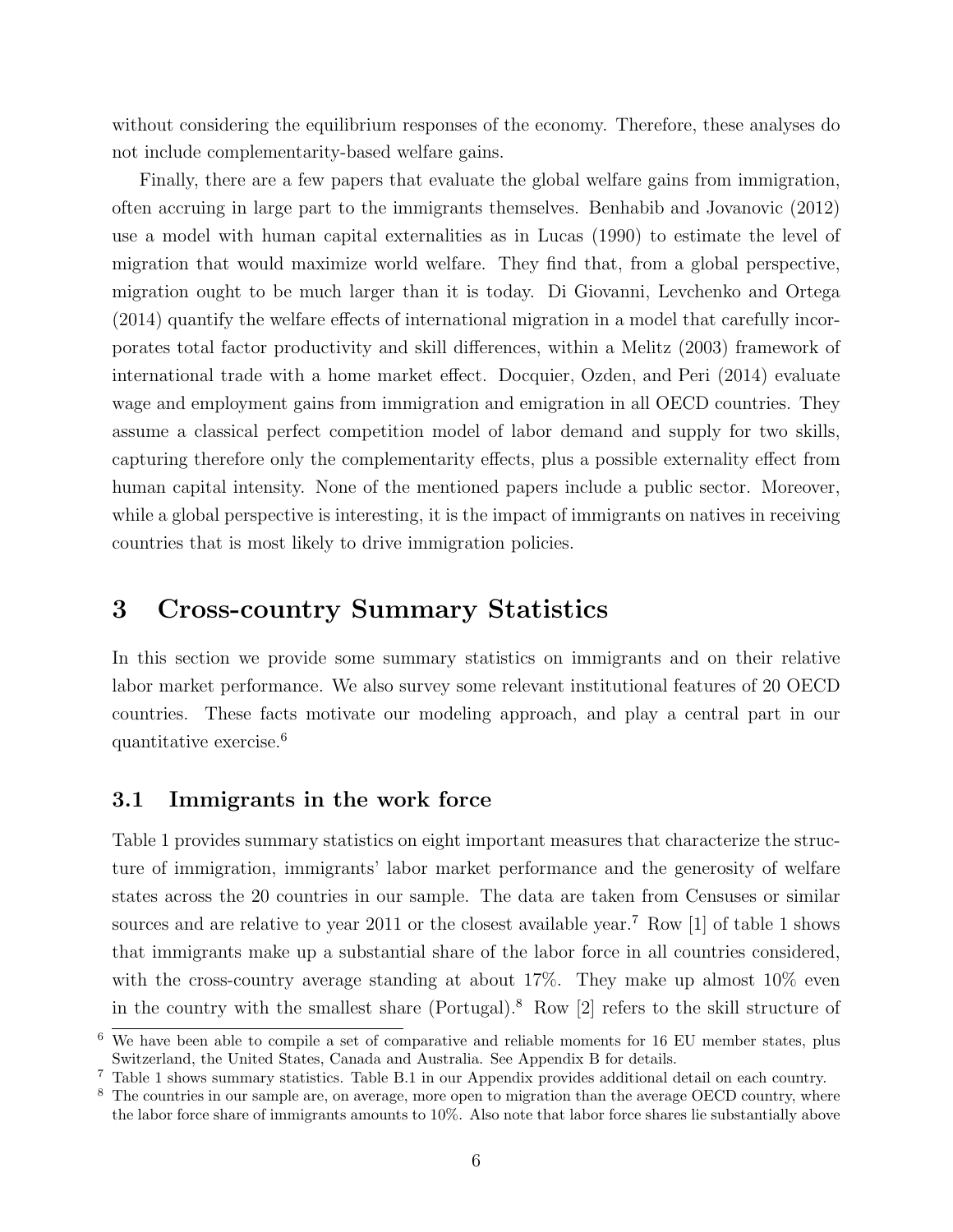the migrant labor force relative to the native one. On average across our 20 countries, the share of tertiary educated immigrants relative to the share of tertiary educated natives is almost unity. However, there is a substantial amount of heterogeneity across countries. For example, in Canada, the share of university graduates in the labor force is 1.63 times bigger among immigrants than among natives. This strong heterogeneity in relative skill patterns forebodes heterogeneous distributional effects of immigration. Immigrants can be expected to compete with natives in the same skill category, so that one could expect low-skilled natives to be more likely to benefit from immigration in Canada, and high–skilled natives in Slovenia.

<span id="page-8-0"></span>

|                              | Variable                                                  | Average | <b>Top</b><br>$10\%$ | <b>Bottom</b><br>$10\%$ | Top value<br>(Country) | <b>Bottom Value</b><br>(Country) |
|------------------------------|-----------------------------------------------------------|---------|----------------------|-------------------------|------------------------|----------------------------------|
| $[1]$                        | Share of immigrants<br>in the labor force                 | 17.1\%  | 21.8%                | 12.0%                   | 39.1%<br>(Luxembourg)  | $9.9\%$<br>(Portugal)            |
| $\left\lceil 2 \right\rceil$ | Share of tertiary-educated,<br>immigrants rel. to natives | 0.99    | 1.45                 | 0.64                    | 1.63<br>(Canada)       | 0.40<br>(Slovenia)               |
| $\left\lceil 3 \right\rceil$ | Low-skilled average wage,<br>immigrants rel. to natives   | 0.86    | 0.96                 | 0.75                    | 0.99<br>(Canada)       | 0.72<br>(Greece)                 |
| $\lceil 4 \rceil$            | High-skilled average wage,<br>immigrants rel. to natives  | 0.86    | 1.00                 | 0.74                    | 1.01<br>(Switzerland)  | 0.64<br>$(\mathrm{Italy})$       |
| $\lceil 5 \rceil$            | Low-skilled unemployment,<br>immigrants rel. to natives   | 1.62    | 2.36                 | 1.13                    | 2.43<br>(Switzerland)  | 0.91<br>(United States)          |
| [6]                          | High-skilled unemployment,<br>immigrants rel. to natives  | 2.19    | 3.45                 | 1.38                    | 3.50<br>(Austria)      | 1.14<br>(Portugal)               |
| $[7]$                        | Replacement Ratio<br>(benefits/wages)                     | 38.9%   | 54.7%                | 24.0%                   | 62.9%<br>(Belgium)     | 21.9%<br>(Greece)                |
| $\lceil 8 \rceil$            | Public spending<br>as share of GDP                        | 45.3%   | 51.9%                | 39.1%                   | 54.8%<br>(Denmark)     | 33.4%<br>(Switzerland)           |

Table 1: Summary Statistics of moments of interest

We are using several data sources; see Appendix [B](#page-40-0) for details.

#### 3.2 Labor market outcomes for natives and immigrants

Native and immigrant workers differ strongly regarding their labor market performances. Rows [3] and [4] in Table [1](#page-8-0) show that, across the countries in our sample, the average wage received by immigrants is typically lower than the one received by natives, even within the same skill class. Using EU-SILC and Census data, both for high and low skilled workers, the average yearly wage paid to immigrants amounts to only 86% of that paid to natives, with large cross-country heterogeneity. For example, there is no wage gap in Canada for

population shares. The work force includes only migrants with work permits.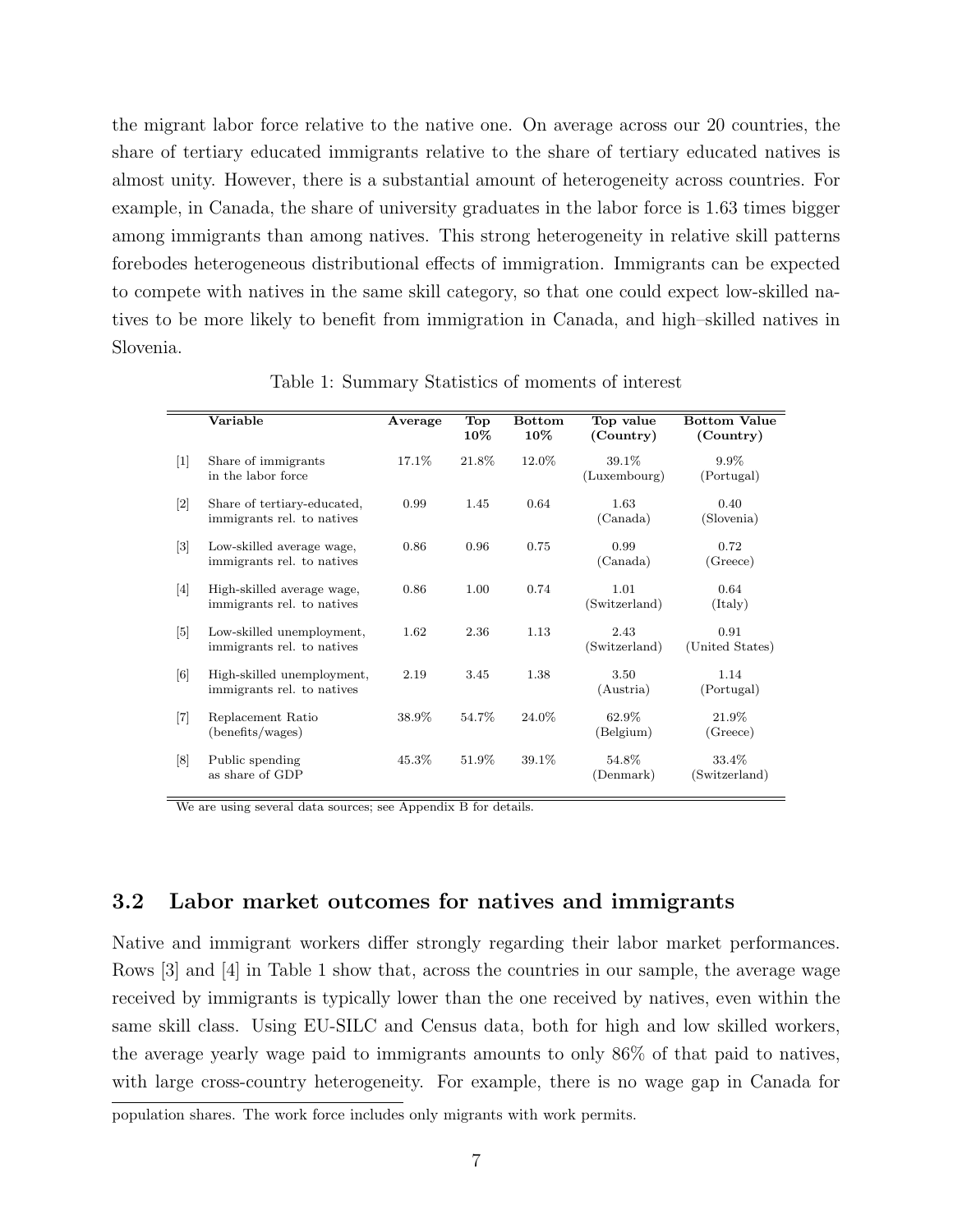low-skilled workers and in Switzerland for high-skilled workers. The wage gap is highest in Greece for low-skilled workers and in Italy for high-skilled workers.

The inferior labor market performance of immigrants relative to similarly skilled natives could have different explanations. First, the wage gaps could be due to lower bargaining power of migrants, as explained above. Second, even within the same skill class, migrants may suffer a productivity disadvantage relative to natives because of inadequate language skills or imperfect portability of human capital; see [Poutvaara](#page-33-8) [\(2008\)](#page-33-8). Hence, the value to the firm of filling a vacancy with a migrant may be higher or lower than filling it with a native. In the absence of directed search, this means that the expected value of vacancy creation depends on the share of migrants in the labor force.[9](#page-9-0)

Rows [5] and [6] report the evidence on relative unemployment rates within the groups of low and high skilled workers. Discrepancies are large, in particular for the high skilled. Cross-country heterogeneity is large, too. On average, the likelihood of unemployment for an immigrant is 1.6 times and 2.2 times the corresponding likelihood for a native in the low and high skilled labor market segments, respectively. Unemployment gaps are largest in Switzerland for the low-skilled and in Austria for the high-skilled, and lowest in the United States for the low-skilled and in Portugal for the high-skilled. We model these discrepancies by assuming that matches with immigrants are more likely to break up. The shorter expected longevity of a match with an immigrant reduces incentives for vacancy creation much like lower migrant productivity.

#### 3.3 Welfare state characteristics

Differential labor market performance has important implications for our analysis: first, it opens the door for immigration to affect job creation incentives (which may harm or benefit natives); second, if immigrants have higher unemployment rates, then natives lose from the redistribution through unemployment benefits. The magnitude of the latter channel depends on the generosity of benefits. Following the literature, we measure this by the replacement ratio: the percentage of after-tax wage income replaced by unemployment benefits. This measure is a gross simplification of complex policies of each country, and responds to the need of creating a comparable measure across countries. Row [7] of Table [1](#page-8-0) shows that this rate varies from 63% in Belgium to 22% in Greece, with the average across countries at about 39%. The generosity of unemployment benefits affects the effective bargaining power of workers, their wages, and the degree of labor market tightness.

<span id="page-9-0"></span><sup>&</sup>lt;sup>9</sup> An alternative option, which we rule out in this paper, is that the additional surplus from employing an immigrant may compensate the firm for the "distaste" of employing immigrants. This would be a classical employer discrimination motivation.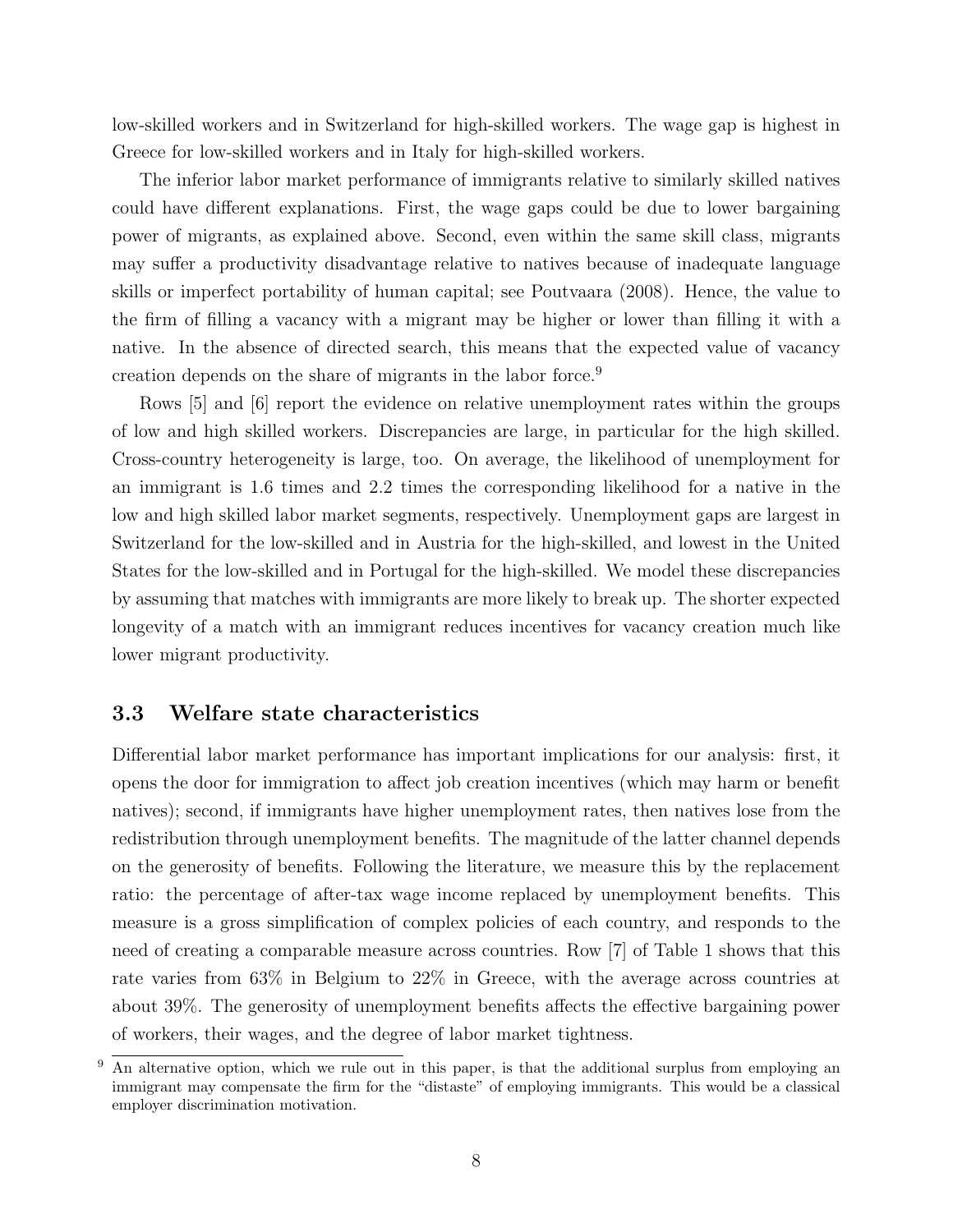Quantitatively even more relevant, however, is the scale of the overall redistribution. Many European countries engage in substantial redistribution. Government spending as a share of GDP is a simple measure of the redistributive role of the government.<sup>[10](#page-10-1)</sup> Row  $[8]$ of Table [1](#page-8-0) reports the summary statistics for our sample. The government spending share averages 45%, with Switzerland occupying the lowest level (33%) and Denmark the highest (54%). Transfers and public goods provision may imply redistribution towards migrants, but they also affect the distributional effect of immigration within the group of natives.

## <span id="page-10-0"></span>4 Model

We model each country as an economy open to international capital flows, but small enough to have no effect on world interest rates.<sup>[11](#page-10-2)</sup> There is no international trade in goods, and the stock of international migrants of different skills is taken as exogenous. Our focus is on understanding the economic effects of a given inflow of immigrants, not in explaining its causes. For simplicity, in the description, we omit time and country indexes.

There is a single final output good whose aggregate quantity is given by Y and whose price is normalized to unity. The government redistributes income in two ways: through unemployment benefits and through a lump-sum transfer, which can be interpreted to also include publicly provided private goods. Taxes are a constant fraction of wage income. Utility is linear in consumption.

#### 4.1 Production

The final output good is produced using capital  $K$  and a composite input good  $Z$ . In turn, good Z is produced using two intermediate inputs,  $Y_L$  and  $Y_H$ , which are linear functions of employment of low skilled and high skilled workers, respectively, as in [Acemoglu](#page-32-13) [\(2001\)](#page-32-13). More precisely, the supply side is characterized by the following set of expressions:<sup>[12](#page-10-3)</sup>

<span id="page-10-4"></span>
$$
Y = AK^{\alpha}Z^{1-\alpha}, \alpha \in (0,1);
$$
  
\n
$$
Z = [xY_{L}^{\rho} + (1-x)Y_{H}^{\rho}]^{\frac{1}{\rho}}, \rho \in (0,1);
$$
  
\n
$$
Y_{i} = \sum_{j \in \{N,I\}} (1 - u_{ij}) \pi_{ij} Q_{ij}, i \in \{L, H\},
$$
\n
$$
(1)
$$

<span id="page-10-1"></span> $10$  We find this a better measure than the GDP share of income transfers as many publicly provided goods, like health care and old-age care, provide benefits that are not dependent on the recipient's income.

<span id="page-10-2"></span> $11$ The assumption of a small open economy is stronger than needed. What is enough is that capital movements in response to migration flows are small enough not to affect world interest rates.

<span id="page-10-3"></span><sup>12</sup>[Chassamboulli and Palivos](#page-32-8) [\(2014\)](#page-32-8) and [Ottaviano and Peri](#page-33-5) [\(2012\)](#page-33-5) use a similar structure.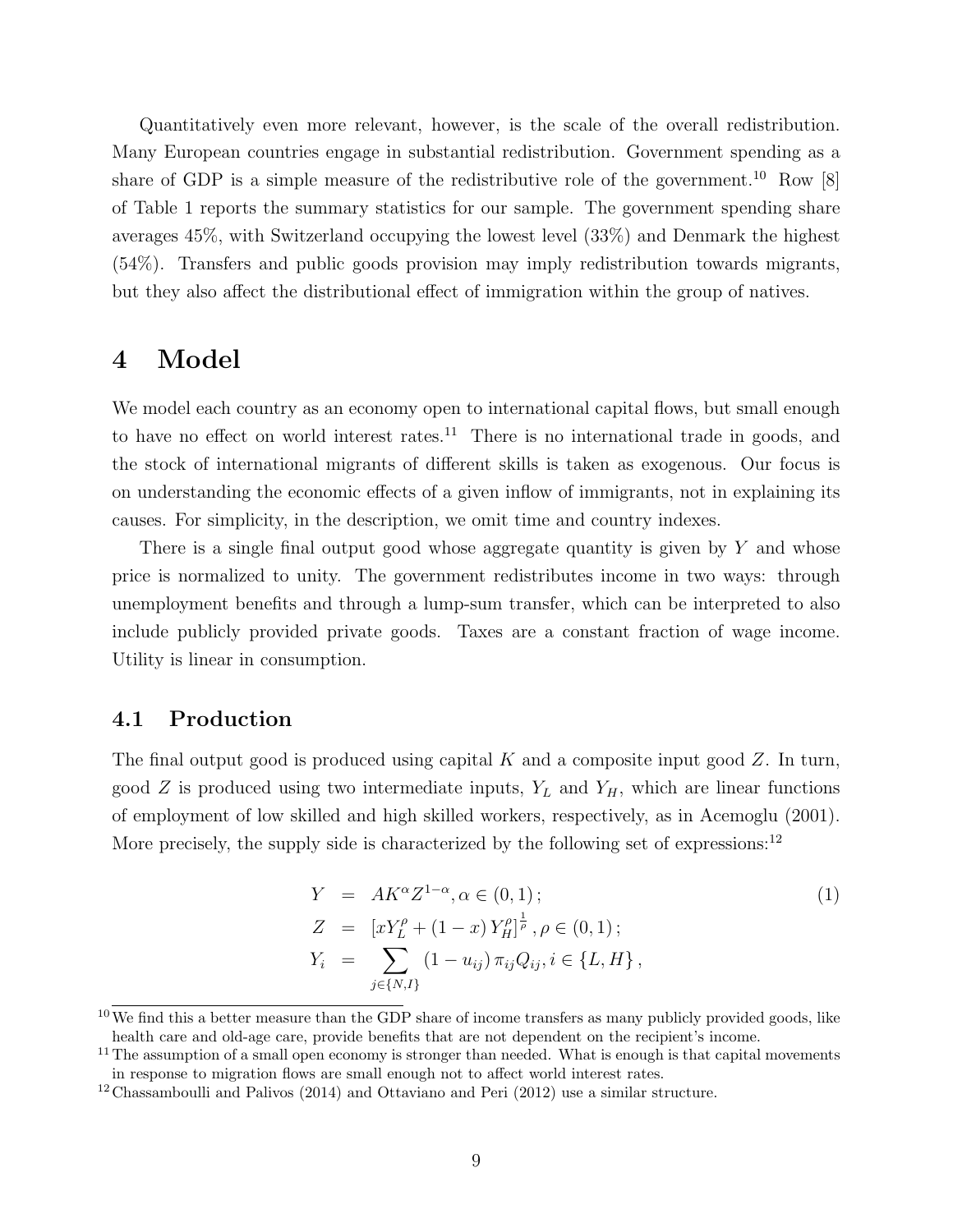where  $\alpha$  is the output elasticity of capital, A denotes the total factor productivity,  $\rho$  governs the elasticity of substitution between the low skill intensive good  $Y_L$  and the high skill intensive good  $Y_H$ ,  $x \in (0,1)$  is a productivity parameter,  $Q_{ij}$  is the supply of different types of labor, with  $i \in \{L, H\}$  indexing skills (high and low education) and  $j \in \{N, I\}$  distinguishing native (N) and immigrant (I) workers. Finally,  $u_{ij}$  is the unemployment rate and  $\pi_{ij}$  labor productivity for group  $i \times j$ . We assume that natives and migrants are perfect substitutes in production but we allow for different effectiveness (productivity) between immigrants and natives in a skill group.[13](#page-11-0)

We assume that capital is freely mobile internationally so that the return to capital is determined on world markets. The stock of capital owned by natives is given by  $\bar{K}$ . The optimal use of capital in production can differ from  $\overline{K}$  and it is determined by the usual first order condition  $r + \delta = \alpha A K^{\alpha-1} Z^{1-\alpha}$  where  $r + \delta$  is the user cost of capital, given by the sum of the interest rate on a risk-free asset and capital depreciation rate. Hence, gross capital income  $R$  generated in the economy is given by:

<span id="page-11-1"></span>
$$
R \equiv (r + \delta)K = \alpha A K^{\alpha} Z^{1-\alpha} = \alpha Y. \tag{2}
$$

Intermediate goods are produced under perfect competition. So, their price equals their marginal contribution to the production of the final good  $Y$ , namely:

<span id="page-11-2"></span>
$$
p_L = AK^{\alpha}(1-\alpha)xY_L^{\rho-1}[xY_L^{\rho}+(1-x)Y_H^{\rho}]^{\frac{1-\alpha-\rho}{\rho}}, \qquad (3)
$$

$$
p_H = AK^{\alpha}(1-\alpha)(1-x)Y_H^{\rho-1}[xY_L^{\rho}+(1-x)Y_H^{\rho}]^{\frac{1-\alpha-\rho}{\rho}}.
$$
\n(4)

The production function of the intermediate goods is very simple: once a worker of group  $i \times j$  ( $i \in \{L, H\}, j \in \{N, I\}$ ) has been hired he/she produces  $\pi_{ij}$  units of the intermediate good  $Y_i$ . The labor market, however, is not competitive, and therefore equilibrium prices of the intermediate goods are not equal to wages.

#### 4.2 Labor Markets

There is a separate labor market for each type of worker  $(H \text{ and } L)$  and supplies are given. Firms post vacancies specific to a skill. Depending on the vacancies and unemployed in each market, matches are formed in each period. Labor supply is taken as exogenous and natives and immigrants of the same skill type compete for the same jobs. The total supply of workers in labor market *i* is therefore given by  $Q_i = \sum_{j \in \{N, I\}} Q_{ij}, i \in \{H, L\}$ . Immigration represents an exogenous change in the number of foreign-born workers  $Q_{iI}$ .

<span id="page-11-0"></span> $13\text{ See the debate in Ottaviano and Peri } (2012).$  $13\text{ See the debate in Ottaviano and Peri } (2012).$  $13\text{ See the debate in Ottaviano and Peri } (2012).$  $13\text{ See the debate in Ottaviano and Peri } (2012).$  $13\text{ See the debate in Ottaviano and Peri } (2012).$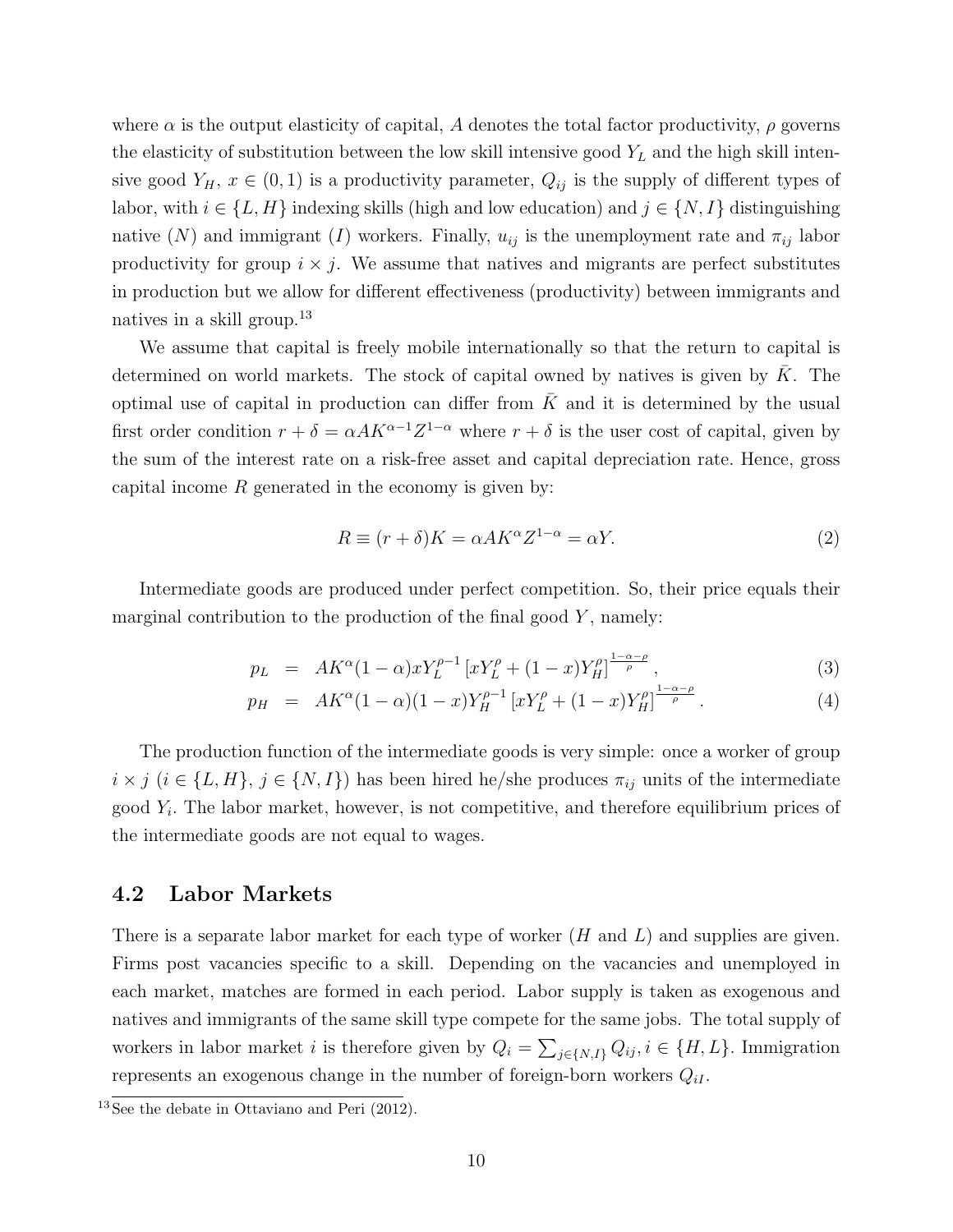Matching process. Firms cannot distinguish between natives and immigrants when posting vacancies. In other words, they cannot direct their search activities. So, while there are four types of workers, there are only two labor markets (for high and low skilled workers). At each instant of time, a mass  $V_i$  of open vacancies and a mass of  $U_i = \sum_{j \in \{N, I\}} U_{ij}$  of unemployed workers exist in each labor market  $i$ . We denote the mass of successful matches by M. For each market, we use a standard constant returns to scale matching function that is increasing in both its arguments, concave and homogeneous of degree one:<sup>[14](#page-12-0)</sup>

$$
M(U_i, V_i) = \xi U_i^{\varepsilon} V_i^{1-\varepsilon}, \quad i = H, L,
$$
\n<sup>(5)</sup>

where  $\varepsilon \in (0, 1)$  is the matching elasticity and  $\xi$  is a scale parameter. Labor market tightness, defined as  $\theta_i \equiv V_i/U_i$ , is measured as the number of vacancies per unemployed person. The rate at which the firms fill vacancies is  $M_i/V_i = q(\theta_i) = \xi \theta^{-\varepsilon}$ . The rate at which the unemployed find jobs is  $M_i/U_i = m(\theta_i) = \xi \theta^{1-\epsilon}$ . Market tightness makes it easier for an unemployed to find a job and conversely harder for a firm to fill a vacancy. Existing matches are broken at the exogenous rate  $s_{ij}$ , which may differ between natives and migrants as well as across skill types. Heterogeneity in  $s_{ij}$  is one important determinant of the heterogeneity in wage rates and unemployment rates across groups.

Bellman Equations. With these assumptions the Bellman (asset) equations determining the value to a firm producing good *i* of an open vacancy  $J_i^V$  and of a filled job  $J_{ij}^F$  are as follows:

<span id="page-12-1"></span>
$$
rJ_i^V = -c_i + q(\theta_i) \left[ (1 - \phi_i) J_{iN}^F + \phi_i J_{iI}^F - J_i^V \right],
$$
\n(6)

$$
rJ_{ij}^F = \pi_{ij}p_i - w_{ij} - s_{ij} \left[ J_{ij}^F - J_i^V \right], \tag{7}
$$

where  $c_i$  is the flow cost of an open vacancy (denoted in terms of the numéraire good). The variable  $\phi_i \equiv U_{iI}/(U_{iI} + U_{iN})$  denotes the share of immigrants among those searching for a job. The flow value of an open vacancy,  $rJ_i^V$ , has no index j, since firms cannot direct their search. Instead, the term in brackets includes both the case that the job is filled by a native and the case that the job is filled by an immigrant. An open vacancy is turned into a filled job with the rate  $q(\theta_i)$ . This generates a capital gain equal to the expected value of the filled job minus value of the open vacancy. Similarly, the flow value of a filled job is equal to the flow return of a filled job  $(\pi_{ij}p_i - w_{ij})$  minus the expected capital loss occurring if the match breaks (at rate  $s_{ij}$ ).

<span id="page-12-0"></span> $14$  [Ljungqvist and Sargent](#page-33-9) [\(2005\)](#page-33-9) also analyze the case in which there are separate matching functions by level of unemployment benefits, or for both skills and benefits.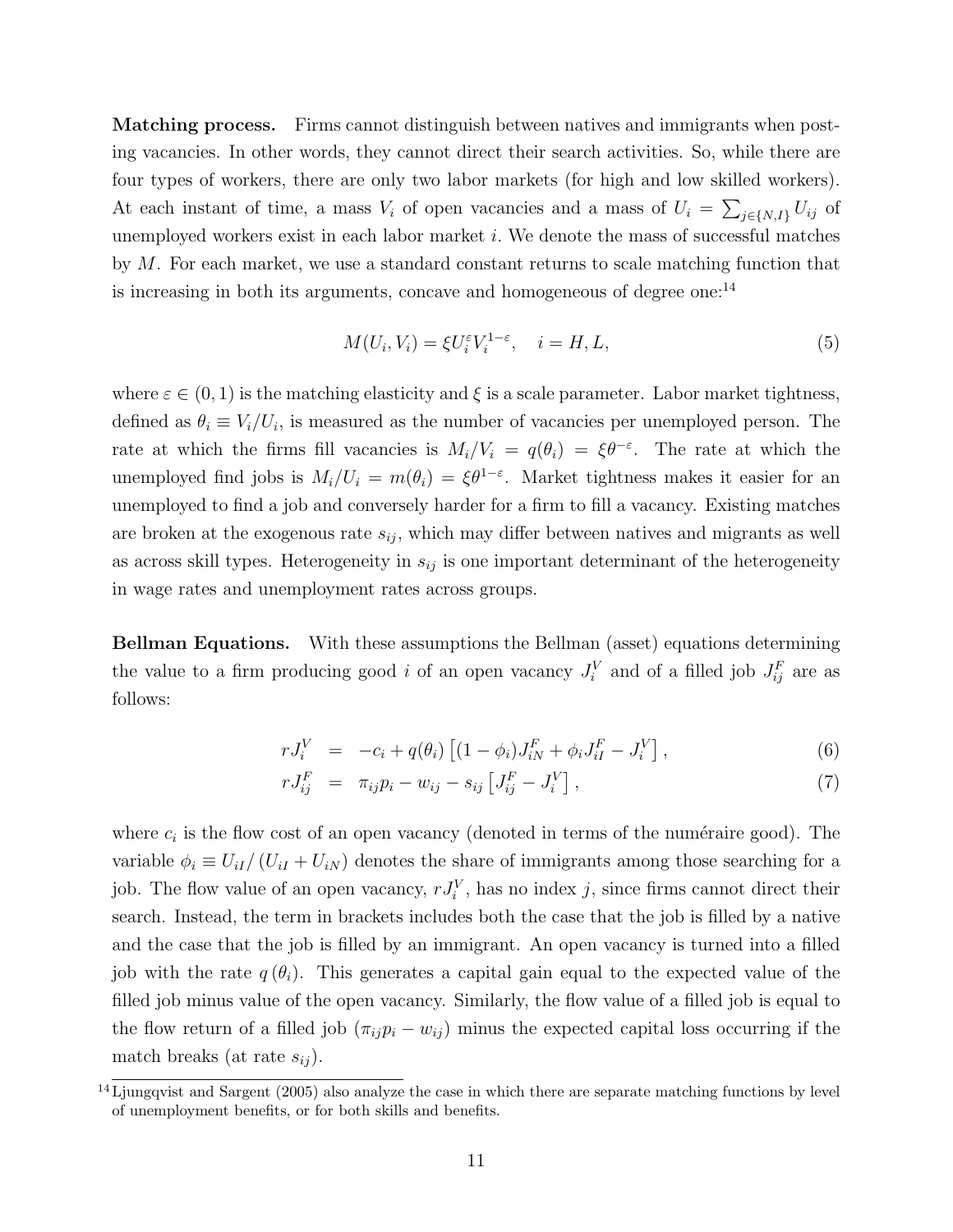For workers, the Bellman equations determining the value of employment,  $J_{ij}^E$ , and unemployment,  $J_{ij}^U$ , are as follows:

<span id="page-13-1"></span>
$$
rJ_{ij}^U = g + b_{ij} + h_{ij} + m(\theta_i) \left[ J_{ij}^E - J_{ij}^U \right], \tag{8}
$$

$$
rJ_{ij}^{E} = g + w_{ij} (1-t) - s_{ij} [J_{ij}^{E} - J_{ij}^{U}], \qquad (9)
$$

where t is a proportional tax rate on labor, g is a lump-sum transfer,  $b_{ij} < \pi_{ij} p_i$  the unemployment benefit, and  $h_{ij}$  the non-monetary effect on utility of losing one's job.<sup>[15](#page-13-0)</sup> Without loss of generality, we normalize  $h_{ij}$  to zero for natives  $(h_{HN} = h_{LN} = 0)$ . The value of  $h_{iI}$  will be negative for immigrants if they experience larger disutility from unemployment due to not being in their home country. The flow value of unemployment is given by  $(b_{ij} + h_{ij})$  plus the capital gain arising from a successful match, which occurs at rate  $m(\theta_i)$ . Similarly, the flow value of employment is the net wage minus a capital loss arising from job destruction. Assuming  $h_{iI} < 0$  follows [Chassamboulli and Palivos](#page-32-8) [\(2014\)](#page-32-8).

Wage bargaining. Firms post vacancies until the value of posting a vacancy drops to zero. The free entry condition  $J_i^V = 0$  applies to vacancies in both skill classes. As it is customary in the literature, we assume that wages are bargained once a match has been formed (and the identity of the worker – native or immigrant – has been revealed). Let the bargaining power of the worker be  $\beta \in (0,1)$ ; then, the worker receives the share  $\beta$  of the total surplus of the match  $(J_{ij}^E + J_{ij}^F - J_{ij}^U - J_i^V)$ . Incorporating the free entry condition, this implies

<span id="page-13-2"></span>
$$
(1 - \beta) \left( J_{ij}^E - J_{ij}^U \right) = \beta J_{ij}^F. \tag{10}
$$

As usual in this type of models, we focus on the steady state, i.e. the situation where the flows into and out of unemployment must be equal for each type of workers:  $s_{ij} (Q_{ij} - U_{ij}) =$  $m(\theta_i)U_{ij}$  for  $i = H, L$  and  $j = N, I$ . Thus, we obtain:

<span id="page-13-3"></span>
$$
U_{ij} = \frac{s_{ij}}{s_{ij} + m(\theta_i)} Q_{ij}, \text{ and } E_{ij} = \frac{m(\theta_i)}{s_{ij} + m(\theta_i)} Q_{ij}; \text{ for } i = H, L \text{ and } j = N, I,
$$
 (11)

where  $E_{ij}$  is total employment in labor market cell  $i \times j$ . As usual, tighter market leads to lower equilibrium unemployment, and higher separation rates to more equilibrium unem-

<span id="page-13-0"></span><sup>&</sup>lt;sup>15</sup>One might argue that  $h_{ij}$  should be positive, as those losing a job have more time available for leisure. However, social psychologist [Jahoda](#page-33-10) [\(1981\)](#page-33-10) highlights that employment provides several important nonmonetary payoffs, including social contacts beyond the family. [Blanchflower and Oswald](#page-32-14) [\(2004\)](#page-32-14) provide evidence on significant utility costs of unemployment in the United States and in the United Kingdom, and Winkelmann and Winkelmann [\(1995\)](#page-34-3) and Schöb [\(2012\)](#page-33-11) in Germany. These studies suggest a negative value of  $h_{ij}$ . If natives have wider social networks than immigrants, non-monetary costs of unemployment would be bigger for immigrants.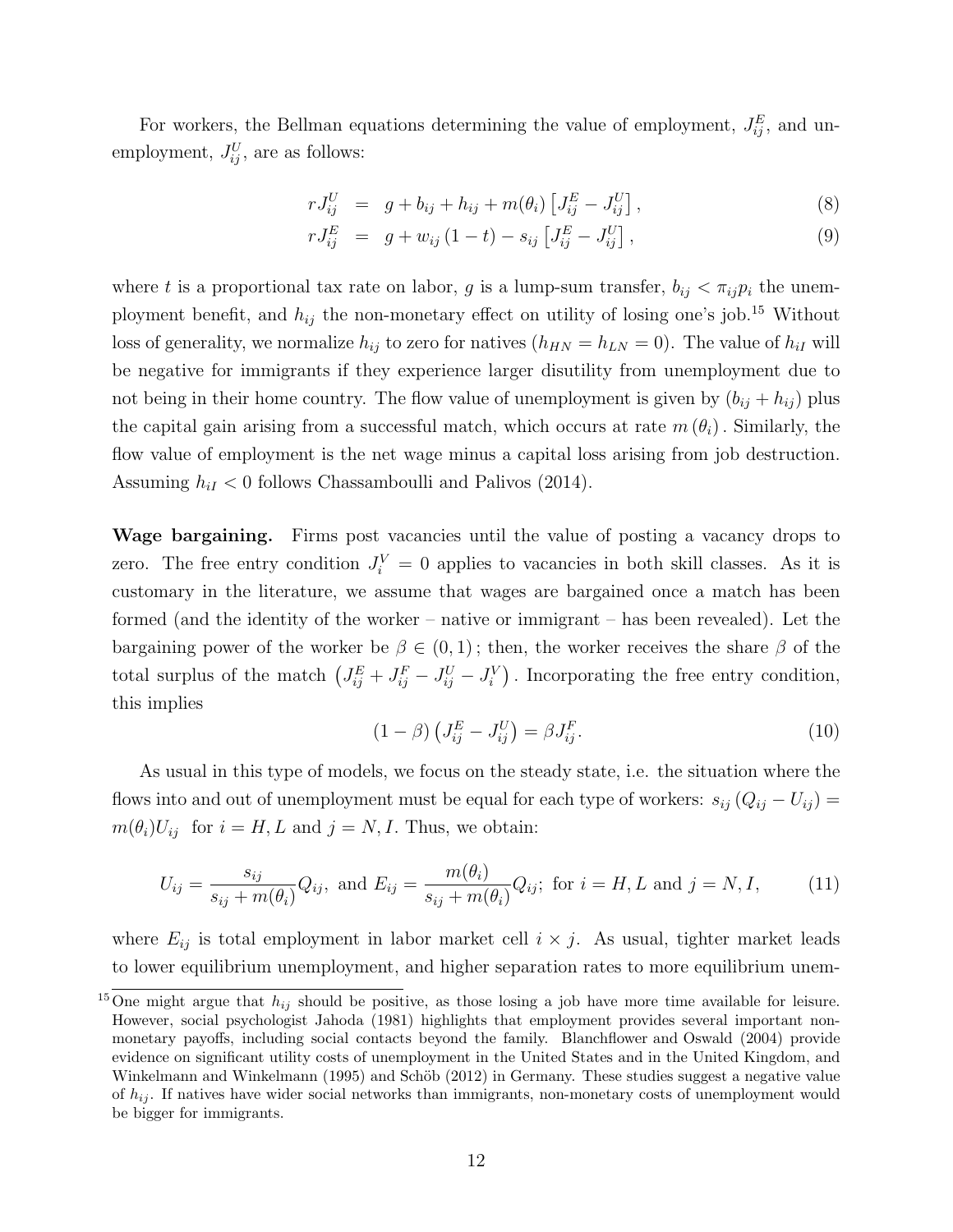ployment.

#### 4.3 Public sector

We consider a very simple budget constraint. The government collects income by proportional taxation on labor. Capital is not taxed. The government uses its revenues to finance the payment of unemployment benefits and the lump-sum transfer  $g^{16}$  $g^{16}$  $g^{16}$  With these assumptions, the government budget constraint is

<span id="page-14-1"></span>
$$
\sum_{i} \sum_{j} b_{ij} U_{ij} + g \sum_{i} \sum_{j} Q_{ij} = t \sum_{i} \sum_{j} w_{ij} E_{ij}.
$$
 (12)

The left-hand side of equation [\(12\)](#page-14-1) corresponds to government expenditures, given by the sum of total unemployment benefits and the lump-sum transfers. The right-hand side corresponds to government revenues. We will treat  $b_{ij}$  and g as exogenous<sup>[17](#page-14-2)</sup> and let t adjust to satisfy  $(12)$ .

#### 4.4 Equilibrium

Job-creation conditions. Combining the Bellman Equations [\(6\)](#page-12-1), [\(7\)](#page-12-1), and the free entry condition  $J_i^V = 0$ , we derive, for each labor market *i*, a relationship between labor market tightness  $\theta_i$  and the expected present discounted value of the job surplus to the firm:

<span id="page-14-3"></span>
$$
\frac{c_i}{q(\theta_i)} = \sum_{j \in \{N, I\}} \phi_{ij} \frac{\pi_{ij} p_i - w_{ij}}{r + s_{ij}}.
$$
\n(13)

This can be seen as a job-creation condition. It states that the expected cost of creating a vacancy (the left-hand-side) must be equal to the expected per period operating profit from a job filled with either a native or a migrant,  $\pi_{ij}p_i - w_{ij}$ , discounted at the specific effective discount rate  $r + s_{ij}$  (the right-hand-side). The job surplus to the firm can be high because the worker has high productivity  $\pi_{ij}$ , because she is paid a low wage  $w_{ij}$ , or because she has a low separation rate  $s_{ij}$ . This points at a key channel through which immigrants

<span id="page-14-0"></span> $^{16}$ It would be easy to introduce publicly provided private goods into our model. Assuming that the government provides also a pure public good would increase the gains of immigration mechanically as the fixed costs would be divided more widely. Therefore, our formulation provides conservative estimates on potential benefits of immigration. In our data, regressing the log of public expenditures on the log of population size produces a coefficient of 1.03 (t statistic: 18.66; R squared: 0.95). This is consistent with our hypothesis that government expenditures can be expressed in terms of per capita transfers, the role for pure public goods being limited.

<span id="page-14-2"></span><sup>&</sup>lt;sup>17</sup>We take replacement rates from the data and calculate unemployment benefits using replacement rates and wages.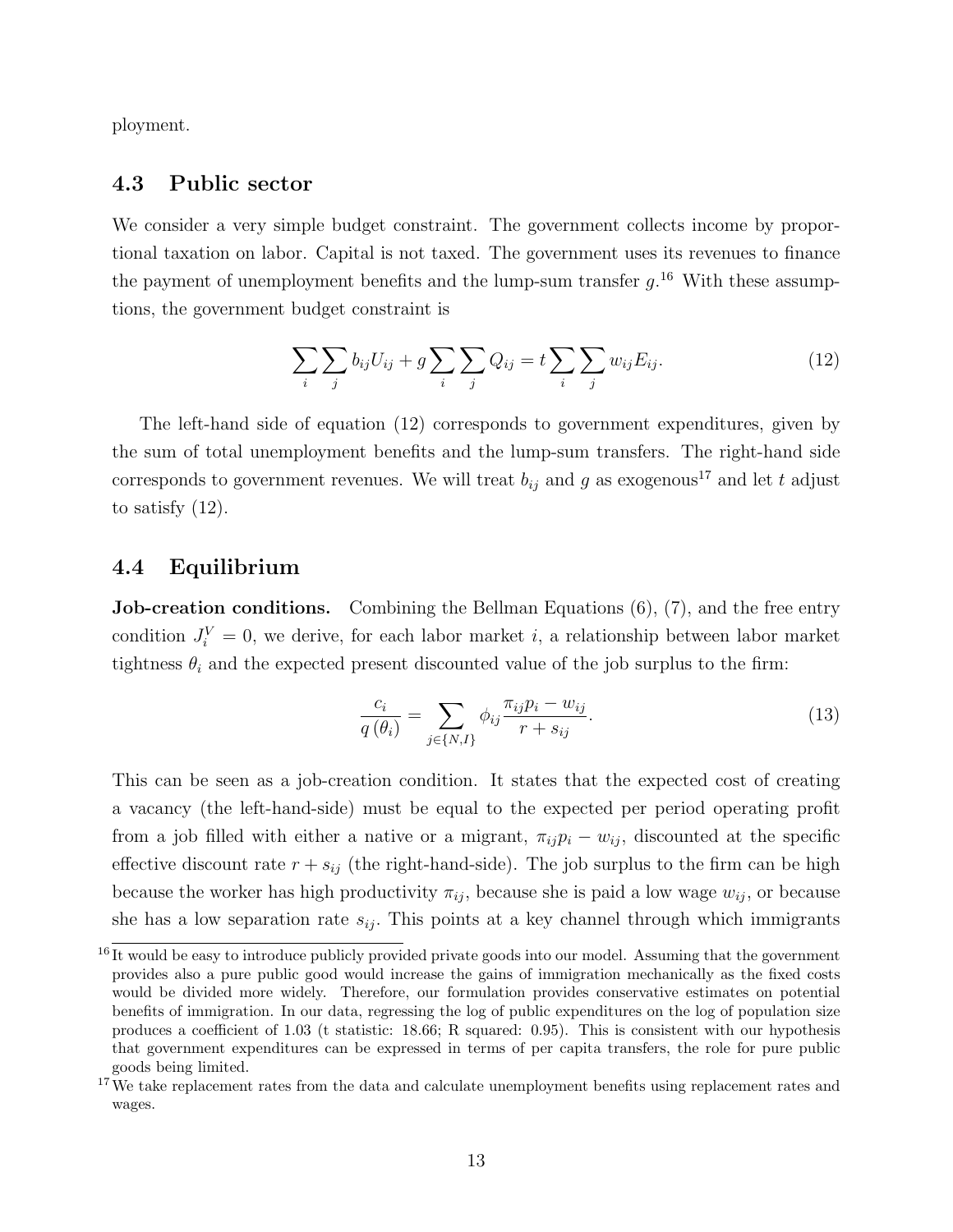affect labor markets for natives. If they are paid a lower wage than natives for the same productivity, an increase in their share  $\phi_{ij}$  increases the surplus of the firm (right hand side) and in equilibrium it must increase job creation and labor market tightness  $\theta_i$ . This, in turn, decreases native unemployment and increases native wages.

**Wage equations.** Substituting the value functions  $(8)$  and  $(9)$  into  $(10)$ , and recognizing that the free entry condition implies  $J_{ij}^F = (\pi_{ij}p_i - w_{ij})/(r + s_{ij})$  from [\(7\)](#page-12-1), one can express the wage rate as a convex combination of the value product of a match,  $\pi_{ij}p_i$ , and the outside option  $b_{ij} + h_{ij}$ :

$$
w_{ij} = \beta \frac{r + s_{ij} + m(\theta_i)}{(r + s_{ij}) [1 - t(1 - \beta)] + \beta m(\theta_i)} \pi_{ij} p_i
$$
  
+ 
$$
(1 - \beta) \frac{r + s_{ij}}{(r + s_{ij}) [1 - t(1 - \beta)] + \beta m(\theta_i)} (b_{ij} + h_{ij}).
$$
 (14)

<span id="page-15-1"></span>The lower is the bargaining power of the worker  $(\beta)$  the closer is the wage to the outside option. If  $\beta = 0$ ,  $w_{ij} = (b_{ij} + h_{ij})/(1-t)$  which is exactly the outside option. As  $\beta$ approaches unity, the worker's income approaches the product of her labor  $\pi_{ij}p_i$  and the outside option becomes irrelevant. Moreover, the tighter is the market (as  $m(\theta_i)'>0$ ) the larger is the weight on  $\pi_{ij}p_i$  as workers have a stronger effective bargaining position.<sup>[18](#page-15-0)</sup> It is also straightforward to show that (for a given equilibrium value of labor market tightness) higher separation rates are associated with lower wages. This means that if we adjust the separation rates of two groups in such a way that market tightness is unaffected, the group with higher separation rates is also going to have lower equilibrium wages.

From [\(13\)](#page-14-3) and [\(14\)](#page-15-1), it is easy to see that heterogeneity between native and immigrant workers in their productivity  $\pi_{ij}$  and in their separation rates  $s_{ij}$  have qualitatively similar effects. Lower productivity of migrants and higher separation rates represent a downward shift of the job-creation curve in wage-tightness space. Differences in the outside option  $h_{ij}$ shift the wage curves [\(14\)](#page-15-1) in similar qualitative fashion.

Definition of equilibrium. The equations above define a set of ten equilibrium conditions: one first-order condition governing the optimal capital stock [\(2\)](#page-11-1), two profit maximizing conditions on goods markets [\(3\)](#page-11-2) and [\(4\)](#page-11-2), the government budget constraint [\(12\)](#page-14-1), two jobcreation conditions [\(13\)](#page-14-3) for each skill category, and four wage equations [\(14\)](#page-15-1). We use them to solve for ten equilibrium values:  $\{K; p_L, p_H; t; \theta_L, \theta_H; w_{LN}, w_{LI}, w_{HN}, w_{HI}\}$ . Knowing  $\theta_i$ , one can immediately obtain  $U_{ij}$ ,  $Y_{ij}$  and  $\phi_i$  from [\(11\)](#page-13-3). Note that choosing the price of the

<span id="page-15-0"></span> $18\text{ Note that utility obtained from public goods consumption drops out from } (14).$  $18\text{ Note that utility obtained from public goods consumption drops out from } (14).$  $18\text{ Note that utility obtained from public goods consumption drops out from } (14).$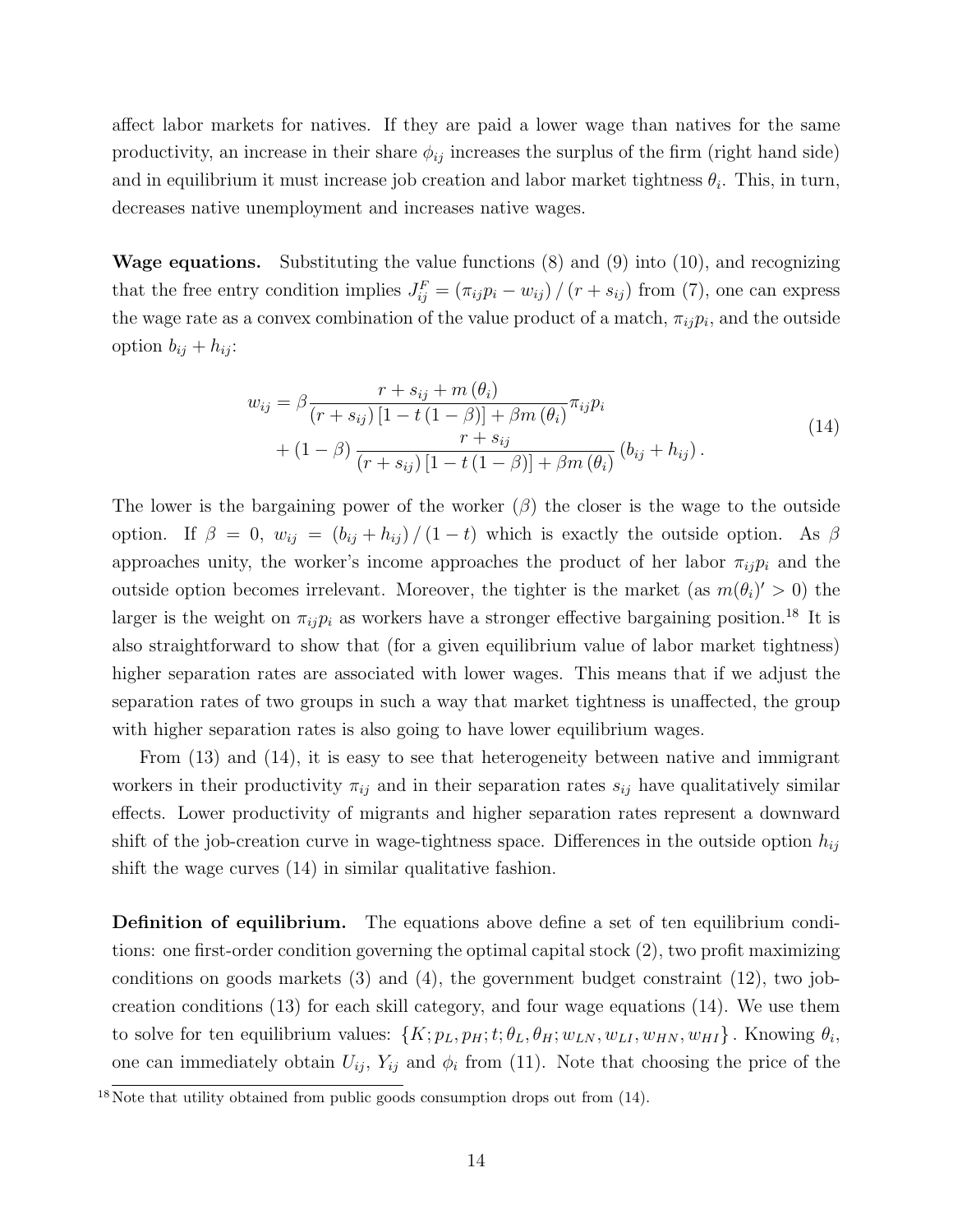final output good as the numéraire implies a restriction on goods prices  $p_L, p_H$  which makes either  $(3)$  or  $(4)$  redundant (Walras' Law).<sup>[19](#page-16-0)</sup>

#### 4.5 Analytical results without public sector

The model we have outlined above captures several mechanisms through which natives' outcomes are affected by the characteristics and size of the immigrant population. Because of the complexity of the model, it has to be analyzed numerically. Before proceeding to numerical analysis, this subsection presents some analytical results for a simplified model without a public sector.

**Remark 1.** Let us abstract from a public sector so that  $g = b_{ij} = 0$ , and assume that natives and immigrants are identical except for the outside options so that  $s_{ij} = s_i$ ,  $\pi_{ij} = 1$ , and  $h_{iI} < 0$ . Then, the model implies that

- (i) an inflow of immigrants with the same skilled-unskilled composition as natives increases wages and decreases unemployment rates of natives, and therefore increases native welfare;
- (ii) an inflow of immigrants of skill i will unambiguously benefit natives of skill  $i' \neq i$ . It may benefit natives of skill i as well, but that depends on the parameters;
- (iii) a worsening of the outside option of immigrants increases wages, decreases unemployment rates and increases welfare for natives.

**Proof.** See the Appendix.

The result in (i) is intuitive. In a model where immigrants have worse outside option than natives (as in [Chassamboulli and Palivos, 2014\)](#page-32-8) immigrants affect natives through skill complementarity and through their effect on vacancy creation. The skill complementarity channel is inactive if we assume that immigrants have the same skill distribution as natives. The job creation channel is driven by the fact that immigrants' lower outside option translates into a larger surplus for the firm when a vacancy is filled by an immigrant. A higher share of immigrants encourages firms to create more vacancies. The resulting tighter labor markets benefit natives by lowering their unemployment rate and increasing their wages.

The intuition for (ii) is also straightforward: without a government, an inflow of immigrants of skill i will affect natives of skill  $i' \neq i$  only through the factor complementarity

<span id="page-16-0"></span> $19$  That restriction arises from setting the price index dual to the production function system  $(1)$  equal to unity. I.e.,  $P = A^{-1}(r+\delta)^{\alpha} \Pi^{1-\alpha} (\alpha^{-\alpha}(1-\alpha)^{\alpha-1})$  with  $\Pi = (p_L^{\rho/(\rho-1)})$  $p_l^{(\rho-1)}x^{1/(1-\rho)}+p_H^{\rho/(\rho-1)}(1-x)^{1/(1-\rho)})^{\rho/(1-\rho)}.$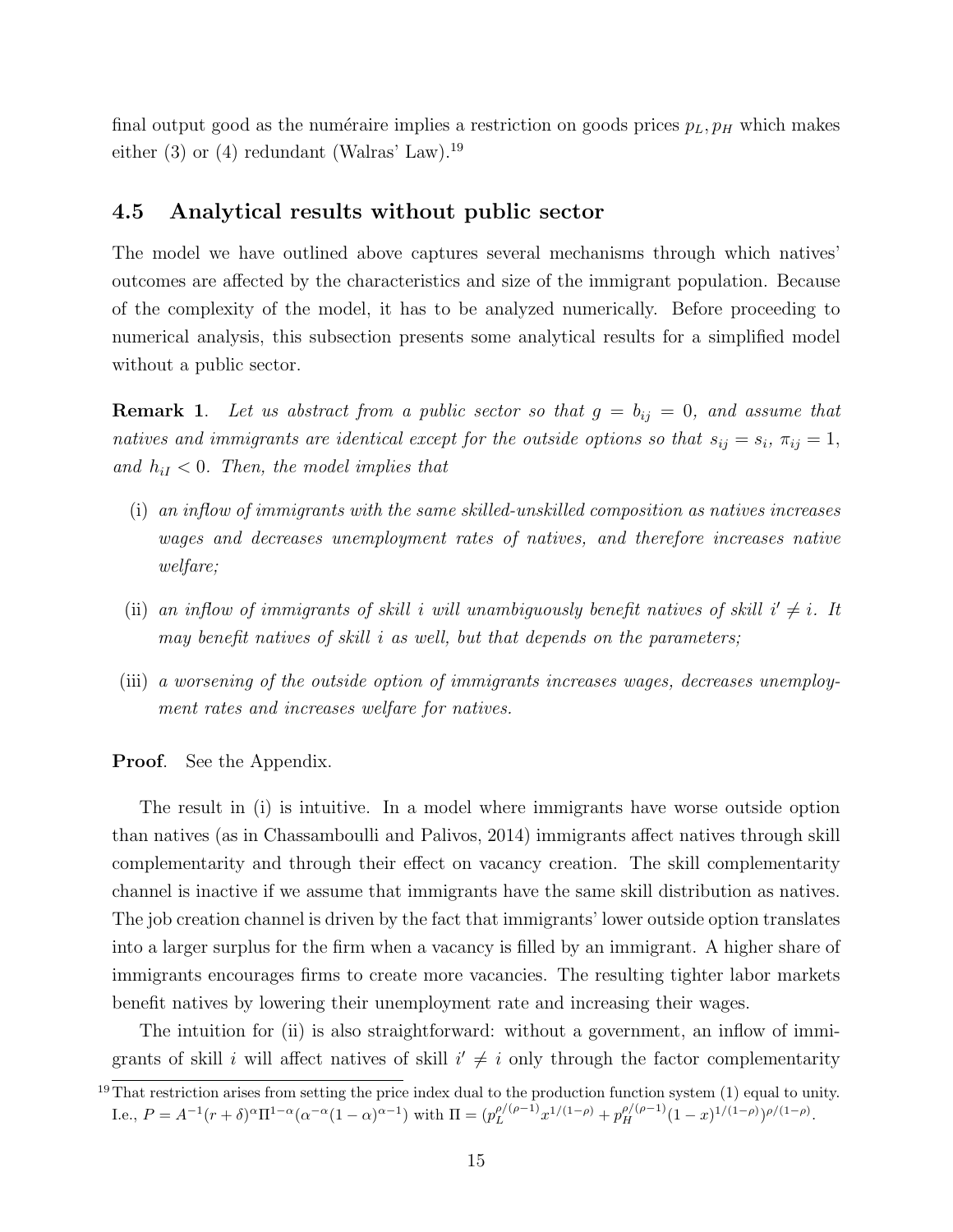channel, which is unambiguously positive. On the other hand, our model cannot deliver sharp predictions concerning the effect on natives of the same skill as immigrants. The reason is that there are two counteracting effects at work: a factor competition effect (which is negative for natives) and a vacancy creation effect (positive for natives). The latter will tend to dominate when natives have high unemployment rates and when wage gaps between immigrants and natives are large.

The result in (iii) is driven by the same mechanism as (i): The surplus from the match that the firm gets is a negative function of the outside option of the worker. And because vacancies cannot be directed to immigrants or natives, the additional vacancies that firms post benefit natives as well.

**Remark 2.** Let us abstract from a public sector so that  $g = b_{ij} = 0$ . and assume that natives and immigrants are identical except for separation rates so that  $h_{iI} = 0$ ,  $\pi_{ij} = 1$ , and  $s_{iI} > s_{iN}$ . Then, the model implies that

- (i) an inflow of immigrants with the same skilled-unskilled composition as natives decreases wages and increases unemployment rates of all natives, and therefore decreases native welfare;
- (ii) an inflow of immigrants of skill i will unambiguously reduce the welfare of natives of skill i, and may have either positive or negative effect on natives of skill  $i' \neq i$ ;
- (iii) an increase in the separation rates for immigrants affects negatively welfare of all natives, through both wages and unemployment rates.

**Proof.** In the text; also see the Appendix for further discussion.

The intuition for the result in (i) above is the same (in the opposite direction) as the intuition for result (i) of Remark 1. The only effect of a balanced immigrant inflow is through the vacancy creation effect, which is negative in this case: more immigrants mean that the firm's expected surplus from a match is lower. This reduces the number of posted vacancies, and market tightness adjusts, putting downward pressure on wages and upward pressure on unemployment of natives. The first part of the result in (ii) is a joint effect of negative factor competition effect and negative vacancy creation effect. The effect on natives of the other skill type is indeterminate and depends on whether the inflow of immigrants of the other type results in an increase or in a decrease in the number of filled jobs of that type. Result (iii) follows the same intuition: if immigrants have higher separation rates, expected surplus will be lower and welfare will be lower for workers of the same skill class. Through production complementarity, there will also be a spillover effect for natives of a different skill.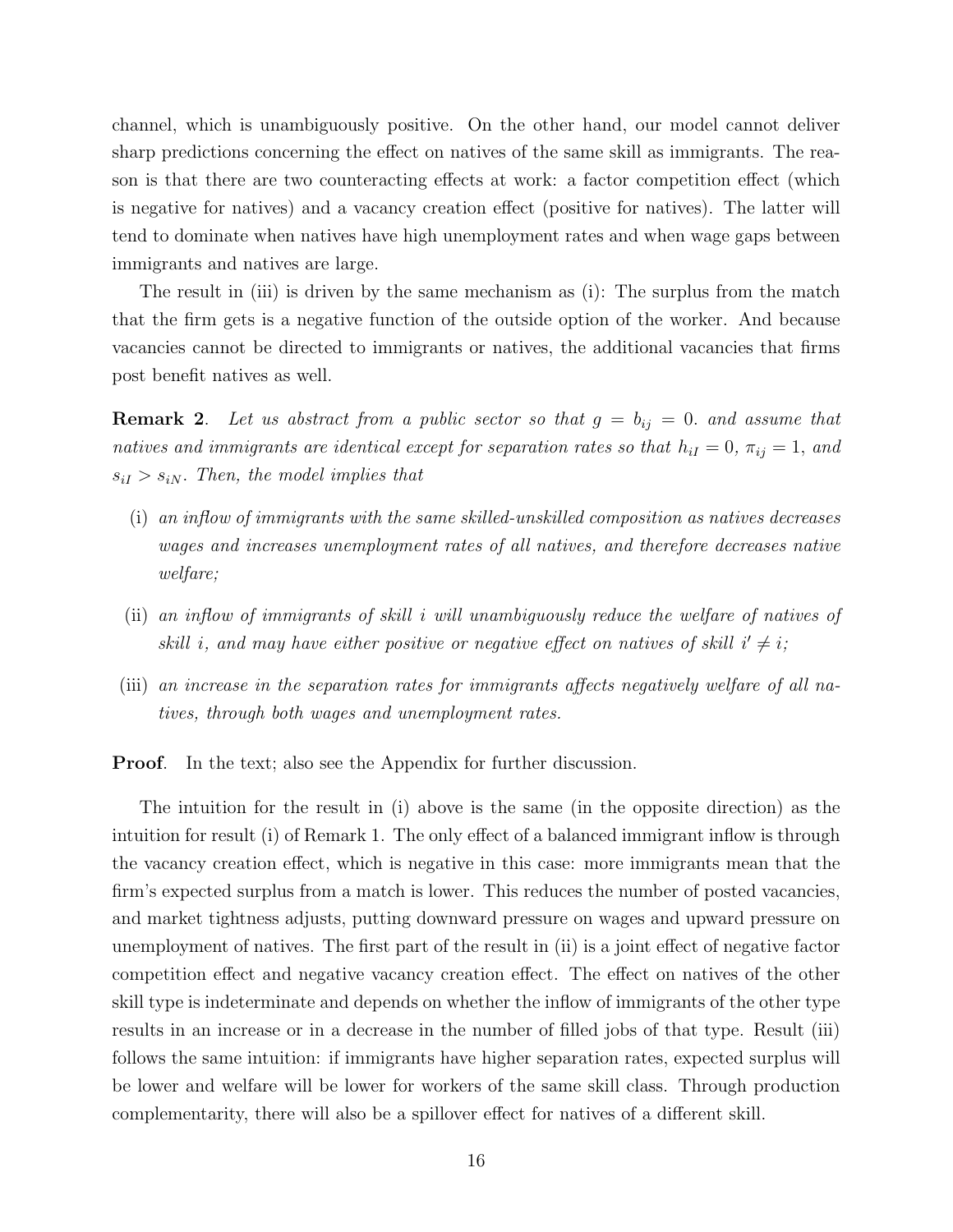The two remarks above illustrate the mechanisms at work in the labor markets of our model and emphasize the importance of immigrants' outside option and separation rates in determining their impact on natives. We will next simulate welfare effects for the countries in our sample using the full-fledged model and employing country-level moments for calibration.

### <span id="page-18-0"></span>5 Quantitative Analysis

We parameterize the described model for each of the 20 countries in our data set. Our main object of interest is per capita group-specific welfare  $\mathcal{W}_{ij}$ . It equals the sum of average earned after-tax income, multiplied by the probability of being employed, the sum of the unemployment benefit and the non-monetary effect on utility of losing one's job,  $h_{ij}$ , multiplied be the probability of being unemployed, income accruing to the average capital stock  $k_{ij}$  owned by members of the group  $ij$ , as well as lump-sum transfer g (or, equivalently for our purposes, a publicly provided private good):

$$
\mathcal{W}_{ij} = (1 - U_{ij})(1 - t)w_{ij} + U_{ij}(b_{ij} + h_{ij}) + rk_{ij} + g.
$$
\n(15)

We are also interested in utilitarian overall native or immigrant (per capita) welfare, which we obtain averaging across skill categories as follows:  $\mathcal{W}_j = \sum_i \frac{1}{\sum_i j}$  $Q_{ij}$  $\frac{d_{ij}}{d_{ij}}\mathcal{W}_{ij}.$ 

#### 5.1 Calibration

External parameters. To prepare the calibration we tie model parameters to observable data. First, we set unemployment benefits  $b_{ij}$  equal to the net wage  $w_{ij}$  (1 − t) times the observable country-specific replacement rate  $\varrho$ , i.e.  $b_{ij} = \varrho w_{ij} (1 - t)$ . Second, we assume that all capital used in the status quo equilibrium is native owned, so that  $K = K$ , and we pin down that value by using information on the user cost, and the observable capital share  $\alpha$  in GDP. GDP is denoted by Y so that,  $\bar{K} = \alpha Y/(r + \delta)$ . Third, we normalize  $c_L$ to a constant.[20](#page-18-1) This leaves us with a total of 26 exogenous parameters which we need to determine using data  $\{Q_{ij}, s_{ij}, \pi_{ij}, h_{iI}, \varrho, c_H, \xi, A, x, G, \beta, \varepsilon, \rho, r, \delta, \alpha\}$ , with  $i \in \{H, L\}$  and  $j \in \{N, I\}$ .

There are two types of parameters in the model. Some of them can be directly equated to their empirically observable counterparts or can be taken from the literature. Other parameters are obtained by matching a set of moments. Moreover, while most model parameters vary across countries, some are assumed to be fixed.

<span id="page-18-1"></span><sup>&</sup>lt;sup>20</sup>We checked that it is just a normalization by changing the value of  $c<sub>L</sub>$  and verified that results are unaffected.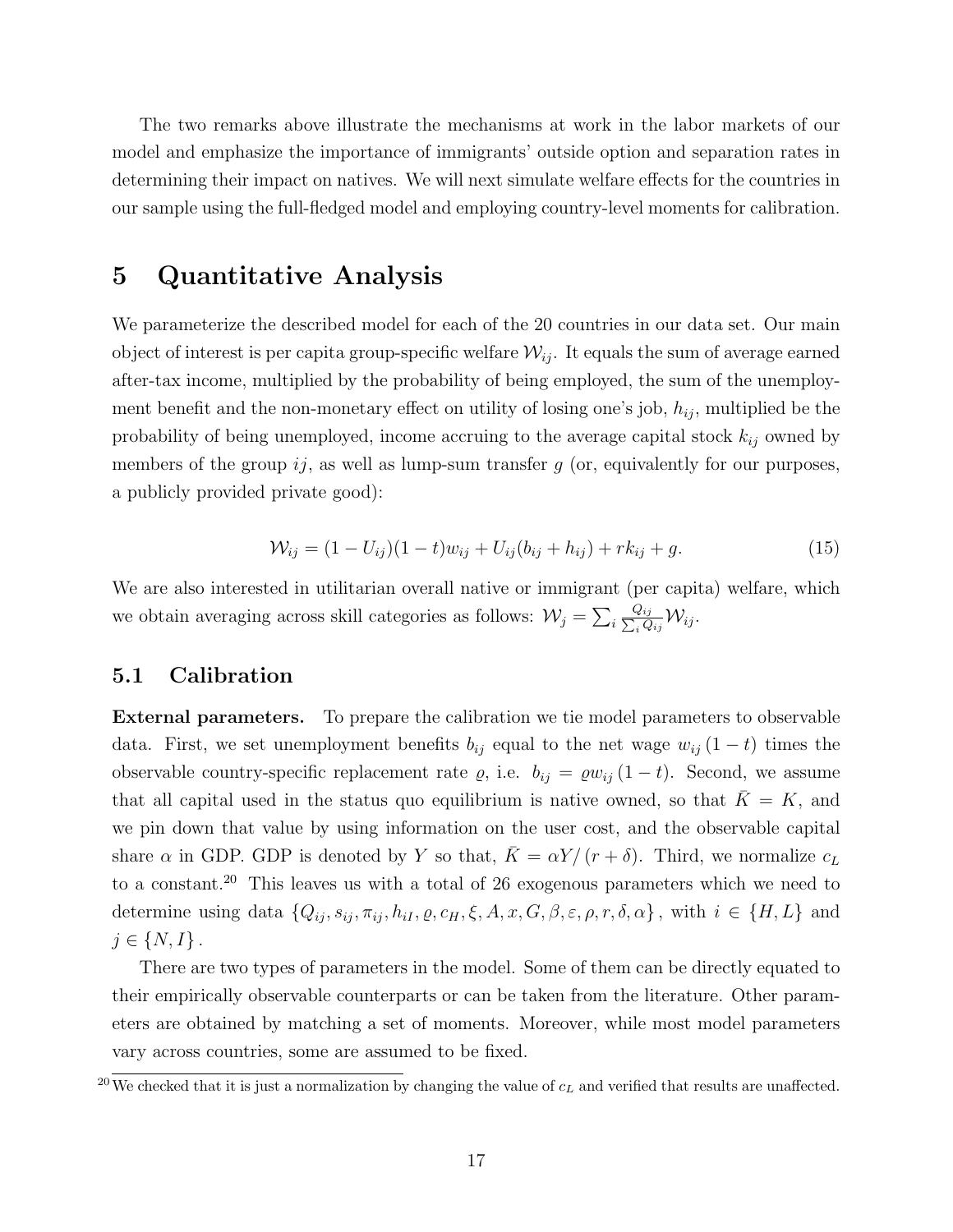<span id="page-19-0"></span>

| Parameter        | Description                          | Mean          | s.d. | Source                            |
|------------------|--------------------------------------|---------------|------|-----------------------------------|
|                  | Parameters without country variation |               |      |                                   |
| β                | worker bargaining power              | $0.5^{\circ}$ | n.a. | Petrongolo and Pissarides (2001)  |
| $\epsilon$       | matching elasticity                  | 0.5           | n.a. | Petrongolo and Pissarides (2001)  |
| $\rho$           | substitution elasticity              | 0.5           | n.a. | Ottaviano and Peri (2012)         |
| $\boldsymbol{r}$ | interest rate (monthly)              | 0.004         | n.a. | Chassamboulli and Palivos (2014)  |
| δ                | depreciation rate (monthly)          | 0.0061        | n.a. | Chassamboulli and Palivos (2014)  |
|                  | Parameters varying across countries  |               |      |                                   |
| $\rho$           | replacement rate                     | 0.39          | 0.13 | OECD Benefits and Wages           |
| $\alpha$         | capital share                        | 0.35          | 0.05 | <b>OECD</b> Labor Cost Indicators |
| $Q_{LN}$         | low skilled natives                  | 0.72          | 0.07 | Eurostat, Census, HILDA           |
| $Q_{HN}$         | high skilled natives                 | 0.28          | 0.07 | Eurostat, Census, HILDA           |
| $Q_{LI}$         | low skilled immigrants               | 0.15          | 0.08 | Eurostat, Census, HILDA           |
| $Q_{HI}$         | high skilled immigrants              | 0.06          | 0.05 | Eurostat, Census, HILDA           |

Table 2: Parameters taken from available data or the literature

Population shares  $Q_{ij}$  are normalized so that  $Q_{LN} + Q_{HN} = 1$ .

See Appendix [B](#page-40-0) for details on data sources.

Table [2](#page-19-0) below lists model parameters that we take from the empirical literature or can observe directly in standard data bases. We follow Petrongolo and Pissarides [\(2001\)](#page-33-12) and most of the related literature in setting the bargaining power of workers  $\beta$  equal to the elasticity of the matching function,  $\varepsilon$ , ensuring that the Hosios condition is met. The parameter  $\rho$ determining the elasticity of substitution between the high skill intensive and the low skill intensive good, is set, in line with [Ottaviano and Peri](#page-33-5) [\(2012\)](#page-33-5), at  $\rho = 0.5$ , which corresponds to an elasticity of 2. The user cost of capital  $(r + \delta)$  is about 12% per year, or about 1% per month following [Chassamboulli and Palivos](#page-32-8) [\(2014\)](#page-32-8) and similar to other papers in the literature. The above mentioned parameters do not vary across the 20 countries considered, due to data limitations.

Table [2](#page-19-0) also presents exogenous parameters that we take from the data and which vary across countries. We have country-specific information on average replacement rates  $\rho$  from the OECD Benefits and Wages data base. We also allow the capital shares  $\alpha$ , to vary across countries and we take those from OECD data. Finally, we use observed data on immigrant stocks  $Q_{ij}$  as we have information on immigrants as percentage of labor force in each skill group. Without loss of generality, we normalized the native labor force of a country to 1 such that  $\sum_i Q_{iN} = 1.21$  $\sum_i Q_{iN} = 1.21$ 

Calibration of unobserved model parameters. We pin down the remaining parameters of the model such that the baseline equilibrium of our model reproduces a number of moments that we observe for our 20 OECD economies. Table [3](#page-20-0) shows the 11 empirical moments available for our analysis. Since there are 15 parameters left to determine

<span id="page-19-1"></span> $21$  We construct the four population shares from the immigrant share, the skill composition of natives and of immigrants, and this normalization.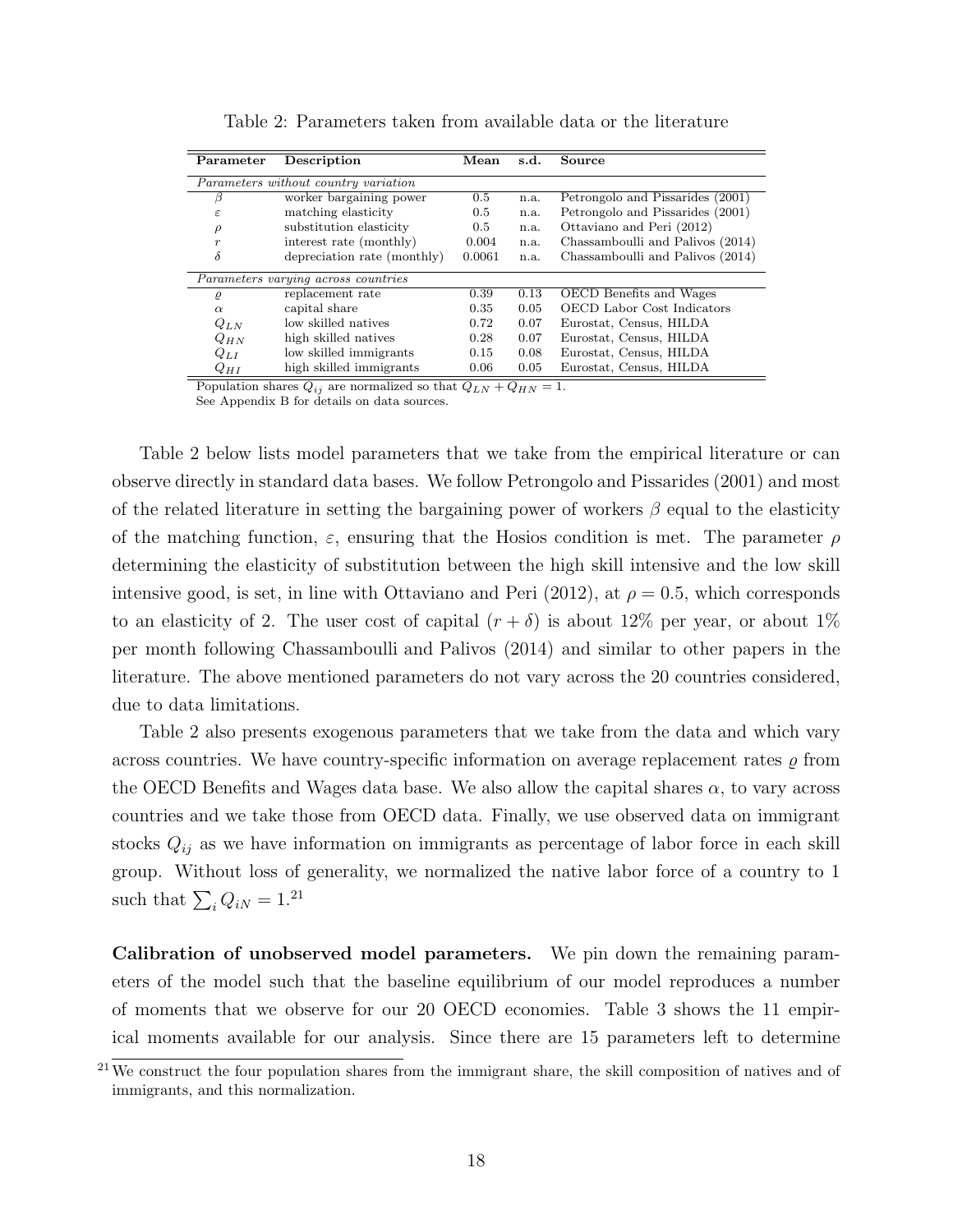<span id="page-20-0"></span>

| Moment                                       | Source                           | Mean | S.d. |
|----------------------------------------------|----------------------------------|------|------|
|                                              |                                  |      |      |
| Moments without country variation            |                                  |      |      |
| Avg. job duration, low skilled (quarters)    | Chassamboulli and Palivos (2014) | 29.4 | n.a. |
| Avg. job duration, high skilled (quarters)   | Chassamboulli and Palivos (2014) | 52.6 | n.a. |
| Moments varying across countries             |                                  |      |      |
| Native wage premium, low skilled             | EU-SILC, Censuses, HILDA         | 1.18 | 0.11 |
| Native wage premium, high skilled            | EU-SILC, Censuses, HILDA         | 1.18 | 0.15 |
| Skilled-Unskilled wage ratio, native workers | EU-SILC, Censuses, HILDA         | 1.54 | 0.23 |
| Unempl. rate low skilled natives             | EU LSF, CPS, Can. LFS, HILDA     | 0.08 | 0.04 |
| Unempl. rate low skilled immigrants          | EU LSF, CPS, Can. LFS, HILDA     | 0.12 | 0.05 |
| Unempl. rate high skilled natives            | EU LSF, CPS, Can. LFS, HILDA     | 0.04 | 0.02 |
| Unempl. rate high skilled immigrants         | EU LSF, CPS, Can. LFS, HILDA     | 0.08 | 0.03 |
| Government Expenditures as % of GDP          | <b>IMF</b>                       | 0.45 | 0.06 |
| Real per-capita GDP, US=1 (PPP)              | World Bank WDI                   | 0.82 | 0.29 |

Table 3: Matched Moments

All shares refer to working age population, aged 15-64.

All the moments above are constructed for each of our 20 countries.

 $({s_{ij}, \pi_{ij}, h_{iI}, c_H, \xi, A, x, G})$  we face an identification problem.

We solve the issue by setting  $\pi_{ij} = 1$ . The rationale for this specific choice is twofold. First, given the structure of the moments that we want to match, we want to maintain a basic trade-off in the model, namely that the presence of immigrant can encourage or discourage job creation. The first case occurs with  $h_{iI} < 0$  (as in Chassamboulli and Palivos, 2014); the second happens if  $s_{iI} > s_{iN}$  or if  $\pi_{iI} < \pi_{iN}$ . So, we want to maintain flexibility on  $h_{iI}$ . Moreover, while  $s_{ij}$  and  $\pi_{ij}$  affect the value of a filled vacancy in a similar way, allowing variation in  $s_{ij}$  has the advantage that it affects both wages and unemployment rates. Second, empirical results by [LaLonde and Topel](#page-33-13) [\(1991\)](#page-33-13), [Borjas and Friedberg](#page-32-15) [\(2009\)](#page-32-15), and [Kerr and Kerr](#page-33-14) [\(2011\)](#page-33-14) show that immigrants are paid less than natives after controlling for observable productivity drivers such as education and language. $^{22}$  $^{22}$  $^{22}$ 

With this restriction, we calibrate the remaining 11 parameters of the model so that our model exactly reproduces the set of moments, country by country, as summarized by Table [4.](#page-21-0) The moments mostly have country variation and have been discussed in Section 2 above. Note that the standard deviations reported in the table refer to variation across countries.

Driven by unemployment rate differences, we calibrate separation rates to be larger for immigrants than for natives. The gap is particularly large for the low skilled (2 percentage points on average) reflecting the significantly higher unemployment rate of low skilled immigrants. For the high skilled the difference is only 1%. The parameters  $h_{LI}$  and  $h_{HI}$ are mostly negative capturing the worse options (lower utility arising from a loss of social networks) of immigrants when unemployed. This is revealed by the lower equilibrium wage of immigrants. Three exceptions are high skilled immigrants in Australia, Switzerland and

<span id="page-20-1"></span><sup>&</sup>lt;sup>22</sup>Note that, even with  $\pi_{ij} = 1$ , different skills command different productivities due to the parameter x included in equation (1). In Section [5.2.3,](#page-26-0) we conduct a sensitivity analysis that identifies those countries for which failure of our identifying assumption is most problematic.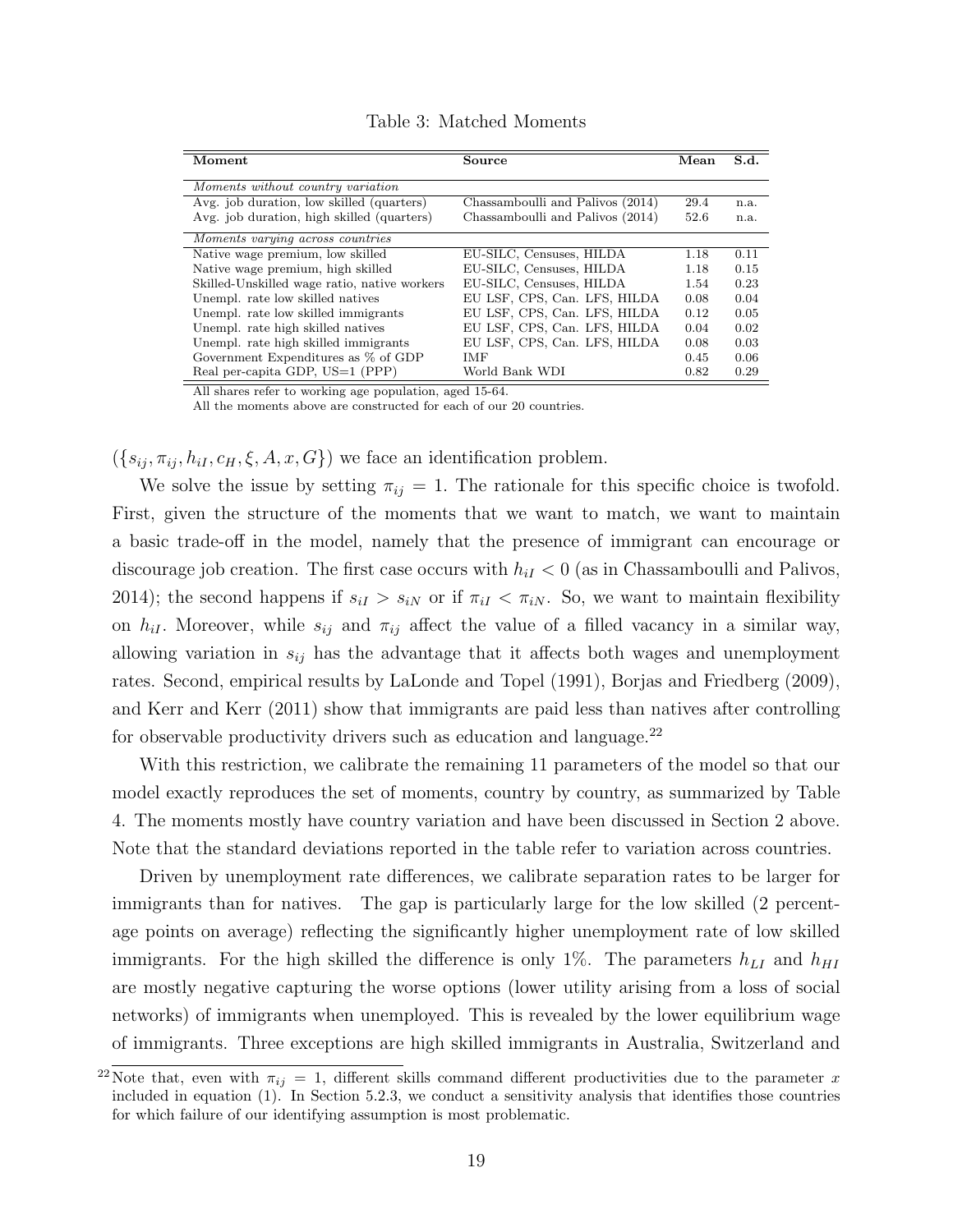<span id="page-21-0"></span>

| Parameter        | Description                                      | Mean    | S.d. |
|------------------|--------------------------------------------------|---------|------|
|                  | Match Efficiency Parameter                       | 0.42    | 0.18 |
| А                | <b>Total Factor Productivity</b>                 | 0.57    | 0.11 |
| $\boldsymbol{x}$ | Low Skill Share in Production of Intermediates   | 0.51    | 0.05 |
| $c_H$            | Cost of high skill vacancy                       | 0.72    | 0.55 |
| G                | Public expenditures                              | 0.36    | 0.12 |
| SLN              | Job-separation rate, low skilled natives         | 0.03    | 0.00 |
| SLI              | Job-separation rate, low skilled immigrants      | 0.05    | 0.01 |
| SHN              | Job-separation rate, high skilled natives        | 0.02    | 0.00 |
| S <sub>HI</sub>  | Job-separation rate, high skilled immigrants     | 0.03    | 0.01 |
| $h_{LI}$         | Unemployment penalty for low skilled Immigrants  | $-0.97$ | 1.09 |
| $h_{HI}$         | Unemployment penalty for high skilled Immigrants | $-1.60$ | 1.25 |

Calibrated from moments of the data of our 20 countries, full model.

the US, for which the values of  $h_{HI}$  are positive. Using the calibrated parameters of table [4,](#page-21-0) in the next sections we will perform some exercises of comparative static analysis using, as reference, the current situation and identifying marginal changes in the share of immigrants. Then we will move to simulate the welfare effects of more substantial changes in immigration comparing the current situation with counter-factual scenarios, in each of our 20 countries.

#### 5.2 Results

In our simulations we mostly focus on the welfare effects of immigrants on native workers who make up the relevant political constituency for migration policy. We report results for the 20 countries in our sample on three simulation scenarios that either take an ex ante perspective (effects of a marginal increase of immigration, starting from the current situation) or an ex post perspective (effects of recent or total migration).

#### 5.2.1 Welfare Effects of a Marginal Increase in Immigration

We start by simulating the welfare effects of increasing the immigrant stock so that its share of the labor force increases by one percentage point, leaving its relative skill composition unchanged. We use this scenario to provide insights on the different mechanisms present in our model. In particular, in five steps, we gradually add all features of our framework. This incremental procedure illustrates the relative role of each model "ingredient" in shaping the effects on native welfare.<sup>[23](#page-21-1)</sup> To save space, Table [5](#page-22-0) provides results for two countries only, the US and Germany, in each of the increasingly rich models. We report welfare effects on natives and immigrants in all countries for the complete model in Table [6.](#page-23-0)[24](#page-21-2)

Table 5 starts with Model 1, in which all effects derive exclusively from classical complementarity channel between immigrants and natives. By setting  $h_{ij} = 0$ ;  $s_{iI} = s_{iN}$ ;  $b_{ij} = 0$ ;

<span id="page-21-1"></span><sup>23</sup>We assume that capital stocks adjust endogenously in all models.

<span id="page-21-2"></span><sup>&</sup>lt;sup>24</sup>Table [B.2](#page-44-0) at the end of our Appendix provides full country coverage on the stripped-down model variants.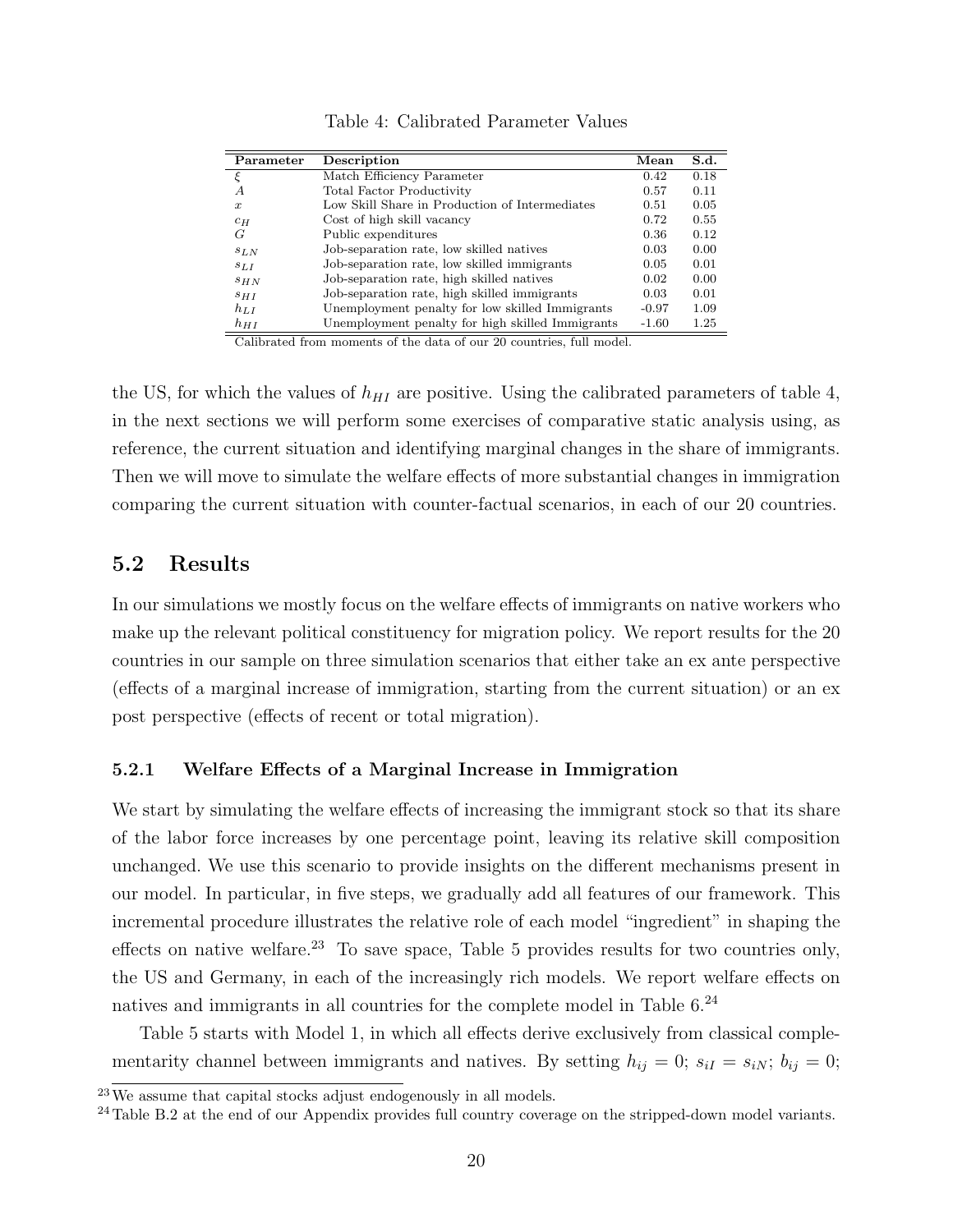<span id="page-22-0"></span>

|                                                        |              | US               |                 |              | Germany          |                 |
|--------------------------------------------------------|--------------|------------------|-----------------|--------------|------------------|-----------------|
|                                                        |              |                  |                 |              |                  |                 |
|                                                        | ${\cal W}_N$ | ${\cal W}_{I.N}$ | ${\cal W}_{HN}$ | ${\cal W}_N$ | ${\cal W}_{L,N}$ | ${\cal W}_{HN}$ |
| <b>Model 1:</b> only complementary effects             | 0.00         | 0.01             | $-0.02$         | 0.00         | $-0.05$          | 0.11            |
| <b>Model 2:</b> adding wage heterogeneity              | 0.04         | 0.08             | 0.00            | 0.07         | 0.03             | 0.17            |
| <b>Model 3:</b> adding unemployment heterogeneity      | 0.04         | 0.08             | 0.00            | 0.02         | $-0.03$          | 0.12            |
| <b>Model 4:</b> adding redistribution through $b_{ij}$ | 0.05         | 0.08             | 0.01            | 0.02         | $-0.02$          | 0.12            |
| <b>Model 5:</b> adding redistribution through $q$      | 0.05         | 0.06             | 0.03            | $-0.01$      | $-0.03$          | 0.04            |

Table 5: Welfare effects (%) for natives

 $g = 0$ , we eliminate the effects of any labor market heterogeneity and of the public sector. This setup relates to more traditional models such as [Borjas](#page-32-1) [\(2003\)](#page-32-1), [Ottaviano and Peri](#page-33-5) [\(2012\)](#page-33-5), or [Docquier et al.](#page-32-12) [\(2014\)](#page-32-12), in which only the different skill composition of immigrants, and elasticity of substitution, affect wages.<sup>[25](#page-22-1)</sup> We find that overall welfare effects on natives  $\mathcal{W}_N$  are positive but very close to zero both in Germany and the US. However, effects on specific skill groups are more pronounced. High-skilled natives in Germany see a 0.11% increase in their welfare, while low skilled lose 0.05%. In the US, high skilled individuals lose 0.02%, while low-skilled individuals gain 0.01%. This pattern reflects the fact that, in the US, immigration drives up the relative supply of skilled workers, reducing their wages (and, thus, welfare), while, in Germany, the opposite happens.

Model 2 accounts for observed immigrant-native wage differences by allowing for differences in the outside option of immigrants and natives (i.e.,  $h_{iI} \neq 0$ ). This model is similar to Chassamboulli and Palivos [\(2014\)](#page-32-8), and adds the job creation effect of immigrants described in Remark 1 above. In both the US and Germany, this channel adds incentives to create jobs and lowers unemployment. Average native welfare goes up by 0.07% in Germany and by 0.04% in the US. Moreover, in both countries, both skill groups gain from immigration. In the complete country sample (Table [B.2](#page-44-0) in the Appendix), 14 out of 20 countries experience gains for both skill groups when accounting for this channel. In the remaining six cases a distributive conflict remains. In these countries, the skill composition of migrants is heavily biased towards high skilled for which the job creation channel is relatively unimportant.

Model 3 matches heterogeneity in native-immigrants unemployment rates by allowing different separation rates (i.e.,  $s_{iI} \neq s_{iN}$ ). Matches with migrants have a shorter expected duration, which weakens the vacancy creation effect and the strength of the complementarity channel. This generalization has a very small effect in the US, while it cuts the total immigration surplus to less than a third in Germany. The reason lies in the high unemployment rates amongst German immigrants relative to natives, while native-immigrants unemployment rates are almost identical in the US.

Finally, Model 4 adds tax-financed unemployment benefits  $(b_{ij} > 0)$  and Model 5, the

<span id="page-22-1"></span> $^{25}$ These models do not feature search frictions on the labor market; Model 1 does.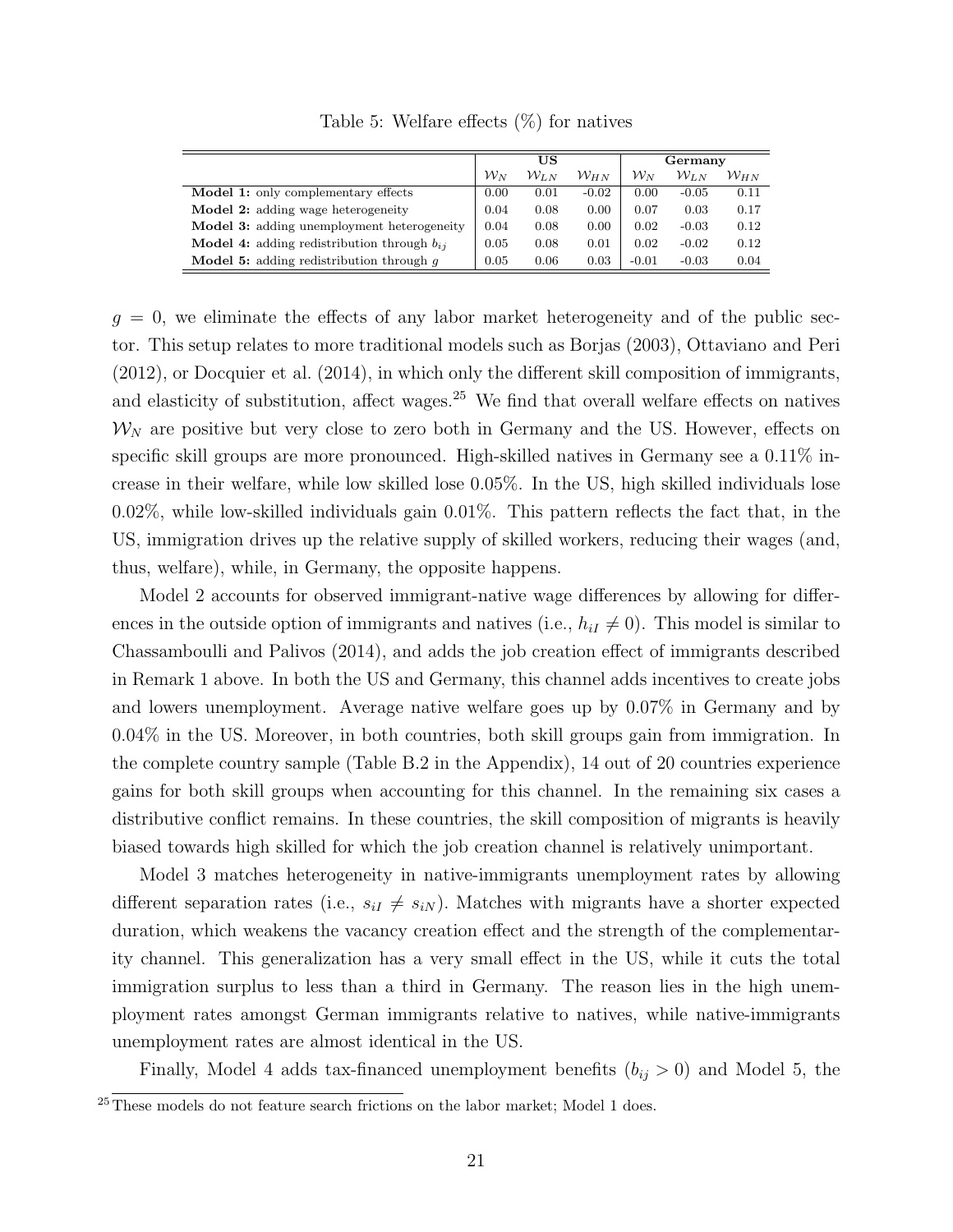most comprehensive variant, also includes general redistribution  $(g > 0)$ . Both in Germany and in the US, unemployment benefits generate relatively little redistribution and do not alter welfare implications by much.<sup>[26](#page-23-1)</sup> Introducing other public expenditures matters much more, especially in Germany, where it turns the overall native welfare effect to slightly negative by especially reducing college educated surplus. In the US, public transfers are comparably less relevant and their introduction has no major effect on native welfare gains.

| Countries      |                | <b>Natives</b> |                 |              | Immigrants         |                    |  |  |  |  |
|----------------|----------------|----------------|-----------------|--------------|--------------------|--------------------|--|--|--|--|
|                | ${\cal W}_{N}$ | $W_{LN}$       | ${\cal W}_{HN}$ | ${\cal W}_I$ | $\mathcal{W}_{LI}$ | $\mathcal{W}_{HI}$ |  |  |  |  |
| Australia      | 0.01           | 0.06           | $-0.08$         | $-0.01$      | 0.09               | $-0.11$            |  |  |  |  |
| Austria        | $-0.03$        | $-0.03$        | $-0.03$         | 0.19         | 0.20               | 0.11               |  |  |  |  |
| Belgium        | $-0.02$        | $-0.03$        | $-0.01$         | 0.12         | 0.12               | 0.12               |  |  |  |  |
| Canada         | 0.04           | 0.08           | $-0.08$         | 0.08         | 0.11               | 0.03               |  |  |  |  |
| Denmark        | 0.06           | 0.11           | $-0.05$         | 0.18         | 0.27               | 0.10               |  |  |  |  |
| Estonia        | 0.05           | 0.07           | 0.02            | 0.24         | 0.16               | 0.37               |  |  |  |  |
| France         | 0.02           | 0.00           | 0.05            | 0.09         | 0.09               | 0.08               |  |  |  |  |
| Germany        | $-0.01$        | $-0.03$        | 0.04            | 0.06         | 0.02               | 0.20               |  |  |  |  |
| Greece         | 0.07           | 0.02           | 0.18            | 0.26         | $0.22\,$           | 0.48               |  |  |  |  |
| Ireland        | 0.05           | 0.10           | $-0.03$         | 0.18         | 0.16               | 0.21               |  |  |  |  |
| Italy          | 0.07           | 0.05           | 0.14            | 0.37         | 0.30               | 0.81               |  |  |  |  |
| Luxembourg     | $-0.02$        | $-0.03$        | $-0.01$         | 0.04         | 0.05               | 0.02               |  |  |  |  |
| Netherlands    | $-0.01$        | $-0.03$        | 0.02            | 0.10         | 0.07               | 0.19               |  |  |  |  |
| Portugal       | 0.08           | 0.09           | 0.07            | 0.21         | 0.15               | 0.37               |  |  |  |  |
| Slovenia       | 0.02           | $-0.04$        | 0.17            | 0.04         | 0.01               | 0.22               |  |  |  |  |
| Spain          | 0.04           | $-0.01$        | 0.12            | 0.18         | 0.10               | 0.42               |  |  |  |  |
| Sweden         | $-0.02$        | $-0.01$        | $-0.04$         | 0.08         | 0.10               | 0.04               |  |  |  |  |
| Switzerland    | $-0.04$        | $-0.03$        | $-0.04$         | 0.00         | 0.03               | $-0.06$            |  |  |  |  |
| United Kingdom | 0.00           | $-0.03$        | 0.05            | 0.06         | $-0.03$            | 0.21               |  |  |  |  |
| United States  | 0.05           | 0.06           | 0.03            | 0.09         | 0.14               | 0.03               |  |  |  |  |
| Average        | 0.02           | 0.02           | 0.03            | 0.13         | 0.12               | 0.19               |  |  |  |  |
| Median         | 0.02           | 0.00           | 0.02            | 0.10         | 0.10               | 0.16               |  |  |  |  |

<span id="page-23-0"></span>Table 6: Welfare effects (%) of a one percentage point increase in immigration

All columns refer to our full model, i.e. model 5 as of Table [5.](#page-22-0)

Table [6](#page-23-0) shows welfare effects for all countries for the full model (Model 5). Natives in most countries benefit from a one-percentage-point increase in immigrant share of the level force at current (2011) skill composition. However, in Austria, Belgium, Germany, Luxembourg, the Netherlands, Sweden and Switzerland native welfare falls. In these cases, welfare gains turn negative due to general redistribution, which plays a larger role than unemployment benefits. Countries with initially high unemployment rates (Italy, Greece, Portugal) are among those benefiting most from the job-creation channel. In all countries, welfare effects – whether positive or negative – are relatively small, ranging between -0.04% (Switzerland) to  $+0.08\%$  (Portugal), and averaging 0.02\%.

Table [6](#page-23-0) also shows that, across most countries, previous immigrants benefit from additional immigration. This is mostly because they benefit strongly from the vacancy creation effect but do not suffer from increased redistribution as their incomes are lower than natives'.

<span id="page-23-1"></span> $^{26}$  In the larger country sample, this is a robust finding (see Table [B.2](#page-44-0) in the Appendix).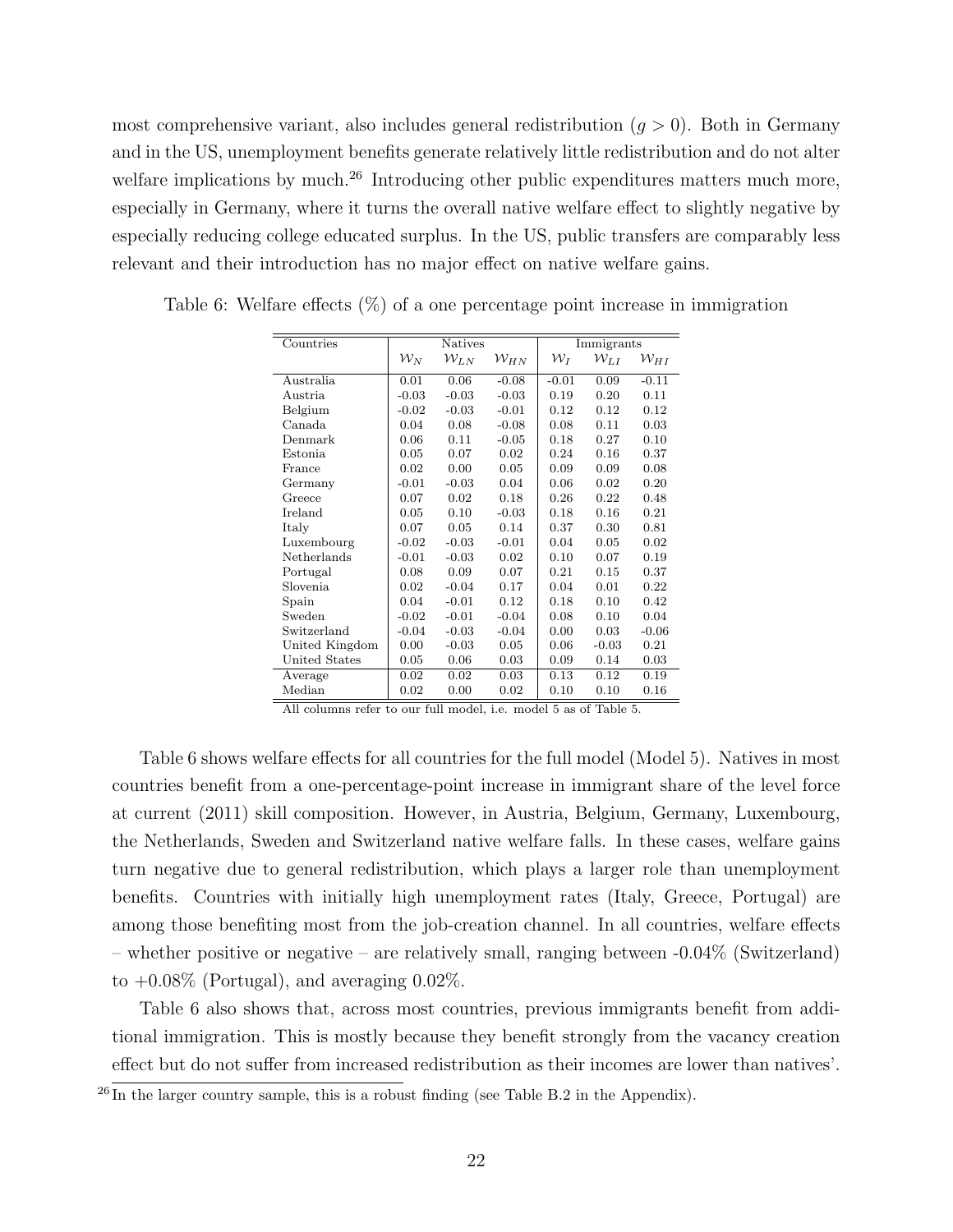The vacancy creation effect in a non-Walrasian market can therefore turn the conventional wisdom upside down: existing immigrants, even if potentially competing with new immigrants may actually gain from immigration rather than being the group losing the most. Note that positive welfare gains accruing to previous immigrants make the welfare gains available to natives smaller; see [Felbermayr and Kohler](#page-33-15) [\(2007\)](#page-33-15).

#### <span id="page-24-1"></span>5.2.2 Gains from Realized Immigration

In this section, we report the welfare effects of realized immigration as of 2011 (i) relative to a hypothetical 'closed border' situation, in which countries are assumed to have no foreignborn workers at all, and (ii) relative to the situation as in year 2000. Table [7](#page-24-0) presents the results.

<span id="page-24-0"></span>

|                |              | Autarky vs. Status Quo |          | 2000 vs. 2011 |                |              |                        |                    |  |  |  |  |  |  |  |
|----------------|--------------|------------------------|----------|---------------|----------------|--------------|------------------------|--------------------|--|--|--|--|--|--|--|
|                |              | Welfare effects        |          |               | Migrant shares |              | Welfare effects $(\%)$ |                    |  |  |  |  |  |  |  |
| Countries      | ${\cal W}_N$ | $W_{LN}$               | $W_{HN}$ | 2000          | 2011           | ${\cal W}_N$ | $W_{LN}$               | $\mathcal{W}_{HN}$ |  |  |  |  |  |  |  |
| Australia      | 0.24%        | 1.26%                  | $-1.72%$ | 11.8%         | 21.0%          | 0.30%        | 1.37%                  | $-1.77\%$          |  |  |  |  |  |  |  |
| Austria        | 1.77%        | 1.74%                  | 1.94%    | 12.7%         | 18.3%          | $0.01\%$     | $0.20\%$               | $-0.82\%$          |  |  |  |  |  |  |  |
| Belgium        | 1.70%        | 1.37%                  | 2.30%    | 12.5%         | 17.8%          | 0.03%        | $0.05\%$               | $-0.01\%$          |  |  |  |  |  |  |  |
| Canada         | 1.19%        | 1.79%                  | $-0.57%$ | 10.7%         | 19.9%          | $0.07\%$     | 0.04%                  | $0.16\%$           |  |  |  |  |  |  |  |
| Denmark        | 1.90%        | 2.39\%                 | $0.86\%$ | $10.3\%$      | 12.0%          | $0.52\%$     | 1.28\%                 | $-1.10\%$          |  |  |  |  |  |  |  |
| Estonia        | 1.47%        | 1.47%                  | 1.46%    | 13.8%         | 14.7%          | 0.15%        | 0.41%                  | $-0.31\%$          |  |  |  |  |  |  |  |
| France         | 0.77%        | $0.52\%$               | 1.27%    | 10.4%         | 13.0%          | $0.09\%$     | 0.11%                  | 0.05%              |  |  |  |  |  |  |  |
| Germany        | 0.31%        | $-0.07\%$              | 1.23%    | 13.6%         | 15.3%          | $-0.08\%$    | $-0.26\%$              | $0.36\%$           |  |  |  |  |  |  |  |
| Greece         | 2.02%        | 1.40%                  | 3.51%    | 12.3%         | 14.0%          | 0.01%        | $-0.18\%$              | 0.45%              |  |  |  |  |  |  |  |
| Ireland        | 1.77%        | 2.30%                  | 0.95%    | 10.2%         | 15.3%          | $0.46\%$     | 0.91%                  | $-0.25%$           |  |  |  |  |  |  |  |
| Italy          | 1.87%        | 1.64%                  | 2.97%    | $5.2\%$       | 11.8%          | $0.69\%$     | $0.57\%$               | 1.29%              |  |  |  |  |  |  |  |
| Luxembourg     | 0.72%        | 0.45%                  | 1.15%    | 23.2%         | 39.1%          | $-0.03\%$    | $0.50\%$               | $-0.85\%$          |  |  |  |  |  |  |  |
| Netherlands    | 0.48%        | 0.23%                  | $0.98\%$ | 9.4%          | 14.0%          | $0.10\%$     | 0.21%                  | $-0.13\%$          |  |  |  |  |  |  |  |
| Portugal       | 1.27%        | 1.23%                  | 1.41\%   | $4.6\%$       | $9.9\%$        | $0.54\%$     | 0.54%                  | $0.55\%$           |  |  |  |  |  |  |  |
| Slovenia       | $0.52\%$     | $-0.20%$               | 2.30%    | 1.8%          | 13.1%          | 0.41%        | $-0.23\%$              | 2.00%              |  |  |  |  |  |  |  |
| Spain          | 1.90%        | $0.96\%$               | 3.43%    | $6.6\%$       | 17.7%          | 0.85%        | 0.27%                  | 1.79%              |  |  |  |  |  |  |  |
| Sweden         | 0.63%        | $0.77\%$               | 0.34\%   | 11.5%         | 17.8%          | 0.05%        | $0.36\%$               | $-0.57\%$          |  |  |  |  |  |  |  |
| Switzerland    | $-0.14%$     | 0.04%                  | $-0.46%$ | 19.1%         | 29.2%          | $-0.20\%$    | $0.39\%$               | $-1.20\%$          |  |  |  |  |  |  |  |
| United Kingdom | 0.35%        | $-0.22\%$              | 1.10%    | $9.6\%$       | 14.2%          | $-0.07\%$    | $-0.43\%$              | $0.42\%$           |  |  |  |  |  |  |  |
| United States  | $0.80\%$     | 0.97%                  | 0.53%    | $9.2\%$       | 13.5%          | $0.30\%$     | 0.53%                  | $-0.05\%$          |  |  |  |  |  |  |  |
| Average        | 1.08%        | 1.00%                  | 1.25%    | 10.9%         | 17.1%          | 0.21%        | 0.33%                  | $0.00\%$           |  |  |  |  |  |  |  |
| Median         | 0.99%        | 1.10%                  | 1.19%    | 10.6%         | 15.0%          | $0.09\%$     | 0.31%                  | $-0.03\%$          |  |  |  |  |  |  |  |

Table 7: Native Welfare Effects, observed migration flows

We construct immigrant shares and skill composition from OECD data. See Appendix [B](#page-40-0) for details.

Countries featuring positive marginal effects in Table [6,](#page-23-0) such as Italy, Portugal, Greece and Ireland, are also among those that gain the most from total immigration. A high unemployment rate of natives (especially among the low skilled) and large immigrant wage gaps lead to strong beneficial job-creation effects. Moreover, the job creation effect takes a non-linear form: we find a positive overall effects for 19 out of our 20 countries while only 13 countries had positive marginal effects. The magnitudes of the welfare effects of total immigration vary strongly across countries; in our sample, both the median and the average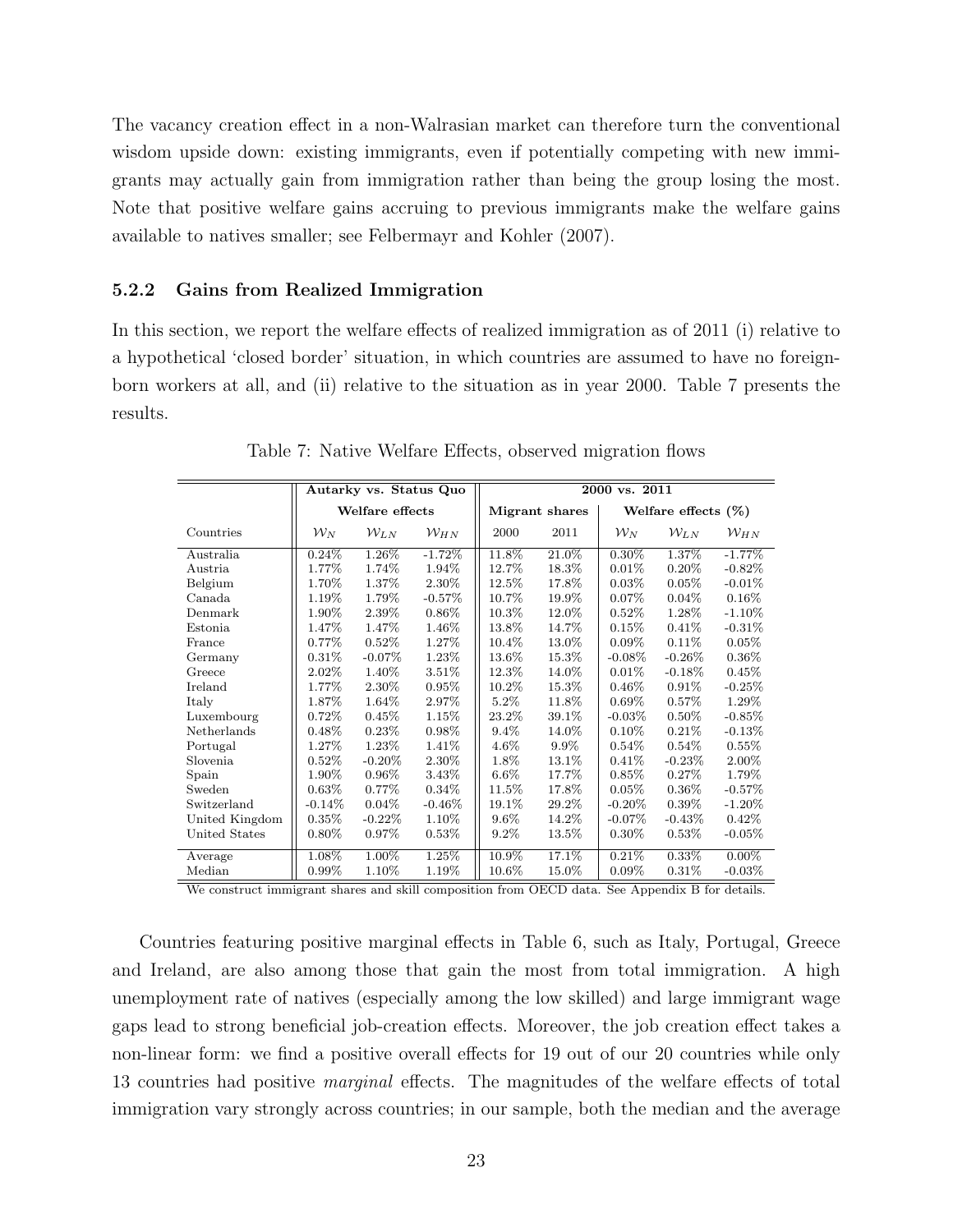welfare gains are close to 1%.

As to the distributional effects of immigration, we find that, in 14 out of 20 countries, there is no distributive conflict amongst natives. This highlights the importance of the job-creation effect, which can be positive for both groups, over the simple complementarity effect, which is always positive for one and negative for the other group. Australia, Canada and Switzerland, whose immigrant composition is most skewed in favor of highly skilled, are the only countries showing negative effects on the welfare of high skilled natives. Germany, Slovenia and the United Kingdom exhibit negative (but very small) effect on welfare of the low skilled.

The comparison of the status quo with a 'closed border' situation reveals the total welfare gains from international mobility. More informative for the current policy debate are the gains from immigration inflows from recent migration flows (from 2000 to 2011). All of the considered countries have seen the immigrant share in the work force increase quite substantially in that period. Not shown in the table, countries differ strongly as to the skill composition of recent immigration. Most countries experienced an increase in the share of high skilled among immigrants. However the opposite is true for a few countries, including Germany, Greece and the United Kingdom.

Our simulations find that 16 countries out of 20 experienced positive effects for the aggregate native welfare, and in five of these countries both low skilled and high skilled natives benefited. Because migration has been relatively skilled in the considered countries and because of fiscal transfers, low skilled have benefited in 16 out of 20 cases. On average they experienced a welfare increase of 0.33 percent, while high skilled natives have not benefited. The positive effects for the low skilled, the very low effects for the high skilled, and the small positive effects on welfare are consistent with the findings of [Docquier et al.](#page-32-12)  $(2014).^{27}$  $(2014).^{27}$  $(2014).^{27}$  $(2014).^{27}$  The simulations of the welfare effects of immigration during the last 10 years show on average a positive effect on per capita income (after-tax earned income and transfers) for natives. In all countries, a substantial part of these gains derived from lower unemployment amongst low skilled natives. The model attributes to immigration an average unemployment rate decrease by 0.47 percentage points. High skilled unemployment also fell in 15 out of 20 countries because of immigration (on average by 0.38 percentage points).

<span id="page-25-0"></span><sup>&</sup>lt;sup>27</sup> Those authors simulate the labor market effects of immigrants in a model featuring competitive labor markets. They focus on net immigration between 1990-2000 into OECD countries. Their study neither features the job creation nor the income redistribution effects, but it allows for potentially positive externalities from the high to the low skilled.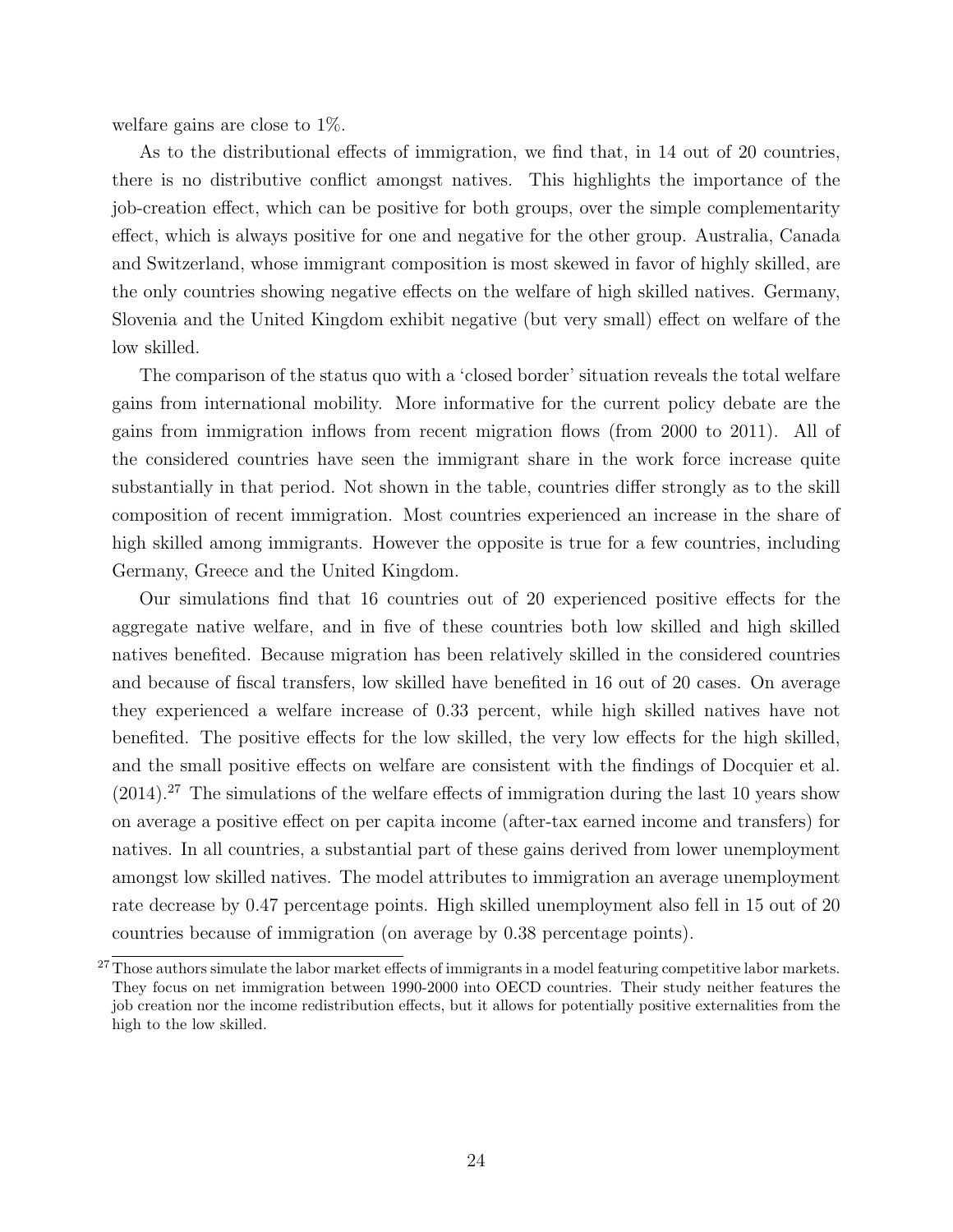#### <span id="page-26-0"></span>5.2.3 Immigrant-Native Productivity Gaps within Skill Groups

In the preceding analysis, we have solved the identification issue by assuming no productivity differences between immigrants and natives of the same skill level, i.e. by setting  $\pi_{ij} = 1$ . In this robustness check, we introduce a parameter  $\eta \in (0,1)$  which makes the immigrant-native productivity gap proportional to the observed wage gap between immigrants and natives.[28](#page-26-1) Setting  $\pi_{iN} = 1$ , this implies that  $\pi_{iI} = [\eta (w_{iN}/w_{iI} - 1) + 1]^{-1} \leq 1$ . In the absence of a wage gap (i.e.,  $w_{iN} = w_{iI}$ ) or with  $\eta = 0$ , one has  $\pi_{iI} = 1$  (as assumed in our default specification). At the other extreme, with  $\eta = 1$ , the entire wage gap is explained by a productivity gap.

Research by [LaLonde and Topel](#page-33-13) [\(1991\)](#page-33-13), [Borjas and Friedberg](#page-32-15) [\(2009\)](#page-32-15), and [Kerr and Kerr](#page-33-14) [\(2011\)](#page-33-14) suggests that a substantial immigrant-native wage gap persists even after controlling for the portability of human capital. Hence, it is plausible to assume that  $\eta$  lies closer to 0 than to 1.

Figure [1](#page-27-0) plots that level of  $\eta$ , for which the overall native welfare gain due to immigrants, as shown in the second column of Table 7 for the case  $\eta = 0$ , changes sign. For example, in Canada, immigration would be beneficial for natives even if almost all of the wage gap is due to productivity differences (within skill groups) between natives and migrants. In contrast, in Germany or Sweden, the gain would already turn negative with an  $\eta$  larger than 0.13 or 0.20, respectively. We may conclude that our assumption  $\pi_{ij} = 1$  may be problematic for countries at the lower end of Figure [1,](#page-27-0) while it is less of an issue for countries in the upper regions. Clearly, the figure illustrates the need for further empirical research on the origin of immigrant-native wage differentials.

#### 5.3 A linear decomposition of Welfare effects

Our simulations show that the effects of immigration on native welfare depend in complicated ways on the labor markets characteristics, the composition of the immigrant inflow and on redistributive institutions in the host countries. We use a parsimonious regression analysis based on Monte Carlo type simulations to investigate how native welfare gains depend on measurable initial moments of country-specific variables.

We first create a sample of 10,000 artificial economies, each described by a 15-dimensional vector of characteristics (initial labor force shares of natives and migrants, wage gaps, unem-ployment rates, GDPs, government shares, etc.).<sup>[29](#page-26-2)</sup> We draw these 'moments' from a jointly distributed normal distribution  $\mathcal{N}(\mu, \Sigma)$ , where  $\mu$  is a (15-dimensional) vector of means and

<span id="page-26-1"></span><sup>&</sup>lt;sup>28</sup> I.e., we posit  $\pi_{iN}/\pi_{iI} - 1 = \eta(w_{iN}/w_{iI} - 1)$ .

<span id="page-26-2"></span><sup>&</sup>lt;sup>29</sup>The country moments are those listed in the lower half of Table [2](#page-19-0) and the nine moments that vary across countries in Table [3](#page-20-0) (job duration has no country variation). This gives us a total of 15 moments.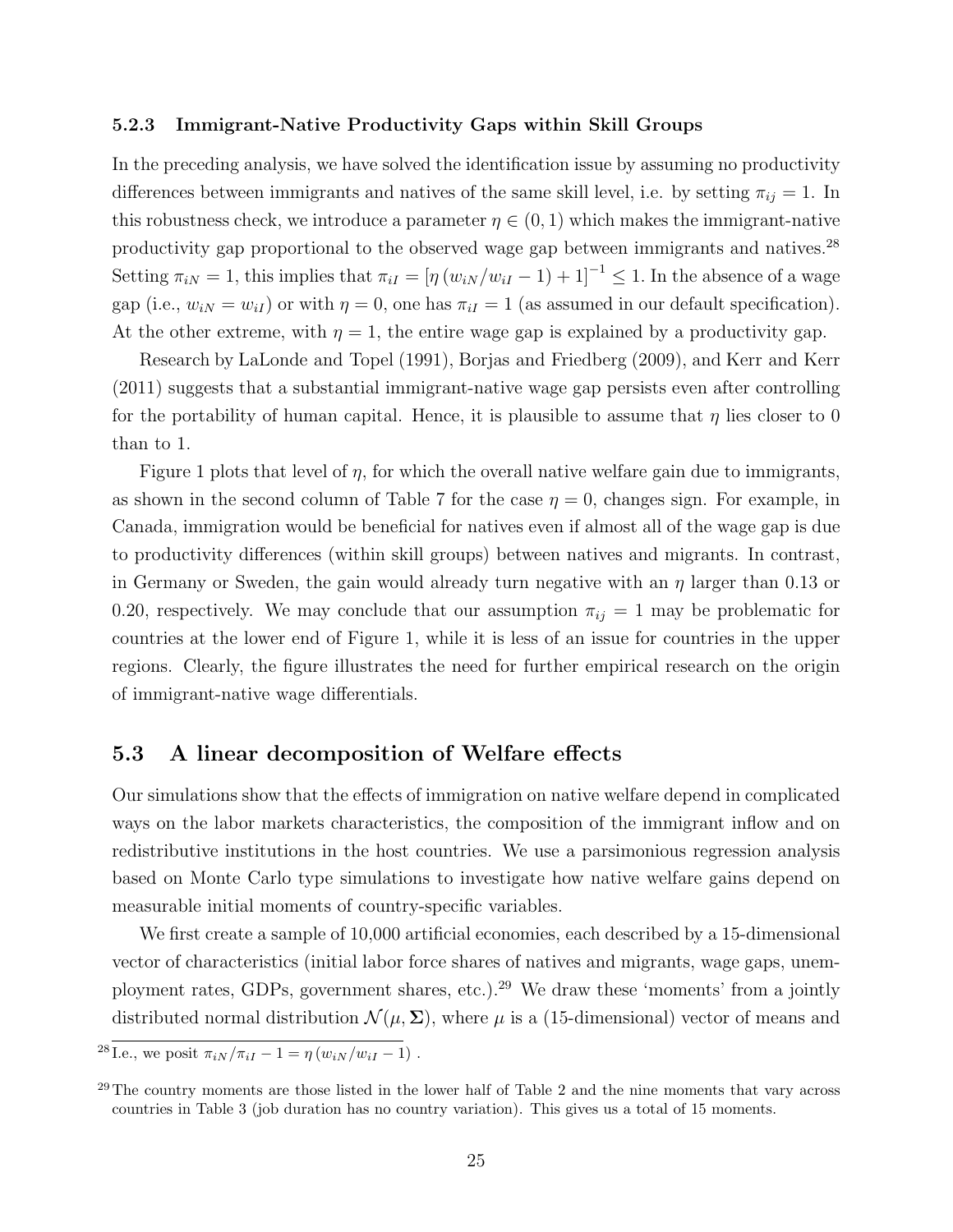<span id="page-27-0"></span>

Figure 1: Critical value of  $\eta$  at which immigration gain changes sign

Note: The Figure shows that value of  $\eta$  (the share of the within-group wage difference explained by productivity differences) at which the overall native welfare gain resulting from the total observed stock of immigrants changes sign. The reference scenario is displayed in the second column of Table 7.

 $\Sigma$  is the corresponding variance-covariance matrix, both generated from our sample of 20 OECD countries.[30](#page-27-1)

In the next step, we calibrate the model parameters of the artificial economies such that they match the drawn characteristics, following the same procedure as in the sections above. We then simulate the effects of a one percentage point increase in the labor force share of immigrants for our artificial countries. This exercise creates observations on 10,000 economies which feature the same joint distribution of the average moments of the 15 relevant variables as the 20 real OECD economies that we do observe.

With these data we run a simple OLS regression (for all natives, and then separately by skill) where welfare gains for natives as a dependent variable are regressed on country characteristics of our simulated data (these are simple transformations of the 15 random

<span id="page-27-1"></span><sup>&</sup>lt;sup>30</sup>We truncate the distribution at  $\mu_k \pm 2\sigma_k$  to avoid meaningless realizations.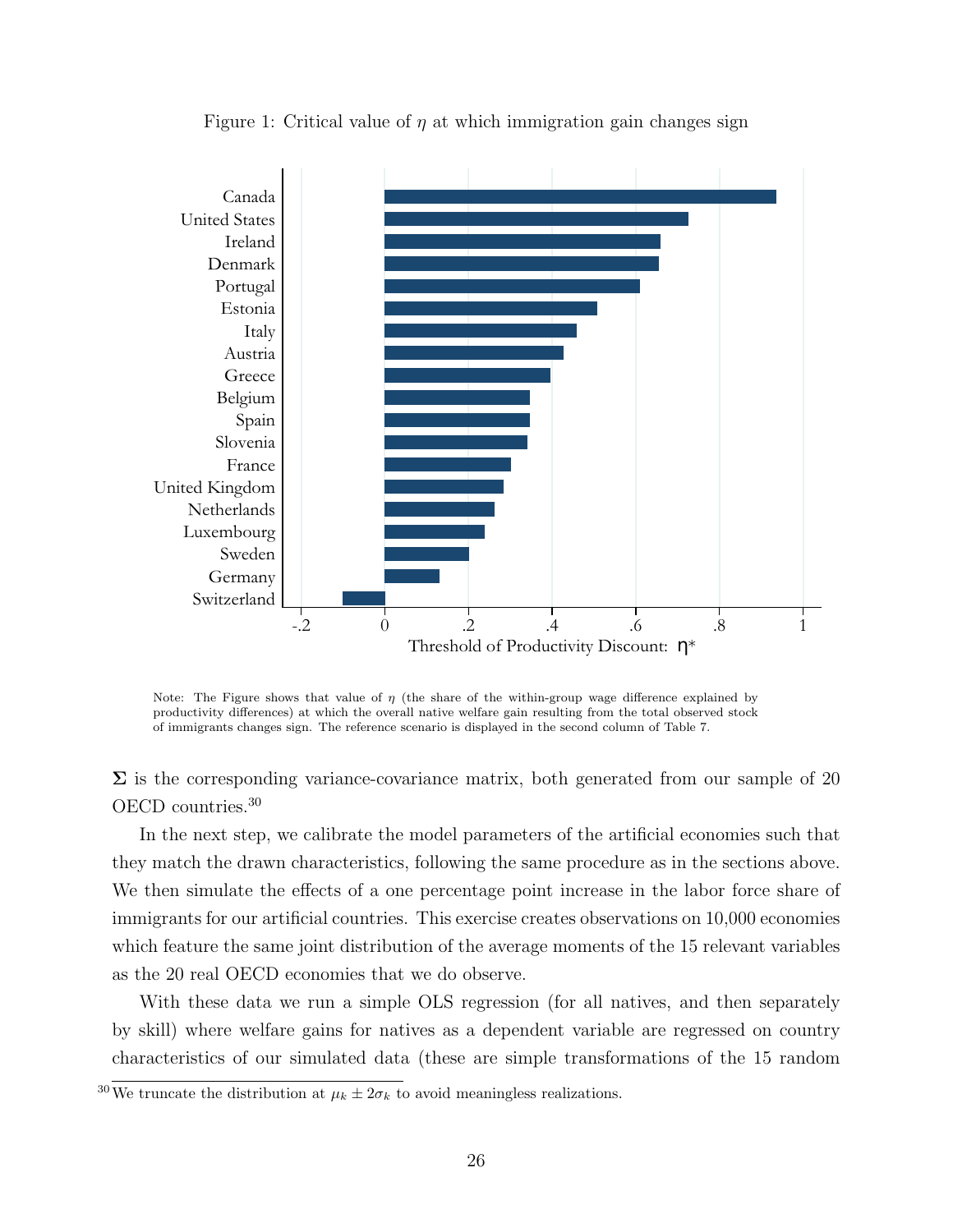| Dependent variable: Welfare Gains of Natives from one 1% point increase in immigrant stock |                     |             |              |
|--------------------------------------------------------------------------------------------|---------------------|-------------|--------------|
|                                                                                            | (1)                 | (2)         | (3)          |
|                                                                                            | All Natives         | Low Skilled | High Skilled |
| Native/Immigrant Wage gap, Skilled                                                         | $0.086***$          | $0.065***$  | $0.124***$   |
|                                                                                            | [6.38]              | [4.88]      | [10.15]      |
| Native/Immigrant Wage gap, Unskilled                                                       | $0.102***$          | $0.066***$  | $0.152***$   |
|                                                                                            | [6.75]              | [4.44]      | [11.11]      |
| Immigrant/Native Unemployment Gap, Skilled                                                 | $-0.016$            | $-0.015$    | $-0.017$     |
|                                                                                            | $[-1.22]$           | $[-1.18]$   | $[-1.42]$    |
| Immigrant/Native Unemployment Gap, Unskilled                                               | $-0.096***$         | $-0.081***$ | $-0.114***$  |
|                                                                                            | $[-5.64]$           | $[-4.84]$   | $[-7.41]$    |
| Share of Immigrants in the Labor Force                                                     | $-0.145***$         | $-0.111***$ | $-0.195***$  |
|                                                                                            | $[-10.57]$          | $[-8.17]$   | $[-15.65]$   |
| Share of Tertiary Educated: Immigrant/Native ratio                                         | $0.058***$          | $0.176***$  | $-0.347***$  |
|                                                                                            | [4.57]              | [13.89]     | $[-29.96]$   |
| Share of Tertiary Educated among Natives                                                   | 0.007               | 0.001       | $0.019*$     |
|                                                                                            | [0.62]              | [0.08]      | [1.83]       |
| Replacement Rate                                                                           | $0.051***$          | $0.058***$  | $0.039***$   |
|                                                                                            | $\left[3.06\right]$ | $[3.49]$    | $[2.61]$     |
| Government Expenditures as share of GDP                                                    | $-0.062***$         | $-0.052***$ | $-0.074***$  |
|                                                                                            | $[-4.36]$           | $[-3.69]$   | $[-5.70]$    |
| Observations                                                                               | 10000               | 10000       | 10000        |
| $R^2$                                                                                      | 0.042               | 0.057       | 0.213        |

<span id="page-28-1"></span>Table 8: Native Welfare Gains by Skill, Semi-Log Moment Regression

Standardized beta coefficients; t statistics in brackets. \*  $p < 0.1$ , \*\*  $p < 0.05$ , \*\*\*  $p < 0.01$ All regressors are in logs. Artificial economies obtained with sampling from joint normal.

variables). More precisely, we run a semi-log 'moment regression':

<span id="page-28-2"></span>
$$
\Delta \ln \mathcal{W}_{iN} = \sum_{k=1,\dots,K} \beta_k \ln X_{ik} + u_i \tag{16}
$$

where  $\Delta \ln \mathcal{W}_{iN}$  denotes the proportional welfare gain for natives in economy *i*,  $X_{ik}$  is an  $i \times K$  matrix of country characteristics and  $u_i$  is an error term that captures specification error.[31](#page-28-0) To facilitate the quantitative comparison of effects, Table [8](#page-28-1) presents standardized beta coefficients from regression  $(16)$ ,<sup>[32](#page-28-3)</sup> and the associated t-statistics (in square brackets). The estimates should be interpreted as a way of summarizing the conditional correlation of a certain country characteristic with the native welfare effect of immigration in a linear coefficient. Thus, regression [\(16\)](#page-28-2) is a way of obtaining quantitative comparative statics results and by no means a test of the model.

Column (1) of table [8](#page-28-1) shows that the native/immigrant wage gaps turn out to be the most important positive determinants of the overall native welfare gains from immigration. Increasing the high skilled and the low skilled wage gaps by one standard deviation leads to an increase in the welfare gains by 0.09 and 0.1 standard deviations, respectively. This result shows the strength of the job-creation effect discussed above. The second most important

<span id="page-28-0"></span> $31\text{ The theoretical model is highly non-linear; the investigation device (16), however, is approximately log-linear.}$  $31\text{ The theoretical model is highly non-linear; the investigation device (16), however, is approximately log-linear.}$  $31\text{ The theoretical model is highly non-linear; the investigation device (16), however, is approximately log-linear.}$ 

<span id="page-28-3"></span><sup>&</sup>lt;sup>32</sup> Standardized beta coefficients measure the impact of an independent variable on the dependent variable in units of standard deviations, i.e.,  $\hat{\beta}_k \sigma(\ln X_k) / \sigma(\Delta \ln \mathcal{W}_N)$ .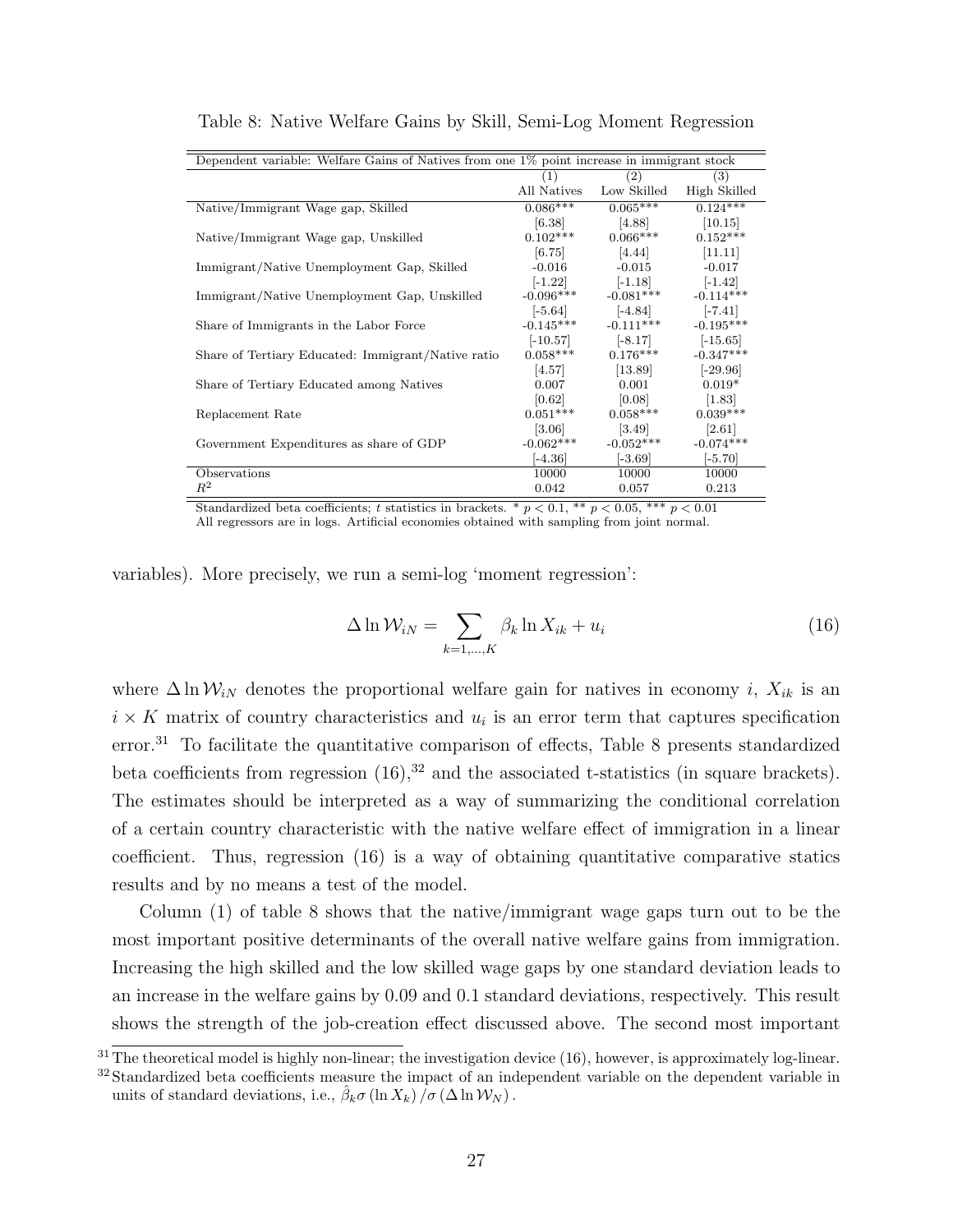positive driver is the skill ratio between natives and immigrants: relatively highly educated immigrants are associated with larger gains.<sup>[33](#page-29-1)</sup> The replacement rate ranks third: a higher replacement rate increases the gains as immigrants' job-creating effects are stronger if labor market frictions are initially more pronounced. This effect dwarfs the negative redistributive role of replacement rates.

The pre-existing share of immigrants in the labor force turns out to be the most important negative determinant of the welfare gains (standardized beta of -0.15). This suggests that there may be a level of the share of immigrants at which the (usually) positive welfare effects of immigrants estimated in the previous section may turn negative. The logic for this result relates to infra-marginal effects: if additional immigration raises the wages of incumbent migrants, firms' incentives to create jobs fall and the value of immigration for immigrants is diminished; see [Felbermayr and Kohler](#page-33-15) [\(2007\)](#page-33-15). Immigrant/native unemployment gaps also reduce the welfare gains of immigration, as expected. The role of general redistribution ranks only as the third most important negative determinant (standardized beta of -0.06).

Looking at the welfare gains of low skilled (column (2)) or high skilled natives (column (3)), a similar picture emerges. However, the relative skill composition of immigrants is the dominant determinant of welfare gains: the larger the share of immigrants with tertiary education, the higher the welfare gains for the low skilled and the smaller the gains for the high skilled. The associated standardized betas are quite substantial: 0.18 and -0.35, respectively. This shows that the classical complementarity/substitution channel is still important for quantifying the distributive consequences of migration, but matters much less for overall native welfare gains. Native wage gaps with immigrants still augment the welfare gains, and the strength of labor market imperfections (as measured by the replacement rate) matters more for low skilled than for high skilled natives.

# <span id="page-29-0"></span>6 Conclusions

The impact of immigration on wages, employment and welfare of natives depends on the characteristics of immigrants and on the institutions of the host country. The research on the economic effects of immigration, however, has often implicitly assumed market clearing in perfectly competitive labor markets, and no government in charge of redistribution or unemployment insurance. In this paper, we propose a model that addresses these two issues. We start by showing that, in most countries, immigrants earn lower wages than natives and face higher unemployment risk, holding observable skills constant. However, there is substantial

<span id="page-29-1"></span><sup>&</sup>lt;sup>33</sup> On the other hand, the share of tertiary educated among natives is unimportant once educational attainments of immigrants relative to natives are taken into account.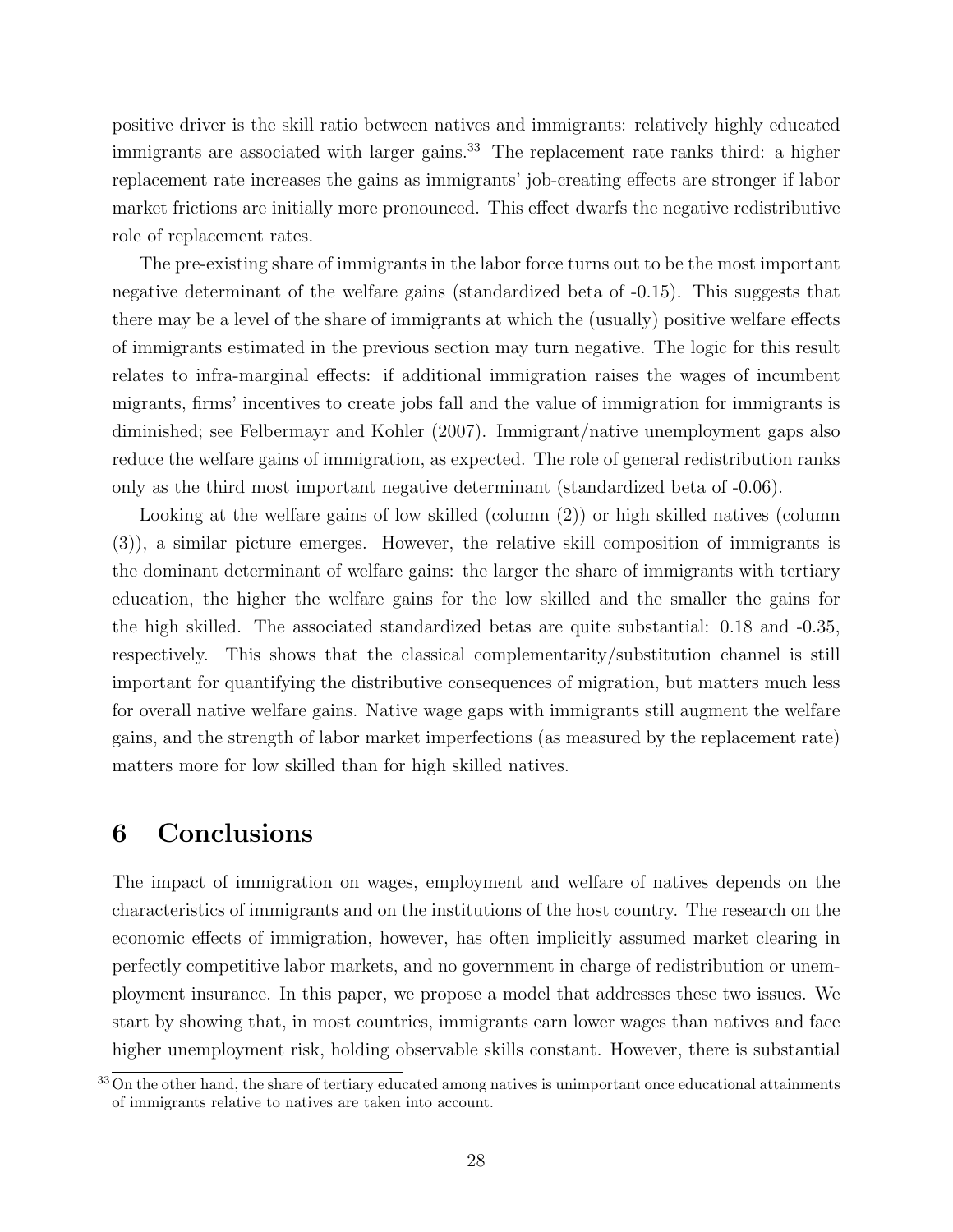heterogeneity across countries, both with regard to immigrants' relative labor market performance, and with regard to institutional features or the size and skill composition of the immigrant stock.

We develop a model that is sufficiently flexible to capture these facts. We use a standard search-and-matching model where firms cannot discriminate between immigrants and natives ex ante. However, when a match is formed, wage bargaining accounts for immigrants' lower outside options and lower expected match duration. These two ingredients imply the share of immigrants affects vacancy creation by firms, with obvious consequences for wages and tightness in the labor markets for both low and high skilled workers. We also add a redistributive government to the model. As stressed in the public finance literature, migration may increase redistribution that can hurt natives who typically hold better paying jobs and are less likely to be unemployed. Our model accounts for that. Indeed, time and again, surveys show that unemployment and fiscal transfers are the most important determinants of overall attitudes towards migration by natives [\(Boeri, 2010\)](#page-32-16).[34](#page-30-0)

Introducing random-search frictions into a model featuring skill complementarity has quantitatively important implications on the effects of immigration on the welfare of natives. First, when foreign workers have worse outside option than natives, immigration boosts firms' incentives to create vacancies; this benefits all workers (natives and incumbent immigrants) and increases the immigration surplus. Part of this advantage is eroded by the fact that matches with immigrants typically have shorter duration. However, our quantitative exercise suggests that the net effect from both channels is positive in virtually all countries of our sample, and sometimes substantial. Interestingly, this job-creation effect seem more important in countries where domestic labor market institutions are more conducive to native unemployment. In total, the benefits from immigration deriving from labor market imperfections are quantitatively more important than the classical complementarity/substitution channel or even than redistribution.

Third, in the presence of search frictions and wage bargaining, it is likely that, due to the forces described above, immigration does not create a distribution conflict between high and low skilled natives as in the classical model. Nonetheless, the composition of the immigrant work force relative to natives is still the main predictor of skill-specific native welfare effects.

Fourth, the presence of a redistributive welfare state makes immigration less attractive to natives. It turns a positive aggregate gain into a negative one in 7 out of 20 countries. However, in most of these countries, the conditional quantitative relevance of high immigrant unemployment is more important than redistribution.

<span id="page-30-0"></span> $34$  In contrast, the same data from the European Social Survey indicate that the wage effects of immigration are relatively unimportant, despite their prominent role in the economic literature.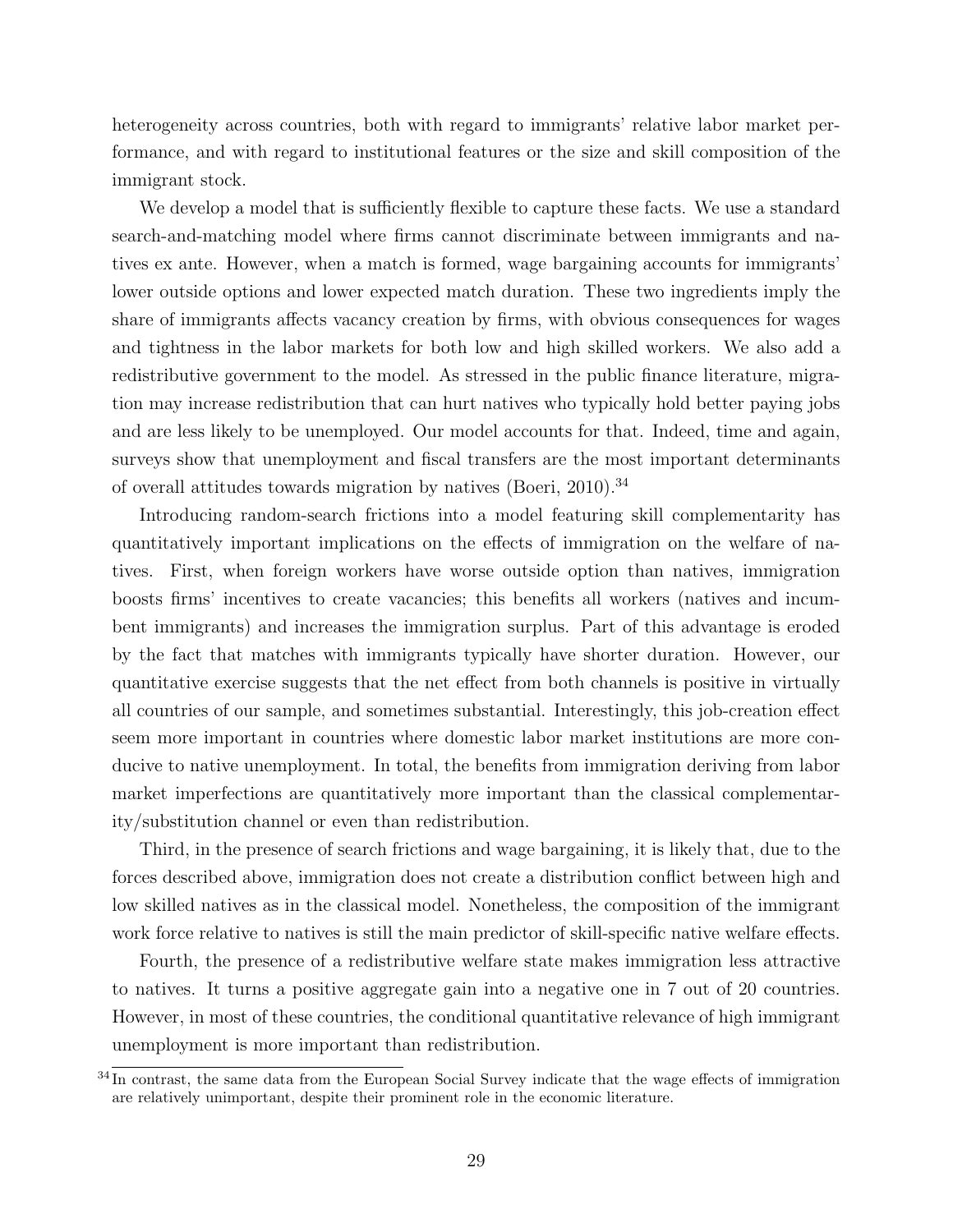Finally, accounting for all channels through which immigration affects natives, the latter are better off with the current migration stocks than in a hypothetical situation of "closed borders" in 19 out of 20 countries. Averaging across all countries in our sample, the gains of high skilled natives from open borders amounts to 1.25% while that of low skilled natives is 1.00%.

Our "macro" approach based on the structural calibration of a model on data from several countries complements previous reduced-form one-country analyses of the effects of immigration. Still, there are many ways in which our analysis can be extended. For example, by accounting for population dynamics, labor force participation and life-cycle aspects. We hope further research will continue to combine micro and macro approaches to answer the policy relevant questions about the economic impact of immigrants.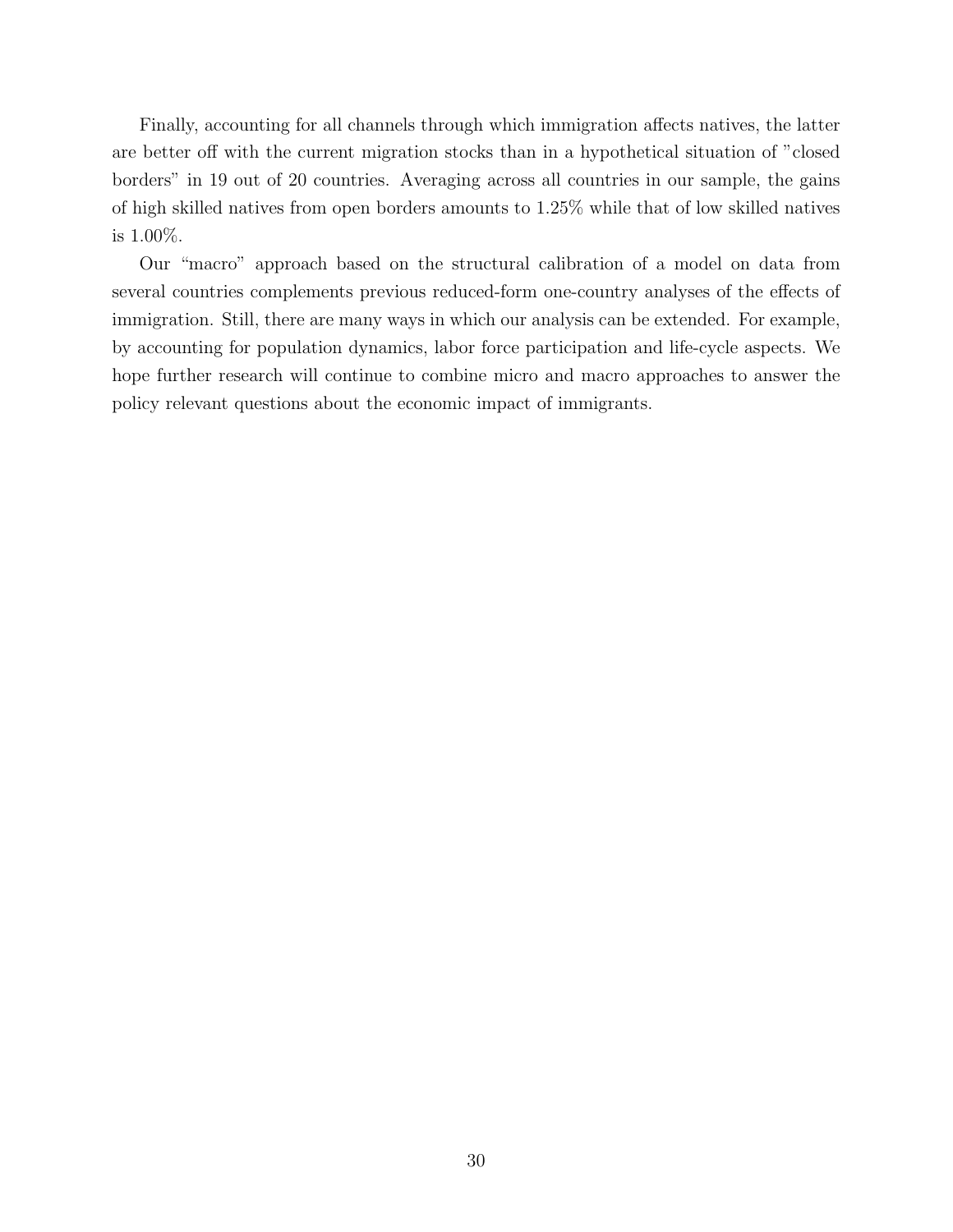# References

<span id="page-32-13"></span>Acemoglu, D. (2001). Good Jobs versus Bad Jobs. Journal of Labor Economics 19(1), 1–21.

- <span id="page-32-7"></span>Angrist, J. D. and A. D. Kugler (2003). Protective or Counter-productive? Labour Market Institutions and the Effect of Immigration on EU Natives. Economic Journal 113(488).
- <span id="page-32-2"></span>Arai, M. and R. Vilhelmsson (2004). Unemployment-Risk Differentials between Immigrant and Native Workers in Sweden. Industrial Relations 43(3), 690–698.
- <span id="page-32-10"></span>Benhabib, J. and B. Jovanovic (2012). Optimal Migration: A World Perspective. International Economic Review 53(2), 321–348.
- <span id="page-32-14"></span>Blanchflower, D. G. and A. J. Oswald (2004). Well-being over Time in Britain and the USA. Journal of Public Economics 88(7-8), 1359–1386.
- <span id="page-32-16"></span>Boeri, T. (2010). Immigration to the Land of Redistribution. Economica 77(308), 651–687.
- <span id="page-32-9"></span>Bonin, H. (2002). Eine fiskalische Gesamtbilanz der Zuwanderung nach Deutschland. IZA Discussion Paper Nr. 516.
- <span id="page-32-0"></span>Borjas, G. J. (1995). The Economic Benefits from Immigration. Journal of Economic Perspectives  $9(2)$ ,  $3-22$ .
- <span id="page-32-6"></span>Borjas, G. J. (2001). Does Immigration Grease the Wheels of the Labor Market? Brookings Papers on Economic Activity  $32(1)$ , 69-134.
- <span id="page-32-1"></span>Borjas, G. J. (2003). The Labor Demand Curve is Downward Sloping: Reexamining the Impact of Immigration on the Labor Market. The Quarterly Journal of Economics 118(4), 1335–1374.
- <span id="page-32-15"></span>Borjas, G. J. and R. M. Friedberg (2009). Recent Trends in the Earnings of New Immigrants to the United States. NBER Working Paper No. 15406.
- <span id="page-32-5"></span>Brücker, H., E. Jahn, and R. Upward (2013). Migration and Imperfect Labor Markets: Theory and Cross-country Evidence from Denmark, Germany and the UK. European Economic Review (forthcoming).
- <span id="page-32-4"></span>Brücker, H. and E. J. Jahn (2011). Migration and Wage Setting: Reassessing the Labor Market Effects of Migration. Scandinavian Journal of Economics 113, 286–317.
- <span id="page-32-8"></span>Chassamboulli, A. and T. Palivos (2014). A Search-Equilibrium Approach to the Effects of Immigration on Labor Market Outcomes. International Economic Review 55, 111–129.
- <span id="page-32-3"></span>D'Amuri, F., G. Ottaviano, and G. Peri (2010). The Labor Market Impact of Immigration in Western Germany in the 1990s. European Economic Review 54(4), 550–570.
- <span id="page-32-11"></span>di Giovanni, J., A. A. Levchenko, and F. Ortega (2014). A Global View of Cross-Border Migration. NBER Working Paper No. 20002, National Bureau of Economic Research, Inc.
- <span id="page-32-12"></span>Docquier, F., C. Ozden, and G. Peri (2014). The Labor Market Effects of Immigration and Emigration in OECD Countries. Economic Journal, forthcoming.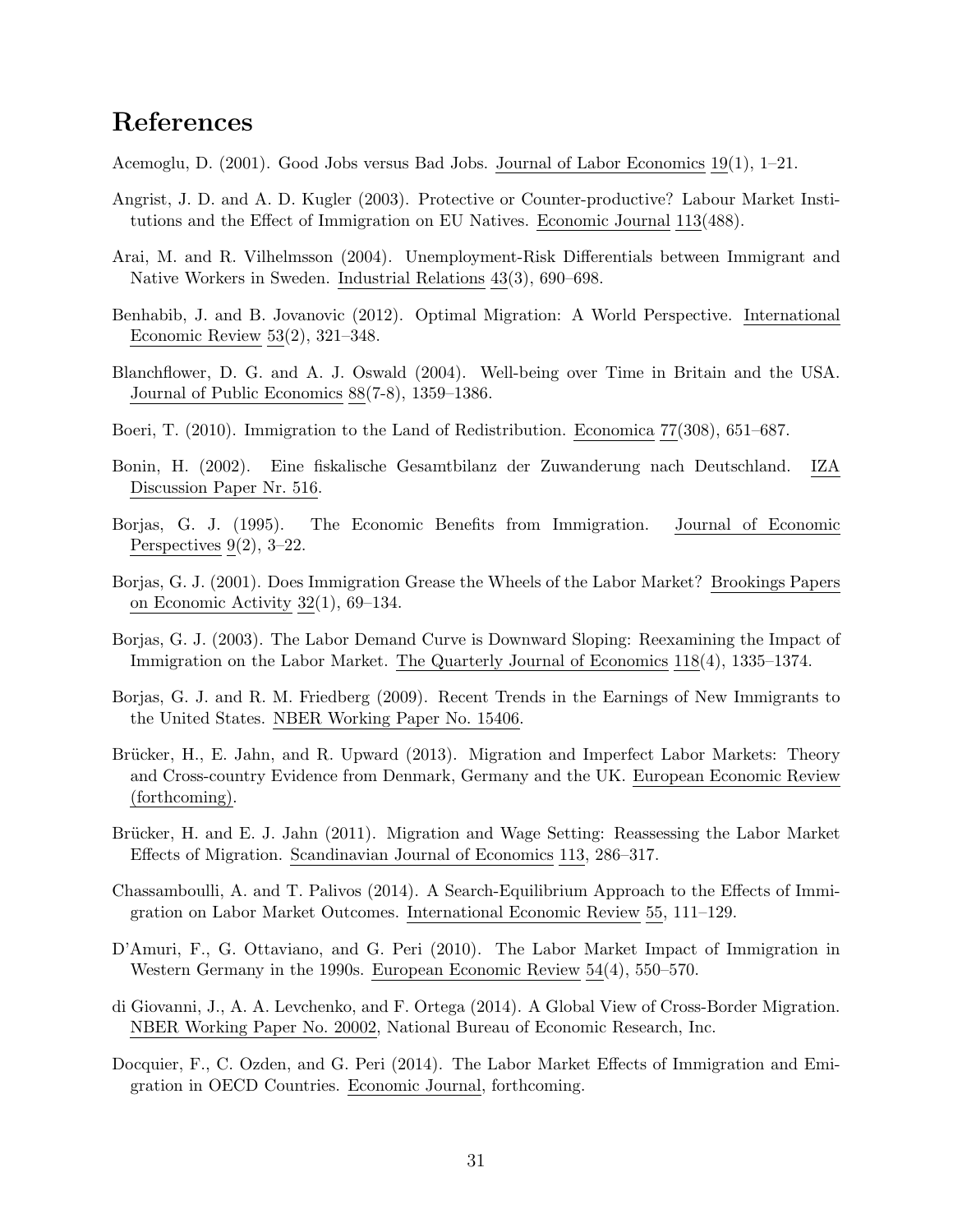- <span id="page-33-4"></span>Dustmann, C. and T. Frattini (2013). The Fiscal Effects of Immigration to the UK. CReAM Discussion Paper No 22/13, Centre for Research and Analysis of Migration.
- <span id="page-33-2"></span>Felbermayr, G., W. Geis, and W. Kohler (2010). Absorbing German Immigration: Wages and Employment. Review of World Economics 146(1), 1–21.
- <span id="page-33-15"></span>Felbermayr, G. J. and W. Kohler (2007). Immigration And Native Welfare. International Economic Review 48, 731–760.
- <span id="page-33-0"></span>Hanson, G. H. (2009). The Economic Consequences of the International Migration of Labor. Annual Review of Economics  $1(1)$ , 179–208.
- <span id="page-33-10"></span>Jahoda, M. (1981). Work, Employment, and Unemployment: Values, Theories, and Approaches in Social Research. American Psychologist 36(2), 184–191.
- <span id="page-33-14"></span>Kerr, S. P. and W. R. Kerr (2011). Economic Impacts of Immigration: A Survey. Finnish Economic Papers 24(1), 1–32.
- <span id="page-33-16"></span>Krusell, P., L. E. Ohanian, J.-V. Rios-Rull, and G. L. Violante (2000). Capital-Skill Complementarity and Inequality: A Macroeconomic Analysis. Econometrica 68(5), 1029–1054.
- <span id="page-33-13"></span>LaLonde, R. J. and R. H. Topel (1991). Immigrants in the American Labor Market: Quality, Assimilation, and Distributional Effects. American Economic Review 81(2), 297–302.
- <span id="page-33-9"></span>Ljungqvist, L. and T. J. Sargent (2005). Jobs and Unemployment in Macroeconomic Theory: A Turbulence Laboratory. CEPR Discussion Paper 5340.
- <span id="page-33-1"></span>Longhi, S., P. Nijkamp, and J. Poot (2008). Meta-Analysis of Empirical Evidence on the Labour Market Impacts of Immigration. Region et Developpement 27, 161–191.
- <span id="page-33-6"></span>Lucas, Robert E, J. (1990). Why Doesn't Capital Flow from Rich to Poor Countries? American Economic Review  $80(2)$ , 92–96.
- <span id="page-33-7"></span>Melitz, M. J. (2003). The Impact of Trade on Intra-Industry Reallocations and Aggregate Industry Productivity. Econometrica 71(6), 1695–1725.
- <span id="page-33-5"></span>Ottaviano, G. and G. Peri (2012). Rethinking the Effect of Immigration on Wages. Journal of the European Economic Association 10(1), 152–197.
- <span id="page-33-12"></span>Petrongolo, B. and C. A. Pissarides (2001). Looking into the Black Box: A Survey of the Matching Function. Journal of Economic Literature 39(2), 390–431.
- <span id="page-33-8"></span>Poutvaara, P. (2008). Public and Private Education in an Integrated Europe: Studying to Migrate and Teaching to Stay? Scandinavian Journal of Economics 110(3), 591–608.
- <span id="page-33-17"></span>Salehin, M. and R. Breunig (2012). The Immigrant Wage Gap and Assimilation in Australia: the Impact of Unobserved Heterogeneity. CEPR Discussion Paper No 661, Centre for Economic Policy Research.
- <span id="page-33-3"></span>Schmidt, C. M., A. Stilz, and K. F. Zimmermann (1994). Mass Migration, Unions, and Government Intervention. Journal of Public Economics 55(2), 185–201.
- <span id="page-33-11"></span>Schöb, R.  $(2012)$ . Unemployment and Identity. CESifo Economic Studies 59(1), 149–180.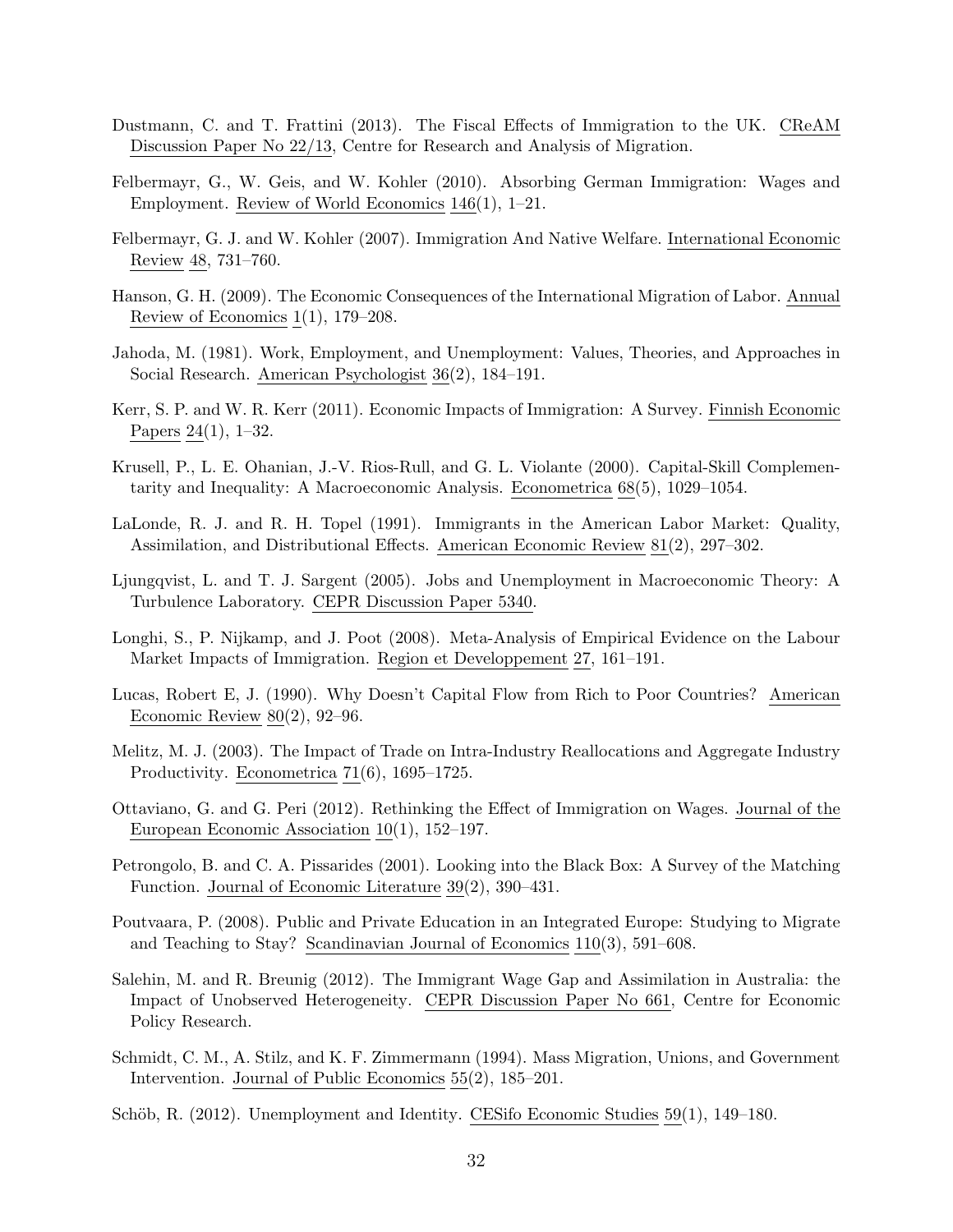- <span id="page-34-2"></span>Sinn, H.-W., G. Flaig, M. Werding, S. Munz, N. Düll, and H. Hofmann (2001). EU-Erweiterung und Arbeitskräftemigration : Wege zu einer schrittweisen Annäherung der Arbeitsmärkte. ifo Beiträge zur Wirtschaftsforschung, Bd. 2, ifo Institut, Munich.
- <span id="page-34-0"></span>Storesletten, K. (2000). Sustaining Fiscal Policy through Immigration. Journal of Political Economy 108(2), 300–323.
- <span id="page-34-1"></span>Storesletten, K. (2003). Fiscal Implications of Immigration - A Net Present Value Calculation. Scandinavian Journal of Economics 105(3), 487–506.
- <span id="page-34-3"></span>Winkelmann, L. and R. Winkelmann (1995). Happiness and Unemployment: A Panel Data Analysis for Germany. Konjunkturpolitik 41, 293–307.
- <span id="page-34-4"></span>Wooden, M. and N. Watson (2007). The HILDA Survey and its Contribution to Economic and Social Research (So Far). The Economic Record 83(261), 208–231.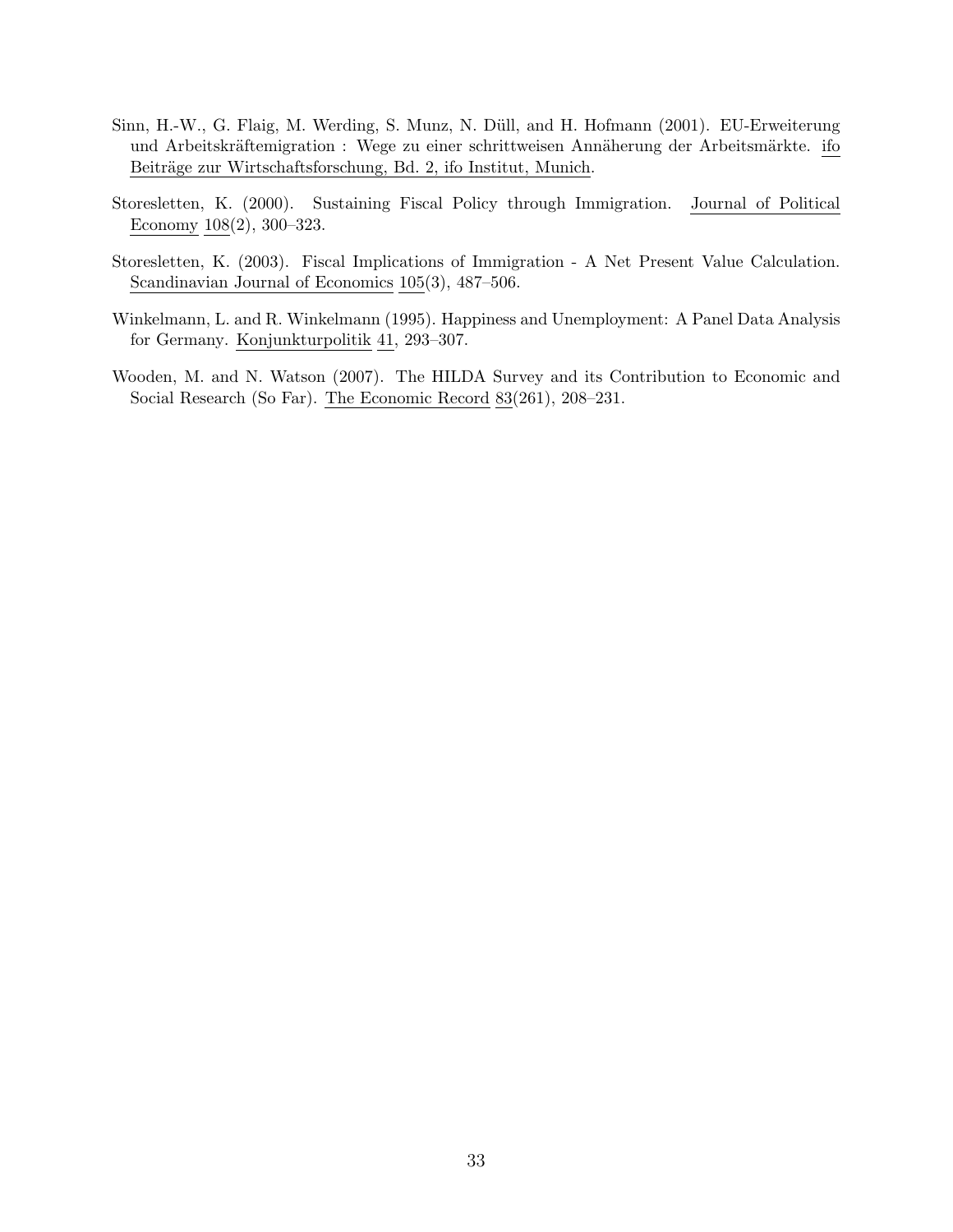# Appendix - For Online Publication

# A Analytics of Simplified Models

#### A.1 Remark 1

Before we can discuss this specific result, we need to derive a few equations, which are simplifications of the model we presented above. Assuming that separation rates are the same for immigrants and natives, the ratio of natives and immigrants among employed and unemployed is the same as their ratio in the labor force: immigrants and natives have the same chance of getting matched with a firm and have the same probability of making a transition from employment to unemployment (because they have the same split rates). Hence  $\phi_i$ , introduced in equation [\(6\)](#page-12-1) is equal to  $Q_{iI}/(Q_{iI}+Q_{iN})$  in this case, i.e. the share of immigrants in the labor force. The ratio  $Y_H/Y_L$  that determines the marginal productivity of each type of workers can then be written as:

<span id="page-35-0"></span>
$$
\frac{Y_H}{Y_L} = \frac{m(\theta_H) \left[s_L + m(\theta_L)\right]}{m(\theta_L) \left[s_H + m(\theta_H)\right]} * \frac{Q_{HN} + Q_{HI}}{Q_{LN} + Q_{LI}} \tag{17}
$$

<span id="page-35-1"></span>In equilibrium the vacancy/employment ratio is  $s_i/q(\theta_i)$ . Substituting [\(17\)](#page-35-0) into [\(3\)](#page-11-2) and [\(4\)](#page-11-2), we can write the two equilibrium conditions for equilibrium market tightness  $\theta_H$  and  $\theta_L$ explicitly:

$$
p_L^{BE} = xA [x + (1 - x) (\Lambda(\theta_H, \theta_L)\Omega)^{\rho}]^{\frac{1 - \rho}{\rho}}
$$
  
= 
$$
\frac{\phi_L h_{LI}}{1 - t} + c_L \frac{(r + s_L)(1 - t(1 - \beta)) + \beta \xi \theta_L^{1 - \varepsilon}}{\xi \theta_L^{-\varepsilon} (1 - \beta)(1 - t)}
$$
(18)

$$
p_H^{BE} = (1-x) A \left[ x \left( \Lambda(\theta_H, \theta_L) \Omega \right)^{-\rho} + (1-x) \right]^{\frac{1-\rho}{\rho}}
$$
  
= 
$$
\frac{\phi_H h_{HI}}{1-t} + c_H \frac{(r+s_H)(1-t(1-\beta)) + \beta \xi \theta_H^{1-\epsilon}}{\xi \theta_H^{-\epsilon} (1-\beta) (1-t)}
$$
(19)

<span id="page-35-2"></span>where the term

$$
\Lambda(\theta_H, \theta_L) = \frac{\xi \theta_H^{1-\varepsilon} \left[ s_L + \xi \theta_L^{1-\varepsilon} \right]}{\xi \theta_L^{1-\varepsilon} \left[ s_H + \xi \theta_H^{1-\varepsilon} \right]}
$$

depends positively on the tightness of market  $H$  and negatively on the tightness of market L. The term  $\Omega = \frac{Q_{HN} + Q_{HI}}{Q_{LN} + Q_{LI}}$  is the supply of highly educated relatively to less educated. This term may also be affected by immigration if the skill mix among immigrants differs from that of natives.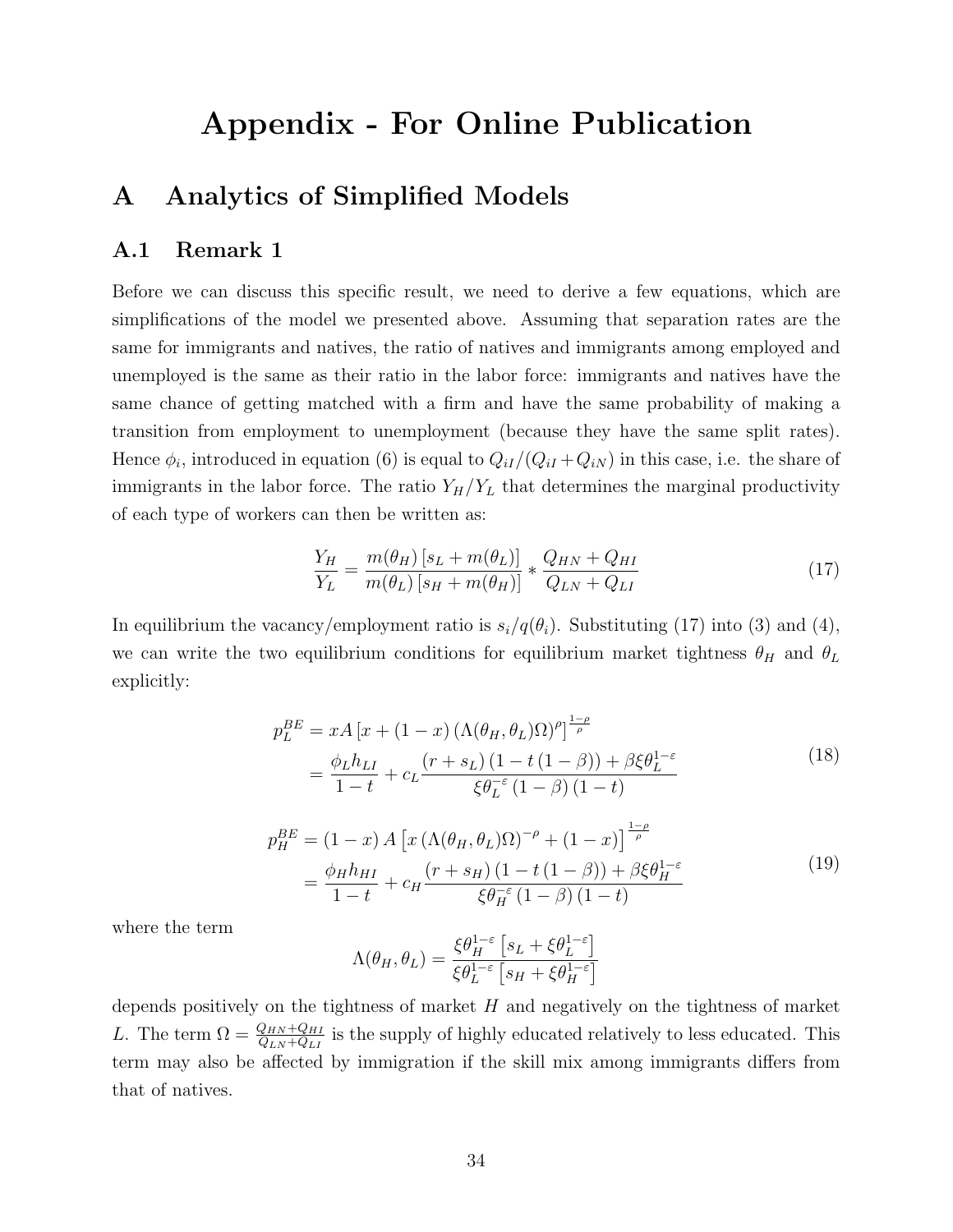(i) When the inflow of immigrants is balanced (the ratio to low to high skilled is the same as in the original native population) it is not going to affect  $\Omega$  and since immigrants of each type are as productive as natives, there is also no effect through  $\Lambda(\theta_H, \theta_L)$ . The left hand side of equation [\(18\)](#page-35-1) remains the same. The right hand side of the same equation will need to adjust to the increase in  $\phi_L$ . Since this change has no first order impact on the left-hand side of equation [\(18\)](#page-35-1) we can write the partial derivative of  $\theta_L$  with respect to  $\phi_L$  for the right-hand side of equation [\(18\)](#page-35-1)

$$
\frac{\partial \theta_L}{\partial \phi_L} = -\frac{d/d\phi_L}{d/d\theta_L}
$$
\n
$$
= \frac{\frac{h_{LL}}{1-t}}{c_L \frac{(1-\epsilon)\beta \xi \theta_L^{-\epsilon}(\xi \theta_L^{-\epsilon}(1-\beta)(1-t)) - [(r+s_L)(1-t(1-\beta)) + \beta \xi \theta_L^{1-\epsilon}][(1-\beta)(1-t)\xi(-\epsilon)\theta_L^{-\epsilon-1}]}}{[\xi \theta_L^{-\epsilon}(1-\beta)(1-t)]^2}
$$
\n(20)

The sign of this derivative will be driven by the sign of the term

$$
(1 - \epsilon)\beta \xi \theta_L^{-\epsilon} (\xi \theta_L^{-\epsilon} (1 - \beta)(1 - t)) - [(r + s_L)(1 - t(1 - \beta))+ \beta \xi \theta_L^{1 - \epsilon}] [(1 - \beta)(1 - t)\xi(-\epsilon)\theta_L^{-\epsilon - 1}]
$$
\n(21)

which simplifies to

$$
[\beta(1-\beta)(1-\epsilon)\xi^2 + \beta\xi\epsilon(1-\beta)(1-t)]\theta_L^{-2\epsilon}
$$
  
+  $\xi\epsilon(r+s_L)(1-t(1-\beta))(1-\beta)(1-t)\theta_L^{-\epsilon-1} > 0$  (22)

Equivalently, using equation [\(19\)](#page-35-2), we find

$$
\frac{\partial \theta_H}{\partial \phi_H} = -\frac{d/d\phi_H}{d/d\theta_H} > 0
$$
\n(23)

This confirms the intuition that as the number of immigrants increases without changing the ratio between high skilled and low skilled workers, the value of a vacancy goes up, due to the fact that immigrants leave a higher surplus to the firm. Since we have a free entry condition that ensures that the equilibrium value of a vacancy remains zero, more vacancies will be created compared to the total number of workers, thereby increasing market tightness in both markets. As market tightness decreases in both markets, unemployment rates for natives will also decrease, since

$$
U_{iN} = \frac{s_i}{s_i + m(\theta_i)} Q_{iN} \quad \text{for } i = H, L \tag{24}
$$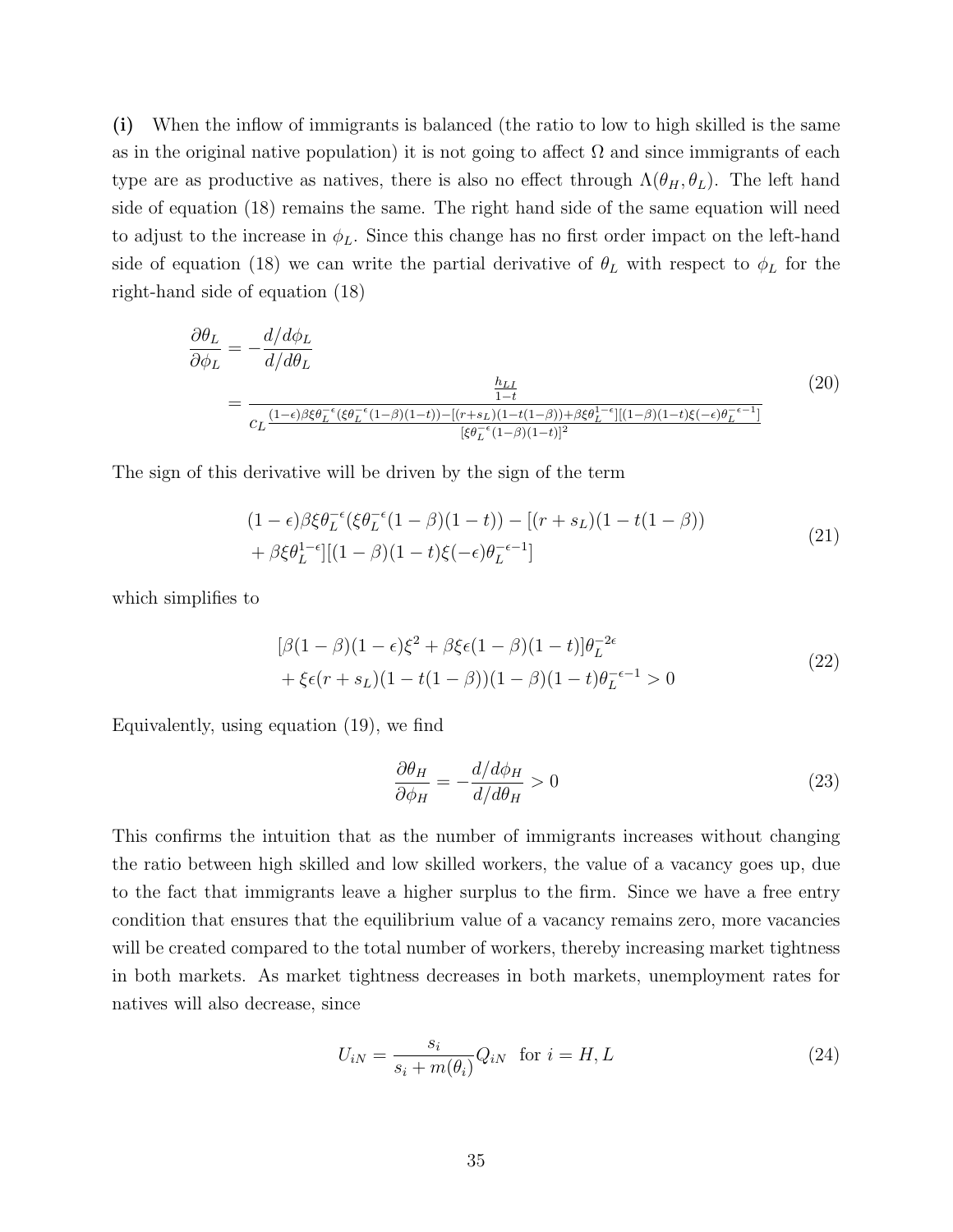In this equation, the arrival of new immigrants will only affect the unemployment rate through  $\theta_i$ . As  $\theta_i$  increases,  $m(\theta_i)$  also increases (the probability to find a job is higher the higher market tightness is), which reduces the unemployment rate of natives. Evaluating the effects on equilibrium wages is only slightly more complicated. We use our wage bargaining equation, observing that the match surplus will be a positive function of market tightness, i.e.  $\frac{\partial p_i}{\partial \theta_i} > 0$ . We are interested in the effect of a change in market tightness on wages of natives:

$$
\frac{\partial w_{iN}}{\partial \theta_i} = \beta p_i \frac{m'(\theta_i)[(r+s_i)(1-t(1-\beta)) + \beta m(\theta_i)] - [r+s_i+m(\theta_i)\beta m'(\theta_i)]}{[(r+s_i)(1-t(1-\beta)) + \beta m(\theta_i)]^2}
$$
(25)

After a few simple steps, this simplifies to

$$
\frac{\partial w_{iN}}{\partial \theta_i} = \beta m'(\theta_i)[(1-\beta)(r+s_i)p_i(1-t)] \tag{26}
$$

Therefore

$$
\frac{\partial w_{iN}}{\partial \theta_i} > 0 \text{ if and only if } p_i(1-t) > 0 \tag{27}
$$

which is a condition of non-negative surplus that has to be assumed from the start.

(ii) A change in the outside option of immigrants affects labor market tightness through the same channel discussed above, namely vacancy creation effects. If the outside option for immigrants worsens, unemployment of natives falls and wages of natives increase.

In particular, consider a decrease in  $h_{iI}$  (i.e. an increase in its absolute value). Note that  $h_{iI}$  only enters equations [\(18\)](#page-35-1) and [\(19\)](#page-35-2) when it is multiplied by  $\phi_i$ . Therefore the effect of a change in  $h_{iI}$  is analytically equivalent to a change in  $\phi_i$ : having more immigrants or changing the outside option of current immigrant has the same qualitative effects. Therefore, the effects of labor market tightness on unemployment rates and wages of natives are equivalent to the analysis above. Just for clarity in the exposition, let us consider an inflow of less skilled immigrants, focusing on the effects on high skilled natives. An increase in  $Q_{LI}$  will affect  $\Omega$  in equation [\(19\)](#page-35-2). By reducing the relative size of the high skilled population, it will increase market tightness in the high skilled market. From equation [\(19\)](#page-35-2) we can then look at the effect of an increase in  $\theta_H$  on  $p_H$ :

$$
\frac{\partial p_H}{\partial \theta_H} = c_H \frac{\frac{(1-\epsilon)\beta \xi^2 (1-\beta)(1-t)}{\theta_H^2} + \epsilon [(r+s_H)(1-t(1-\beta)) + \frac{\beta \xi}{\theta_H^{\epsilon-1}}] \frac{\xi (1-\beta)(1-t)}{\theta_H^{\epsilon+1}}}{[\xi \theta_H^{-\epsilon} (1-\beta)(1-t)]^2} \ge 0 \tag{28}
$$

so that higher labor market tightness is associated with a larger equilibrium surplus from the match, lower unemployment rates and higher wages for high skilled natives.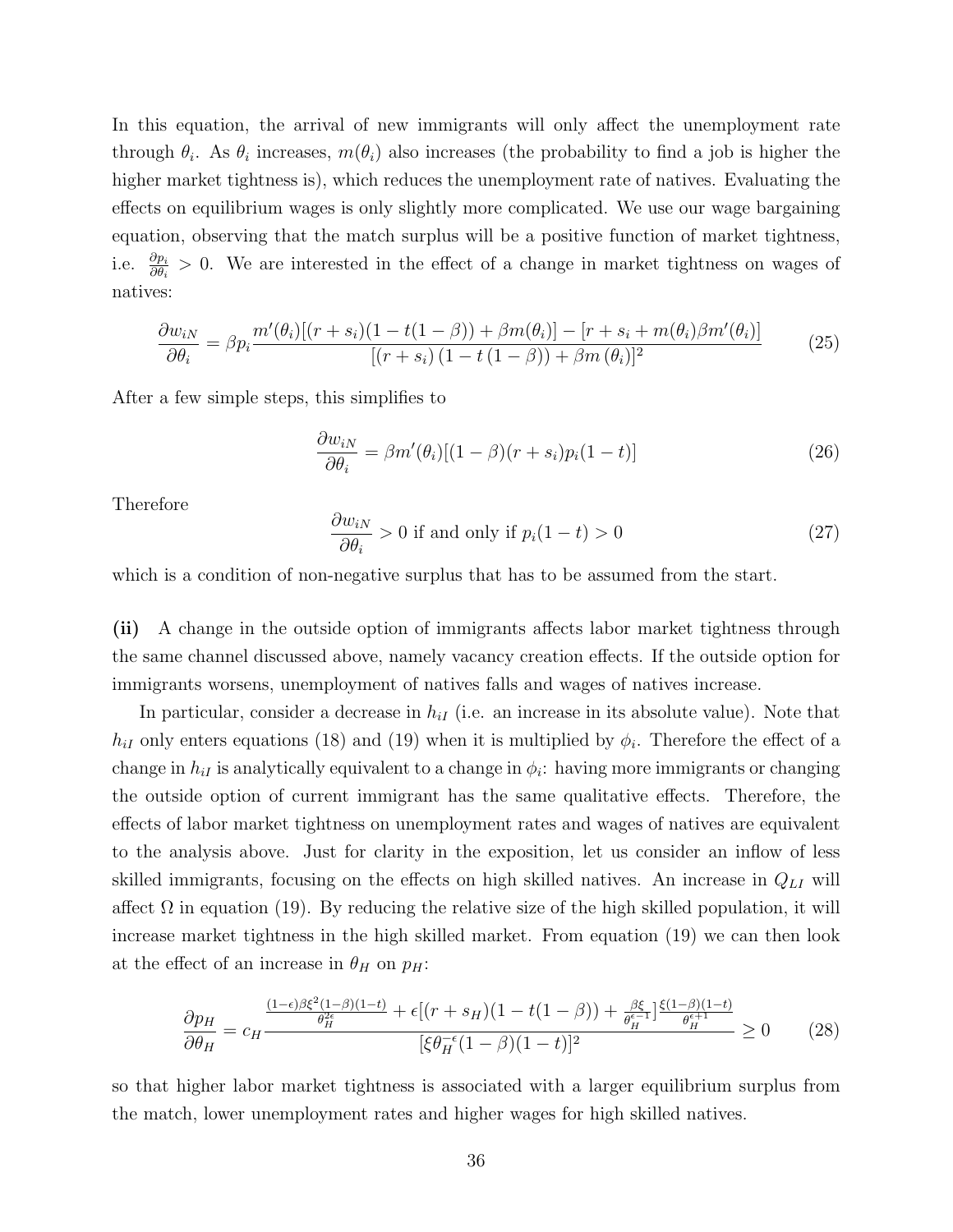(iii) The effect on natives of skill  $i' \neq i$  is entirely driven by complementarity channel, which is positive from the concavity of the production function, as in [Borjas](#page-32-0) [\(1995\)](#page-32-0).

#### A.2 Remark 2

Results (i) and (ii) operate through identical mechanisms as in the case of Remark 1, with the fundamental difference that the effect of larger migration stocks is now negative, rather then positive, for the expected surplus from a match. Given this equivalence, we focus here on (iii).

For simplicity, consider a situation where immigrants and natives have identical separation rates initially. We then increase split rates of immigrants of one type and look at the effects for natives (of either type). Naturally, the direct stronger effects will be on the immigrants themselves. However, our focus here is primarily on natives, which means that we are focusing on the indirect effect of separation rates, which operates through the job creation margin.

In this paragraph we discuss effects on natives of the same skill level, while on the next paragraph we discuss effects on natives of a different skill level. If immigrants have higher separation rates than natives, this means that the surplus from being matched with an immigrant is lower, because the match lasts shorter on average. Note that we are ruling out that the firm can target natives or immigrants when it creates a vacancy. Therefore, from the free entry condition

$$
rJ_i^V = -c_i + q(\theta_i) \left[ (1 - \phi_i) J_{iN}^F + \phi_i J_{iI}^F - J_i^V \right] = 0 \tag{29}
$$

we see that as the value of a filled vacancy falls, equilibrium market tightness will have to fall in order for the equality to hold. Intuitively, in order for firms to break even in an environment where they get a lower surplus from the match, the market will have to adjust so that the probability of filling a vacancy will be larger for firms. In other words, at higher levels of separation rates for immigrants, less vacancies get created so that equilibrium market tightness is lower.

The rest of the discussion in this paragraph follows from the results on labor market tightness, which is the channel through which separation rates of immigrants affect labor markets of natives.[35](#page-38-0) Below, we discuss the effects on wages and unemployment rates. These are generated by difference in separation rates, but since they operate though labor market

<span id="page-38-0"></span><sup>&</sup>lt;sup>35</sup> We are abstracting from the fiscal channel here, which adds a further mechanism: if immigrants have larger separation rates, they will have larger equilibrium unemployment rates, which imply larger transfers from natives even in the absence of wage gaps.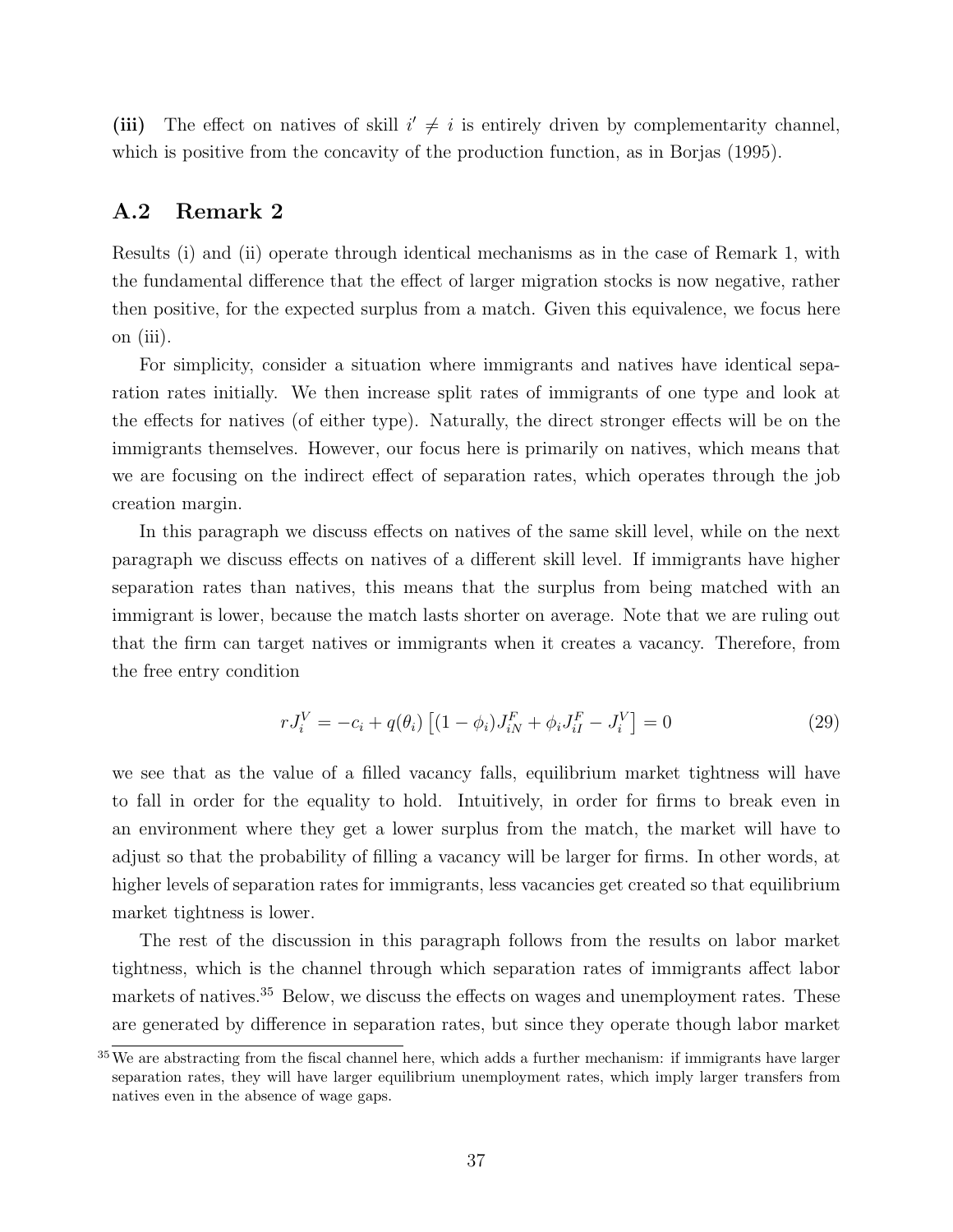tightness, they have been previously looked at in the context of search models. Higher separation rates for immigrants, which bring about lower equilibrium labor market tightness, generate larger unemployment rates for natives. Unemployment rates for natives of skill i are

$$
u_{iN} = \frac{s_{iN}}{s_{iN} + m(\theta_i)}\tag{30}
$$

since  $m(\theta_i)$  is increasing in  $\theta_i$  (in our model we use the functional form  $m(\theta_i) = \xi \theta^{1-\epsilon}$ ), the unemployment rate of natives will be higher the lower is equilibrium market tightness, even though separation rates of natives are unchanged.

We next discuss the effect of separation rates of immigrants on wages of natives, operating once again through market tightness. Let us write gross wages of natives as a function only of market tightness and exogenous parameters again:

<span id="page-39-0"></span>
$$
w_{iN} = \beta \frac{r + s_{iN} + \xi \theta^{1-\varepsilon}}{(r + s_{iN})(1 - t(1 - \beta)) + \beta \xi \theta^{1-\varepsilon}} p_i
$$
(31)

We want to investigate the sign of  $\frac{\partial w_{iN}}{\partial \theta_i}$ . It is straightforward to see that the term on the right-hand side of equation [\(31\)](#page-39-0) is increasing in  $\theta_i$ . The price  $p_i = p_i(\theta_i)$  is a positive function of labor market tightness, and it is easy to show that the expression  $\beta \frac{r+s_{iN}+\xi \theta^{1-\varepsilon}}{(r+s_{iN})(1-t(1-\beta)) + \xi \theta^{1-\varepsilon}}$  $(r+s_{iN})$  $(1-t(1-\beta))+\beta \xi \theta^{1-\varepsilon}$ is also a positive function of  $\theta_i$ . Therefore, an increase in the separation rates of immigrants, reducing labor market tightness, also lowers wages for natives.

Within a wage bargaining framework, wages are a convex combination of the surplus from the match and the outside option of the worker. Lower labor market tightness lowers also the value of the outside option to the worker (because it is harder to find a job when unemployed), the price of the intermediate good is lower, and its weight is also lower (because the expected value of a match following the current match is lower).

Summarizing, through its negative effects on labor market tightness, higher separation rates for immigrants result in higher unemployment rates and lower wages, for immigrants but also for natives of the same skill class. These dynamics will also have second-order spillover effects of the same sign on native workers of a different skill class, operating through equations [3](#page-11-2) and [4,](#page-11-2) governing prices of the intermediate goods. A lower employment for one skill level corresponds to a lower price in the other sector, due to complementarities. The mechanism feeds on itself and moves the system along a saddle path to a new steady state. Therefore, our model predicts that larger separation rates for immigrants in one sector will lower wages and increase unemployment of natives of the same skill level and also of natives of a different skill level.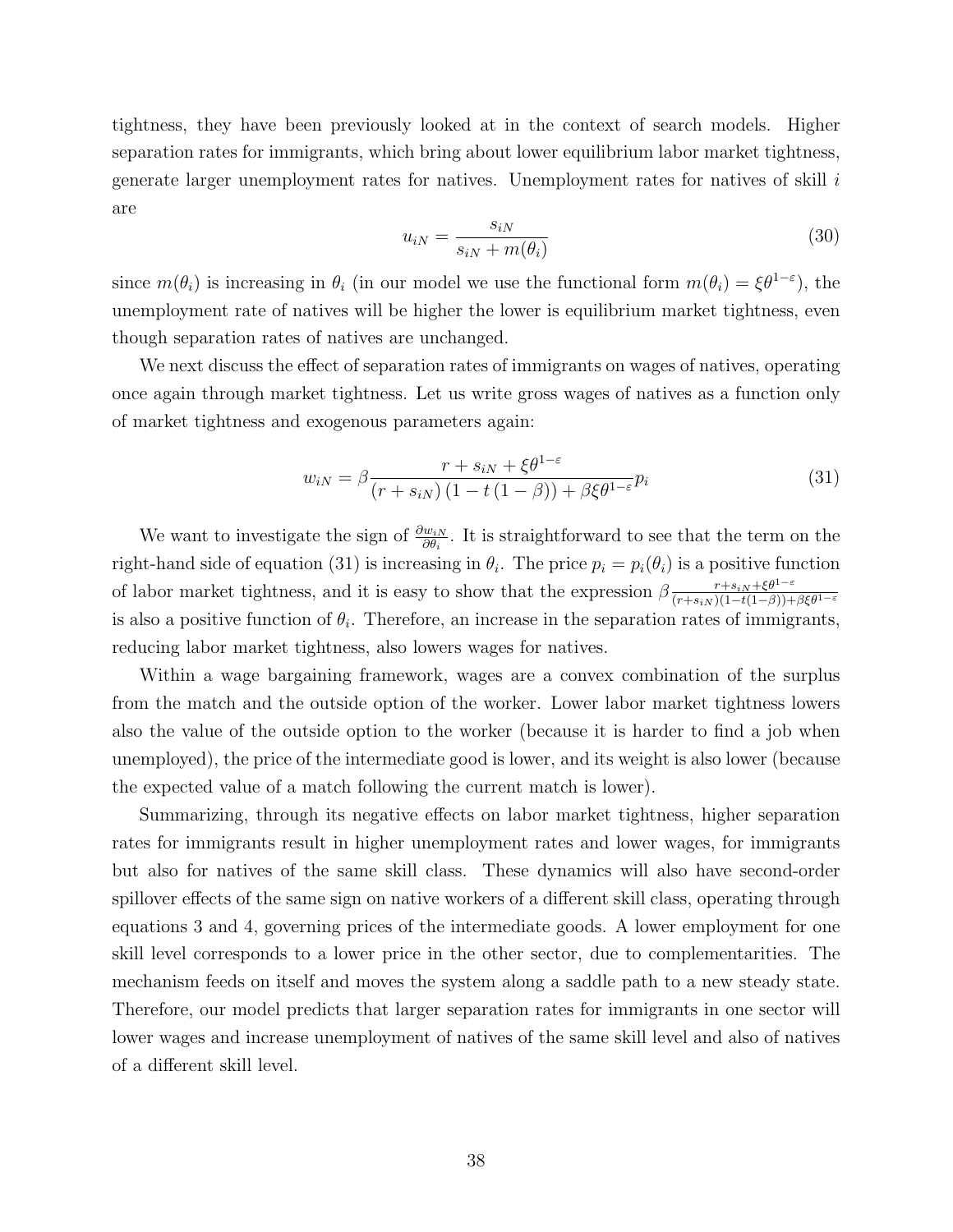## <span id="page-40-0"></span>B Data Sources

Our quantitative analysis uses data of population shares (skill shares of the labor force in each country, percentage of foreign-born individuals in each country, skill shares among immigrants), wages (skill premia and immigrant wage gaps by skill level), unemployment rates, generosity of the unemployment insurance scheme, GDP per capita and size of the public sector. For each of these, we list our data sources below. Following [Chassamboulli and Palivos](#page-32-8) [\(2014\)](#page-32-8) and [Krusell, Ohanian, Rios-Rull, and Violante](#page-33-16) [\(2000\)](#page-33-16), we define skilled workers as those workers who hold a Bachelor degree (or equivalent) or above.

Population shares For all of the EU countries in our analysis, we have used information on population shares from the 2012 Eurostat Yearbook (data for 2011), restricting our sample to individuals between 15 and 64 years of age with skill information derived from the ISCED education classification system. From the Eurostat Yearbook we use data on the share of low skilled among natives, the share of low skilled among immigrants and the share of foreign born in the population.

For the US, equivalent population shares are constructed using the Public Use Micro File dataset from the 2005 US Census. Similarly, for Canada we construct population shares using the Micro File version of the 2006 Canadian Census. For Australia, we use the 2009 wave of the panel dataset Household, Income and Labour Dynamics in Australia (HILDA) representative survey.[36](#page-40-1)

Unemployment Rates In the descriptive section of our paper we present figures for unemployment rates by skill class and by immigration status. Although this is a basic statistics we were not able to find this summary information for a large number of countries and using high-quality data, so we had to use a few data sources to generate these statistics. For all EU countries and Switzerland we have used descriptive data from the EU Labour Force Survey. For Germany, there no information on country of birth in the European Labour Force Survey so we had to use nationality instead, for years 2005-2011. For the United States, we used the Current Population Survey for years 2005-2012. For Canada, since the Labour Force Survey (LFS) does not include migration information, we constructed unemployment rates by skill level for 2005-2012, and then used the 2006 Census Microfiles to construct unemployment rates for immigrants and natives. We then constructed trends using the census data and the LFS data together. For Australia, we use data from the Household, Income and Labour Dynamics in Australia (HILDA) Survey from 2005 to 2011

<span id="page-40-1"></span> $36$  More information on the survey is available in [Wooden and Watson](#page-34-4) [\(2007\)](#page-34-4) and [Salehin and Breunig](#page-33-17) [\(2012\)](#page-33-17).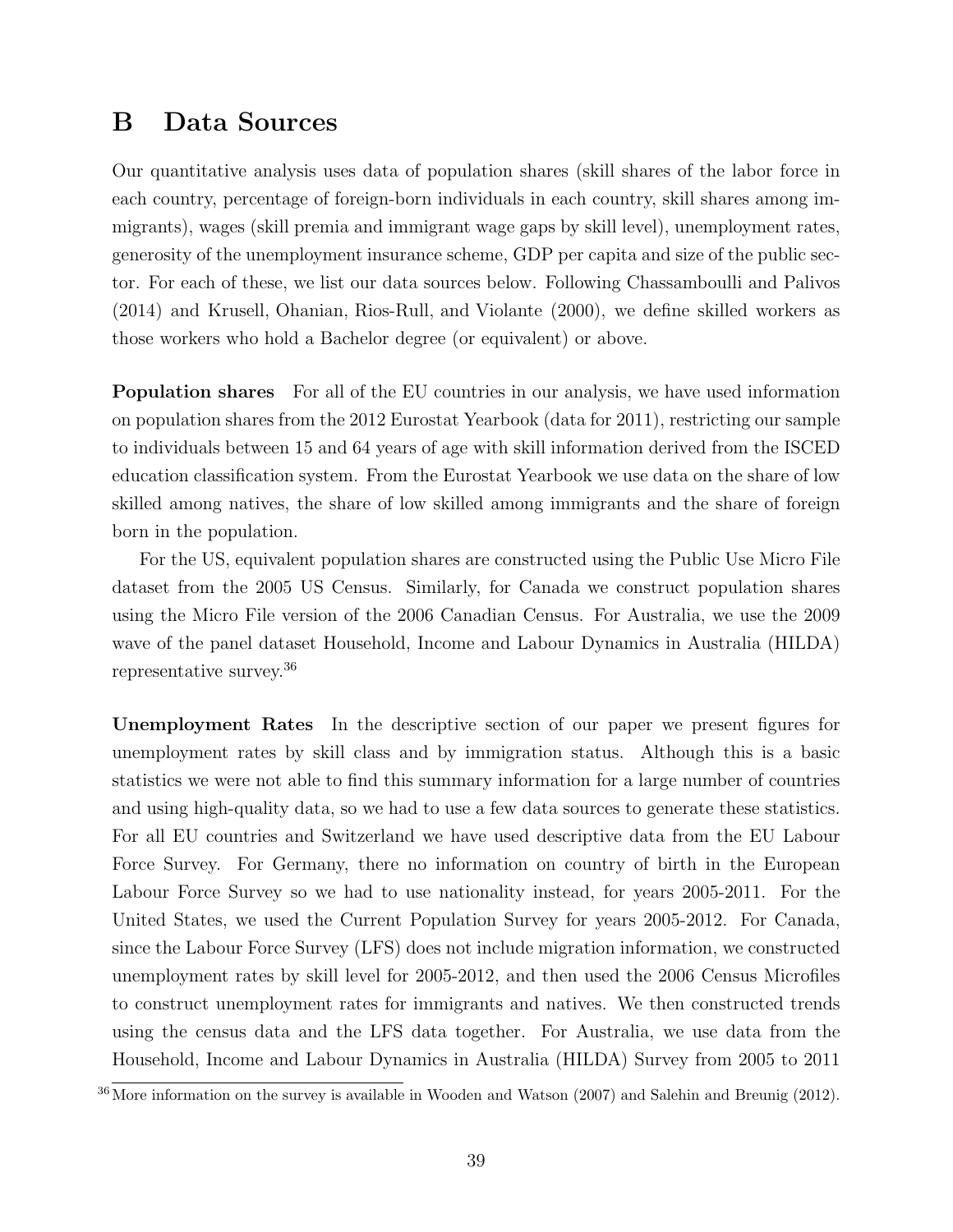(Waves 5-11). For wage gaps and unemployment rates, we average data over this period to maximize comparability across countries and minimize the role of business cycle and short term fluctuations, given that the focus of our study is on steady state comparisons.

Wages For EU countries, we constructed a measure of the wage gap between low skilled and high skilled native workers (i.e. the skill premium), and of the gaps between immigrant and native workers (for low skilled and high skilled workers) using the European Union Statistics on Income and Living Conditions (EU-SILC) for years 2005-2011 (2010 for Ireland).[37](#page-41-0) For the US, Canada and Australia we construct wage gaps based on the three datasets we just described.

Government Expenditures Our data source for government expenditures is the variable "General government total expenditure" as percentage of GDP from the World Economic Outlook Database of the International Monetary Fund. For each country, we take an average for 2005-2012 to make sure that heterogeneity across countries is not driven by asymmetries in the respective business cycles.

Replacement Rates In order to parameterize the level of unemployment benefits differently for each country we utilize data on the average net replacement rates, i.e. the ratio between unemployment benefits and average net wages. We use data from the OECD Wages and Statistics Dataset, averaging net replacement rates for the period 2005-2011 to smooth out business cycle fluctuations. Replacement rates are constructed for the average worker across the same sectors in all countries, to maximize comparability.

Gross Domestic Product We use data on 2011 GDP PPP in international dollars from the World Bank World Development Indicators.

Capital Shares We calculate capital shares using labor share data from the OECD. We average labor income shares for the period 2005-2012 and calculate the capital share  $\alpha$  as the complement to one of the labor share.

Stocks and skill compositions, 2000-2011 In section [5.2.2](#page-24-1) above, we analyze the welfare effect for natives of the actual 2000-2011 migration flows across countries. Unfortunately, we are aware of no perfect data for this exercise. This is due to the fact that using stock data is undesirable, because differences in stocks are driven by population dynamics unrelated to

<span id="page-41-0"></span><sup>&</sup>lt;sup>37</sup>We thank Eurostat for providing us with summary statistics based on the EU-SILC dataset.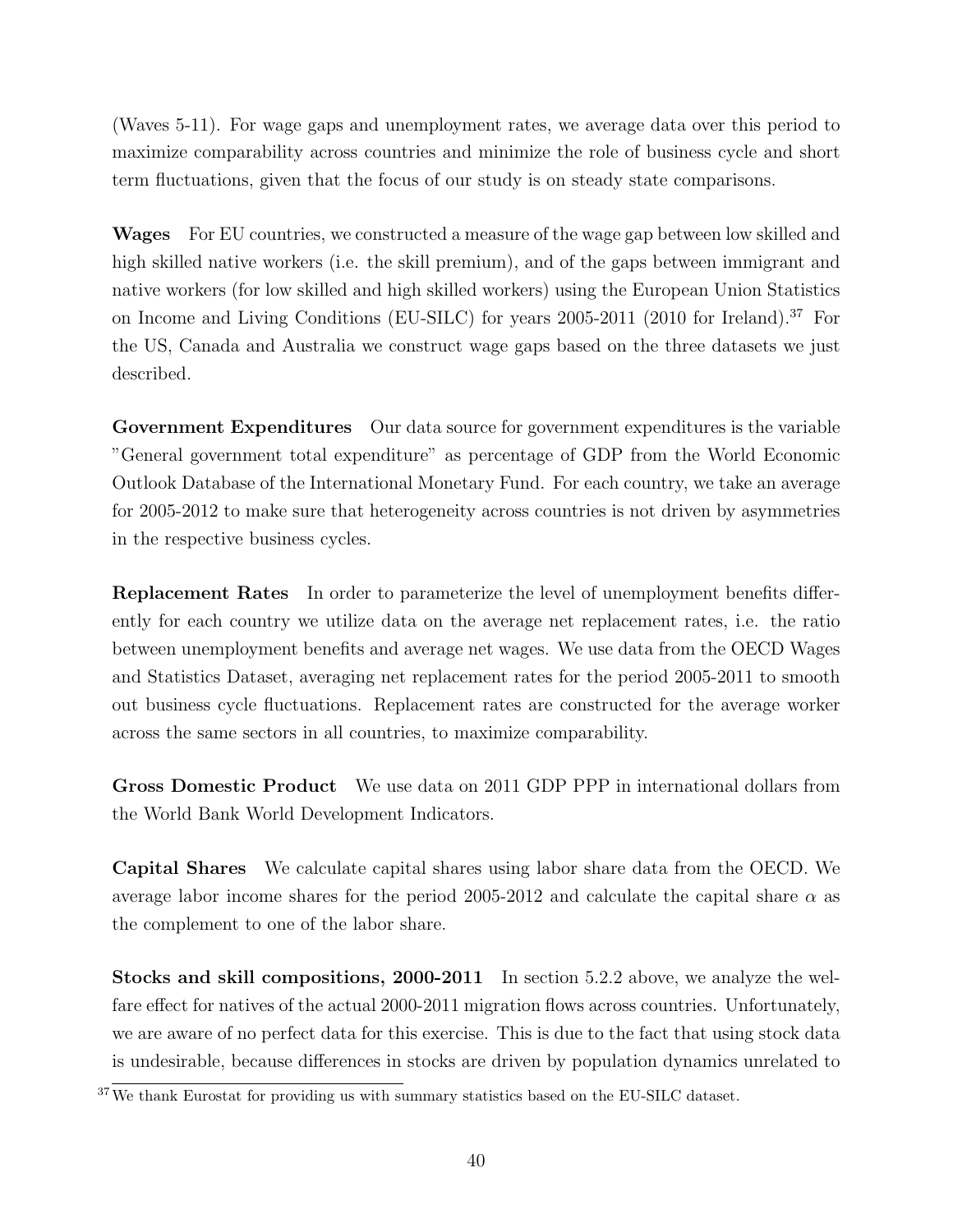migration. Therefore, one would want to use data on net flows in this period. Regrettably, we are aware of no skill-specific flow data for these countries.

Therefore, we use OECD data on inflows and outflows to construct net flows in the period 2000-2011, which we use to construct the size of the treatment. Since we are unable to have information of the skill composition of that specific flow, we will use stock data for 2000 from the dataset constructed by Frédéric Docquier, Çaglar Özden, Christopher Parsons and Ehran Artuc, aggregated at the level of the destination country.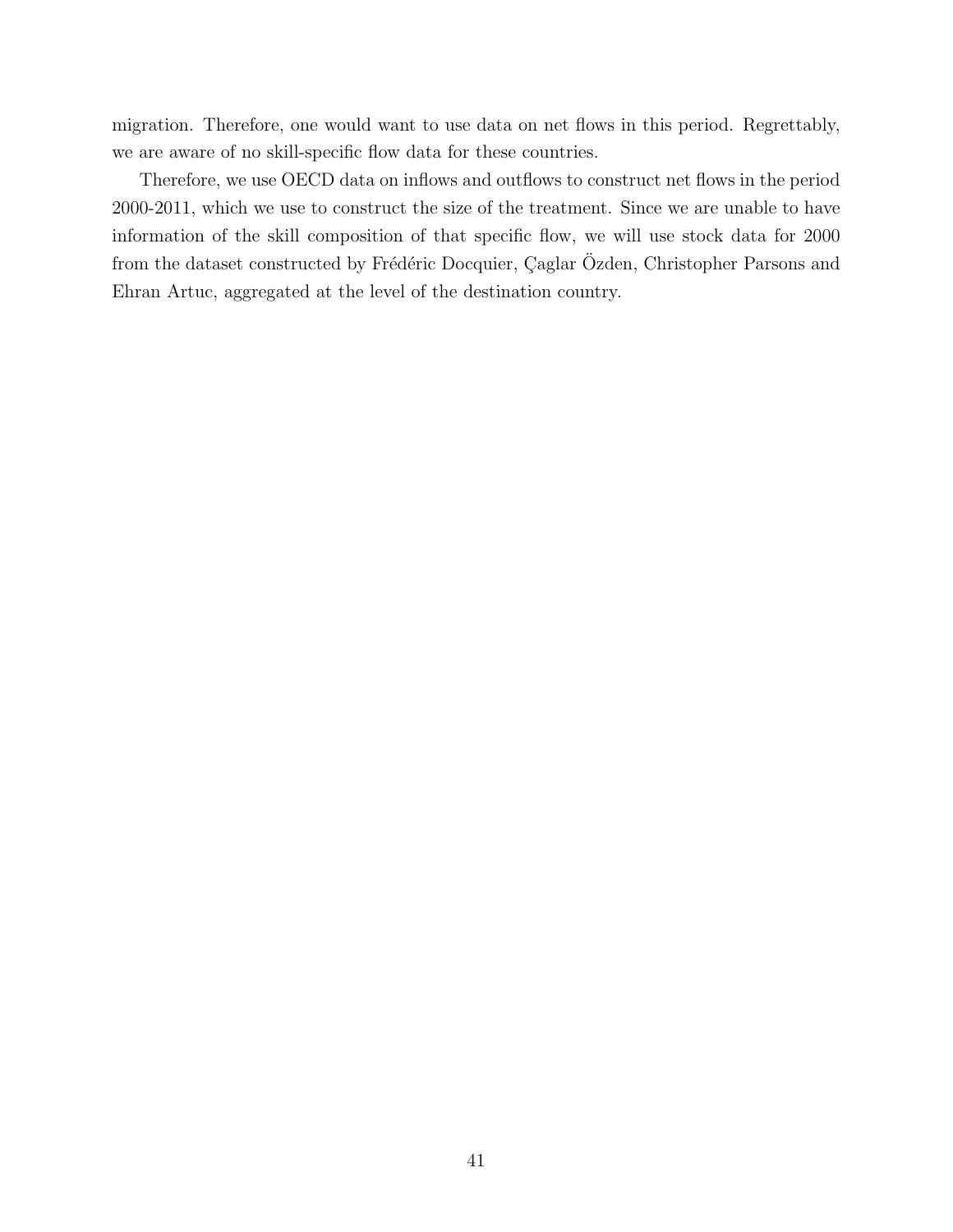| י<br>$\frac{1}{2}$<br>֚                                                                                                                                                                                                        |
|--------------------------------------------------------------------------------------------------------------------------------------------------------------------------------------------------------------------------------|
| $\overline{a}$<br>I<br>į                                                                                                                                                                                                       |
| i                                                                                                                                                                                                                              |
| )<br>I                                                                                                                                                                                                                         |
| have control control that control the control that control control control control control control control control that control control control control control control control control control control control control contro |
| ζ                                                                                                                                                                                                                              |
| ĺ                                                                                                                                                                                                                              |
| j<br>.<br> <br>۱                                                                                                                                                                                                               |

|                                                                                              | $\frac{1}{2}$                                          | $\widehat{\mathfrak{D}}$<br>$\tilde{Q}$ | $\frac{55}{6}$         | $\frac{\sum_{H,m}^{N}}{\sum_{H,m}^{N}}$       | $\frac{17n}{NTm}$                      | $\frac{Hm}{NHm}$                                  | $n_{LLN}$<br>(7)                                      | I T n<br>$\circledast$ | $u_{HN}$<br>ම | UHI<br>$\left(10\right)$                                            | $\frac{1}{W(1-t)}$                           | GDP<br>(12)                                                                          | $\frac{13}{13}$                      |
|----------------------------------------------------------------------------------------------|--------------------------------------------------------|-----------------------------------------|------------------------|-----------------------------------------------|----------------------------------------|---------------------------------------------------|-------------------------------------------------------|------------------------|---------------|---------------------------------------------------------------------|----------------------------------------------|--------------------------------------------------------------------------------------|--------------------------------------|
| <b>Countries</b>                                                                             |                                                        |                                         |                        |                                               |                                        |                                                   |                                                       |                        |               |                                                                     |                                              |                                                                                      |                                      |
| Australia                                                                                    | 0.70                                                   |                                         |                        |                                               |                                        |                                                   |                                                       |                        |               |                                                                     |                                              |                                                                                      |                                      |
| Austria                                                                                      | 0.83                                                   |                                         |                        | $\frac{40}{35}$                               |                                        | 0 8 8 4 9 9 8 9 9 9 8 9 4 5 8 9 9 9 9 9 9 9 9 9 0 | 11888999989118911005168889<br>00000000000000000000000 |                        |               | 8<br>88888888888888888888888                                        |                                              | LA 2010 CA 2021 CO 2010<br>CA 2000 A 2021 CA 2021 CL<br>LA 2000 A 2022 A 2022 A 2022 | $0.50$<br>$0.52$                     |
| Belgium                                                                                      | 0.68                                                   |                                         |                        | $\ddot{=}$                                    |                                        |                                                   |                                                       |                        |               |                                                                     |                                              |                                                                                      |                                      |
| Canada                                                                                       |                                                        |                                         |                        |                                               |                                        |                                                   |                                                       |                        |               |                                                                     |                                              |                                                                                      |                                      |
| Denmark                                                                                      |                                                        |                                         |                        |                                               |                                        |                                                   |                                                       |                        |               |                                                                     |                                              |                                                                                      | 0.55                                 |
| Estonia                                                                                      |                                                        |                                         |                        |                                               |                                        |                                                   |                                                       |                        |               |                                                                     |                                              |                                                                                      | 1590149186431890<br>1590149186431890 |
| France                                                                                       |                                                        |                                         |                        |                                               |                                        |                                                   |                                                       |                        |               |                                                                     |                                              |                                                                                      |                                      |
| Germany                                                                                      |                                                        |                                         |                        |                                               |                                        |                                                   |                                                       |                        |               |                                                                     |                                              |                                                                                      |                                      |
| Greece                                                                                       |                                                        |                                         |                        |                                               |                                        |                                                   |                                                       |                        |               |                                                                     |                                              |                                                                                      |                                      |
| Ireland                                                                                      |                                                        |                                         |                        |                                               |                                        |                                                   |                                                       |                        |               |                                                                     |                                              |                                                                                      |                                      |
| $_{\rm Italy}$                                                                               |                                                        |                                         |                        |                                               |                                        |                                                   |                                                       |                        |               |                                                                     |                                              |                                                                                      |                                      |
| Luxembourg                                                                                   | 3.<br>3.<br>3.<br>3.<br>3.<br>3.<br>3.<br>3.<br>3.<br> |                                         |                        |                                               |                                        |                                                   |                                                       |                        |               |                                                                     |                                              |                                                                                      |                                      |
| Netherlands                                                                                  |                                                        |                                         |                        |                                               |                                        |                                                   |                                                       |                        |               |                                                                     |                                              |                                                                                      |                                      |
| Portugal                                                                                     |                                                        |                                         |                        |                                               |                                        |                                                   |                                                       |                        |               |                                                                     |                                              |                                                                                      |                                      |
| Slovenia                                                                                     |                                                        |                                         |                        |                                               |                                        |                                                   |                                                       |                        |               |                                                                     |                                              |                                                                                      |                                      |
| Spain                                                                                        |                                                        |                                         |                        |                                               |                                        |                                                   |                                                       |                        |               |                                                                     |                                              |                                                                                      |                                      |
| Sweden                                                                                       | 8<br>8888<br>889<br>889                                |                                         |                        |                                               |                                        |                                                   |                                                       |                        |               |                                                                     |                                              | $32.581$<br>$37.581$<br>$38.7$                                                       |                                      |
| Switzerland                                                                                  |                                                        |                                         |                        |                                               |                                        |                                                   |                                                       |                        |               |                                                                     |                                              |                                                                                      |                                      |
| ŠК                                                                                           |                                                        |                                         |                        |                                               |                                        |                                                   |                                                       |                        |               |                                                                     |                                              |                                                                                      |                                      |
| USA                                                                                          |                                                        | 0.14                                    |                        |                                               |                                        |                                                   |                                                       |                        |               |                                                                     |                                              |                                                                                      |                                      |
| <b>Statistics</b>                                                                            |                                                        |                                         |                        |                                               |                                        |                                                   |                                                       |                        |               |                                                                     |                                              |                                                                                      |                                      |
| Mean                                                                                         |                                                        |                                         |                        |                                               |                                        |                                                   |                                                       | 0.12                   |               |                                                                     |                                              |                                                                                      |                                      |
| Median                                                                                       |                                                        |                                         |                        |                                               |                                        |                                                   |                                                       |                        |               |                                                                     |                                              |                                                                                      |                                      |
| S.d.                                                                                         |                                                        |                                         |                        |                                               |                                        |                                                   |                                                       |                        |               |                                                                     |                                              |                                                                                      |                                      |
| Nin                                                                                          | 8800<br>000000<br>0000                                 | 65<br>1555<br>1556                      | 0.71<br>0.711<br>0.000 | $1.54$<br>$1.47$<br>$0.24$<br>$1.1$<br>$2.11$ | 116<br>115<br>116<br>116               | $1.18$<br>$1.15$<br>$0.35$<br>$1.57$              | 717<br>0.000<br>0.000<br>0.00                         | $1188835$<br>$0.0000$  |               | $\begin{array}{c} 0.08 \\ 0.03 \\ 0.03 \\ 0.01 \\ 0.16 \end{array}$ | 33<br>334<br>000000                          | 9 9 9 9 9 9<br>9 9 9 1 9 9<br>8 9 1 9 9                                              |                                      |
| Max                                                                                          |                                                        |                                         |                        |                                               |                                        |                                                   |                                                       |                        |               |                                                                     |                                              |                                                                                      |                                      |
| S.d./mean                                                                                    | 0.09                                                   | 0.39                                    | 0.15                   | 0.15                                          | 0.09                                   | 0.12                                              | 0.43                                                  |                        |               | 0.33                                                                | 0.40                                         | 0.40                                                                                 |                                      |
| $Q_{LN}/Q_N$ Share of low skilled among natives. $Q_I = Q_{LI} + Q_{HI}$ Share of immigrants |                                                        |                                         |                        |                                               |                                        |                                                   |                                                       |                        |               |                                                                     | in the labor force.                          |                                                                                      |                                      |
| $Q_{LI}/Q_I$ Share of low skilled among immigrants.                                          |                                                        |                                         |                        |                                               | $_{NHm}$                               | Skill premium among natives                       |                                                       |                        |               |                                                                     |                                              |                                                                                      |                                      |
| $\frac{w_L N}{w_L N}$ Native/immigrant wage ratio for low skilled.<br>$\pi_{\pi}$            |                                                        |                                         |                        |                                               | $\frac{m_{HW}^{NN}}{MP_m}$<br>$u_{HI}$ |                                                   |                                                       |                        |               |                                                                     | Native/immigrant wage ratio for high skilled |                                                                                      |                                      |
| $u_{ij}$ are unemployment rates for each skill level for immigrants and natives              |                                                        |                                         |                        |                                               |                                        |                                                   |                                                       |                        |               |                                                                     |                                              |                                                                                      |                                      |

⊩ا⊂⊶

 $\frac{b}{W(1-t)}$  denotes the average Replacement Rate: ratio between benefits and average wages (OECD data).

GDP is per capita GDP PPP for year 2011 in current international dollars (in 1000s).

<span id="page-43-0"></span>In column 11, we use OECD data for net replacement rates. GB

In column 13, denotes a public good, and  $B$  denotes total expenditures on unemployment benefits.<br> $F_{n} = \sum_{i=1}^{n} A_{i} = \sum_{i=1}^{n} A_{i} = \sum_{i=1}^{n} A_{i}$ For the USA, data from IPUMS 2005 Census. For Canada, data from the 2006 Census and 2005-2012 LFS. For EU countries: Eurostat data for population shares, EU-SILC and EU-LFS for wage gaps.